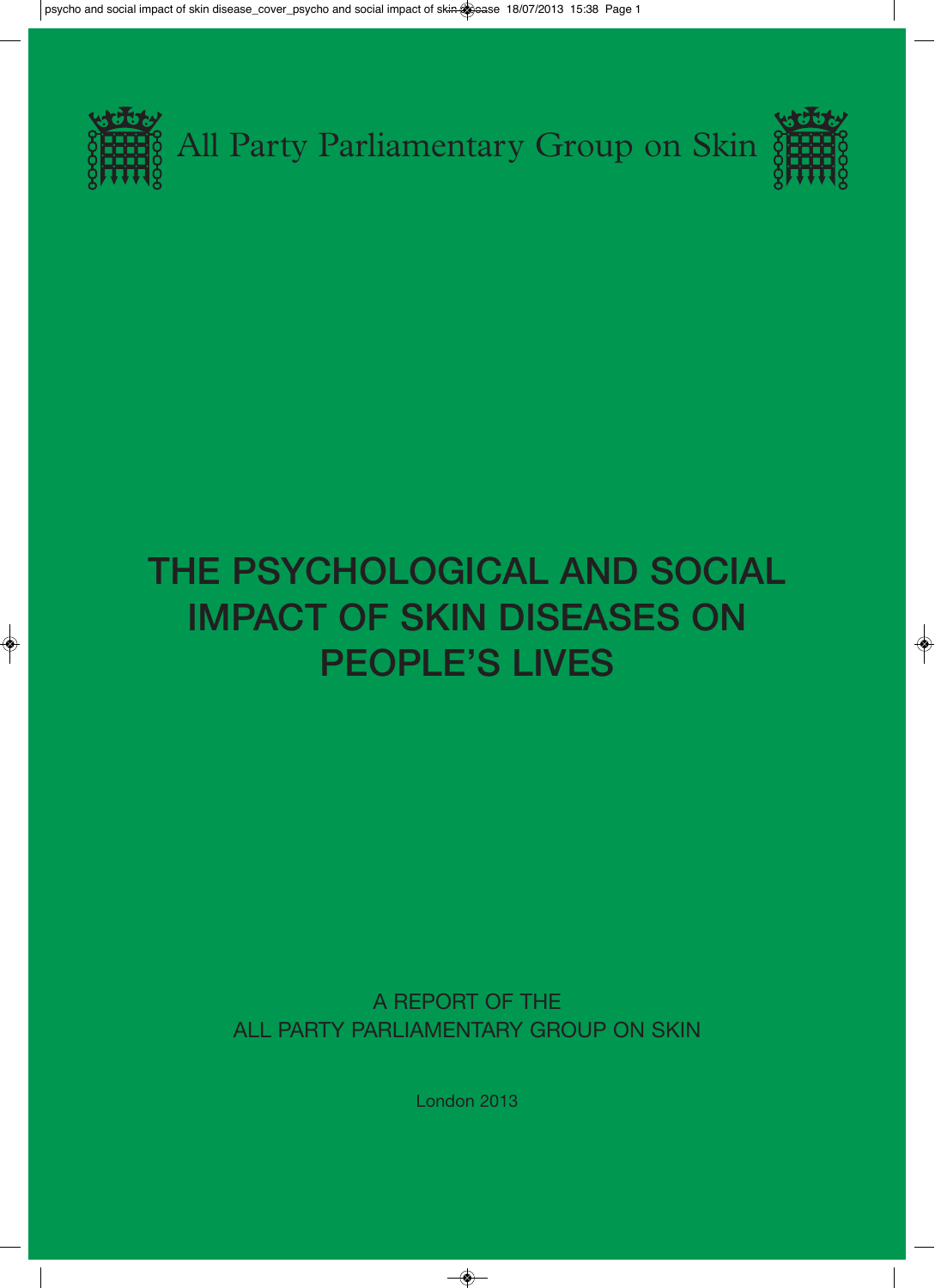# **THE PSYCHOLOGICAL AND SOCIAL IMPACT OF SKIN DISEASES ON PEOPLE'S LIVES**

Updated 2013 Edition



# A REPORT OF THE ALL PARTY PARLIAMENTARY GROUP ON SKIN

London 2013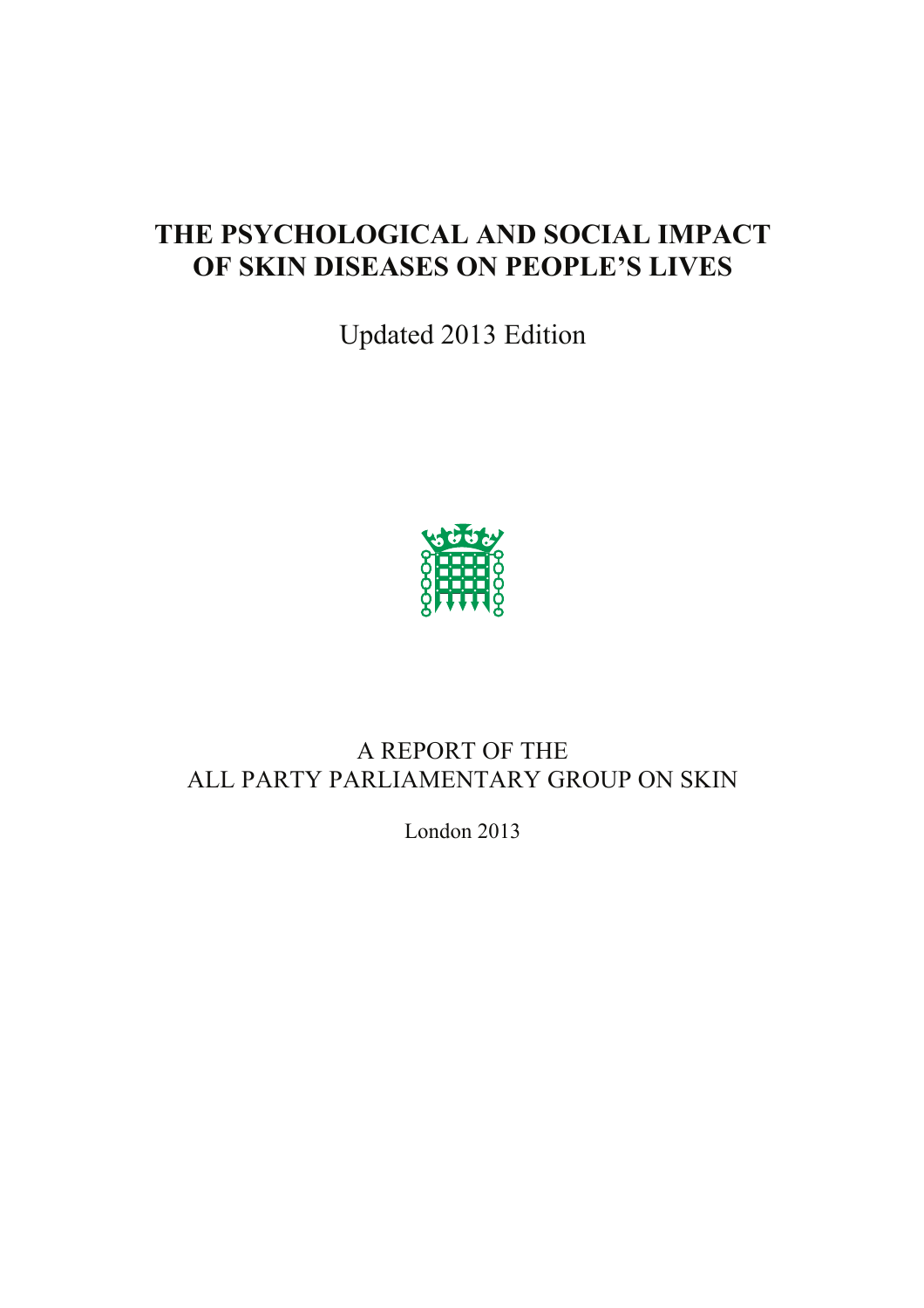This report was prepared by a panel of independent experts in skin disease on behalf of the officers of the All Party Parliamentary Group on Skin (APPGS). Both the officers and expert group are listed at the back of the report. The APPGS is supported by grants from the British Association of Dermatologists, the Primary Care Dermatology Society, the British Dermatological Nursing Group and by subscriptions from external members of the Group (this includes industry members). These funding sources support the APPGS' Secretariat, which provided administrative assistance in the preparation and publication of this report.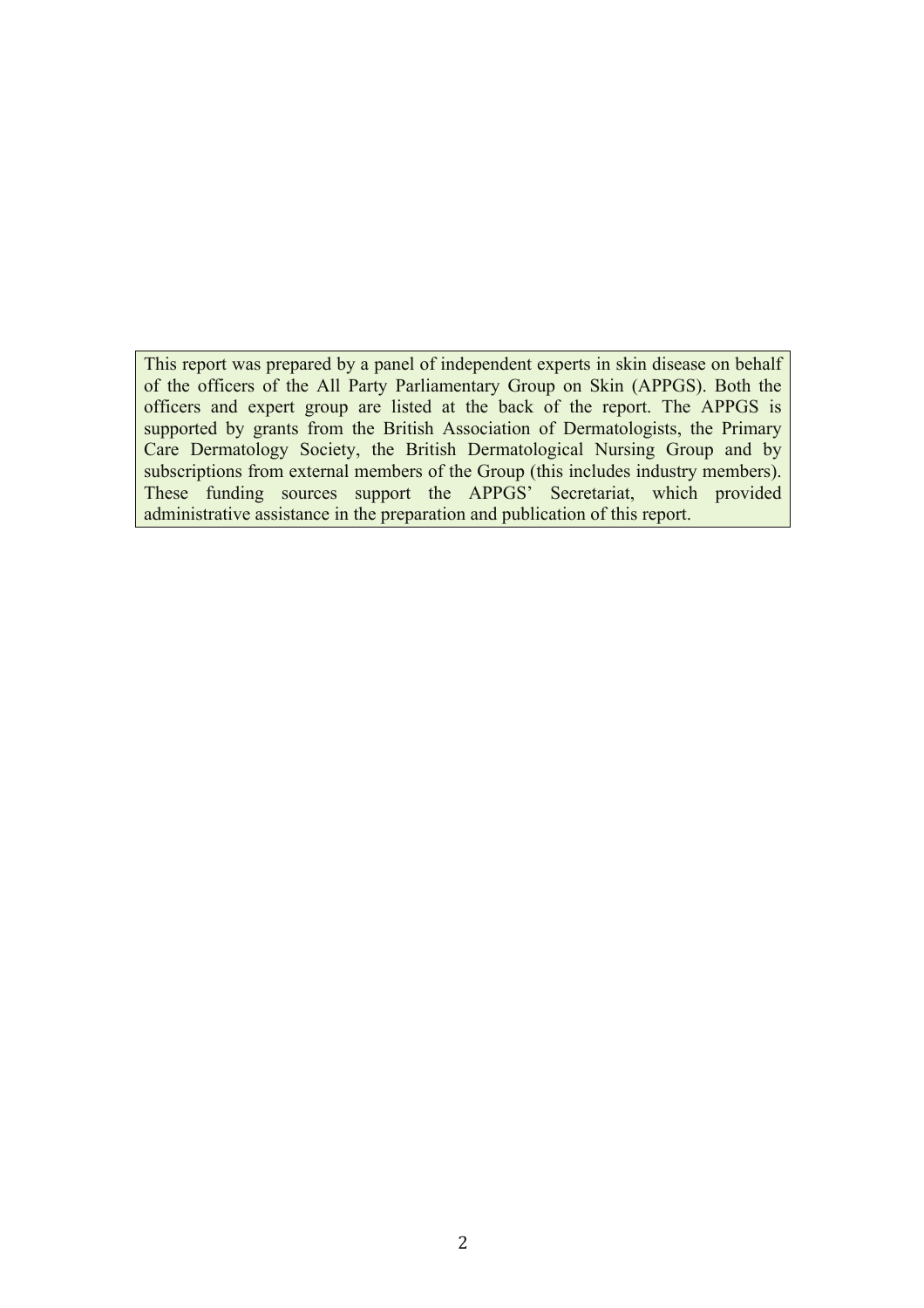## **THE PSYCHOLOGICAL AND SOCIAL IMPACT OF SKIN DISEASES ON PEOPLE'S LIVES**

| <b>CONTENTS</b> |                                                           |                |  |
|-----------------|-----------------------------------------------------------|----------------|--|
| Chapter         |                                                           | Page           |  |
|                 | <b>Executive Summary</b>                                  | $\overline{4}$ |  |
|                 | Summary of Recommendations                                | $5 - 7$        |  |
| 1.0             | Background                                                | $8-9$          |  |
| 2.0             | Summary                                                   | $9-10$         |  |
| 3.0             | The Extent of the Problem                                 | $10 - 11$      |  |
| 4.0             | Evidence of the Impact of Skin Diseases on People's Lives | $11 - 23$      |  |
| 5.0             | <b>Support Services for Patients</b>                      | 23-29          |  |
| 6.0             | The Cost of Skin Disease                                  | 29-30          |  |
| 7.0             | The Need for Action                                       | $30 - 31$      |  |
| 8.0             | <b>Educating Health Professionals</b>                     | 32-34          |  |
| 9.0             | Measuring Quality of Life                                 | 34-38          |  |
| <b>10.0</b>     | Conclusions                                               | 38-39          |  |

**Appendix A:** Members of the Working Group **Appendix B:** Officers and Special Advisers of the APPGS **Appendix C:** Witnesses **Appendix D:** Bibliography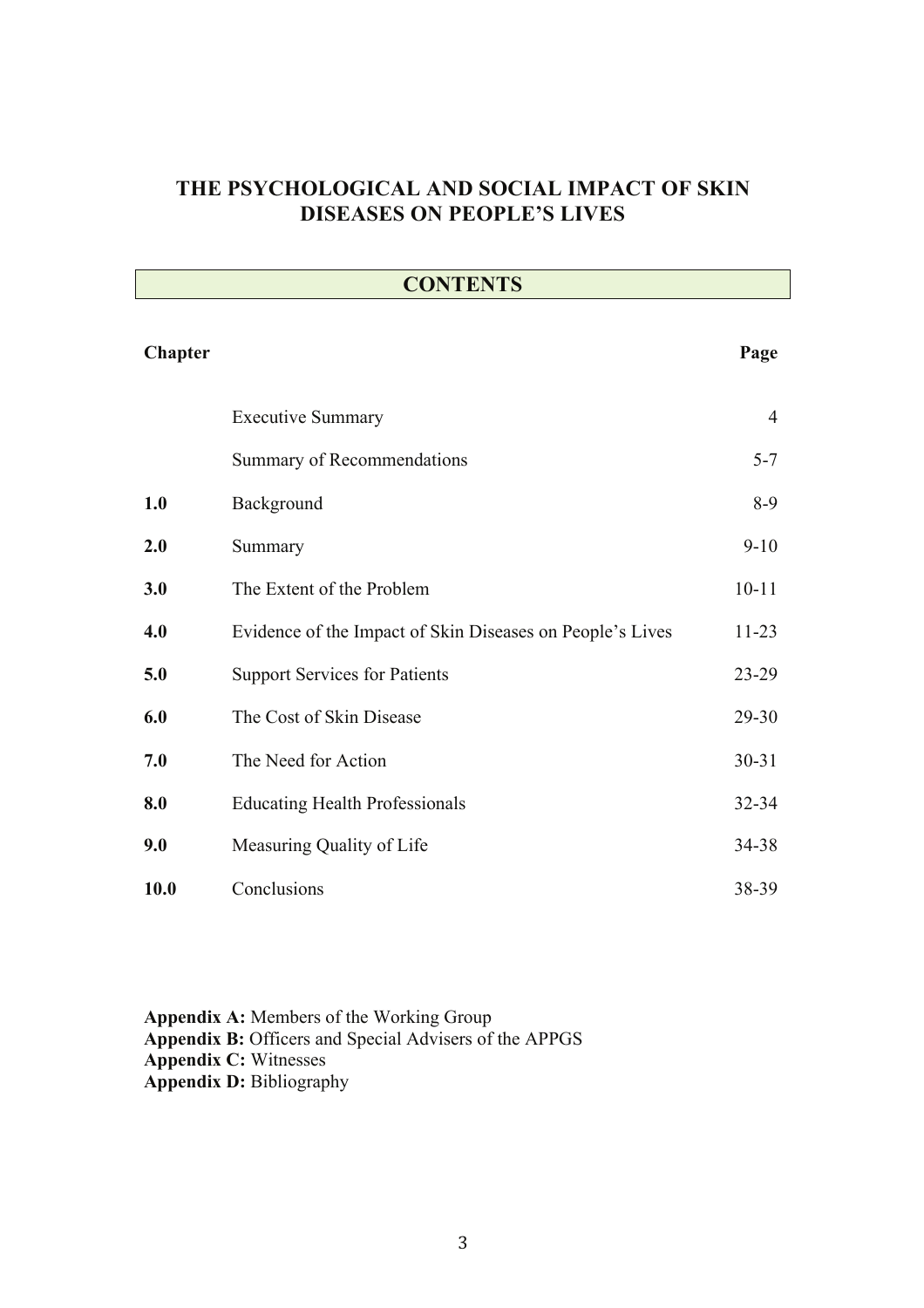## EXECUTIVE SUMMARY

Skin disease can have a devastating effect on a person's physical and psychological wellbeing.

As with our 2003 enquiry, the evidence received by this enquiry highlighted the extensive impact skin diseases have on all aspects of people's lives from schooling, relationships, self-esteem and career choices to social, sexual and leisure activities. There was clear sense of desperation, frustration and, in many cases, isolation.

Although research into this area has developed in recent years, there remains a lack of dedicated services to tackle the psychological needs of patients with skin disease. The benefits of psychological interventions continue to go largely unrecognised and the trivialisation of skin disease in general threatens to derail years of progress in patient care.

Whilst there have been some advances in terms of available treatments and diagnostic tools, dermatology is still rarely, if ever, considered a core module in university medical and nursing courses. As a result, interest in the field is not widespread and we are now burdened with a severe shortage of dermatologists in the UK. Until dermatology has been recognised as one of the core fields of primary care, variation in the standard of provision is only likely to get worse.

The NHS is undergoing its most radical overhaul since its creation; it is vital therefore that patients with skin disease do not lose out as a result of the changes. Relatively few skin diseases are life threatening – although some are - but it is essential that they are not allowed to be marginalised or under-prioritised as a result.

Ultimately patients with skin disease rightly expect to be provided with adequate and appropriate support to manage, control and live with their condition.

We hope that through the publication of this report, the need for action will be made clear to policy makers and service commissioners working in Government and the NHS.

> **Sir Paul Beresford Chair, All Party Parliamentary Group on Skin Member of Parliament for Mole Valley**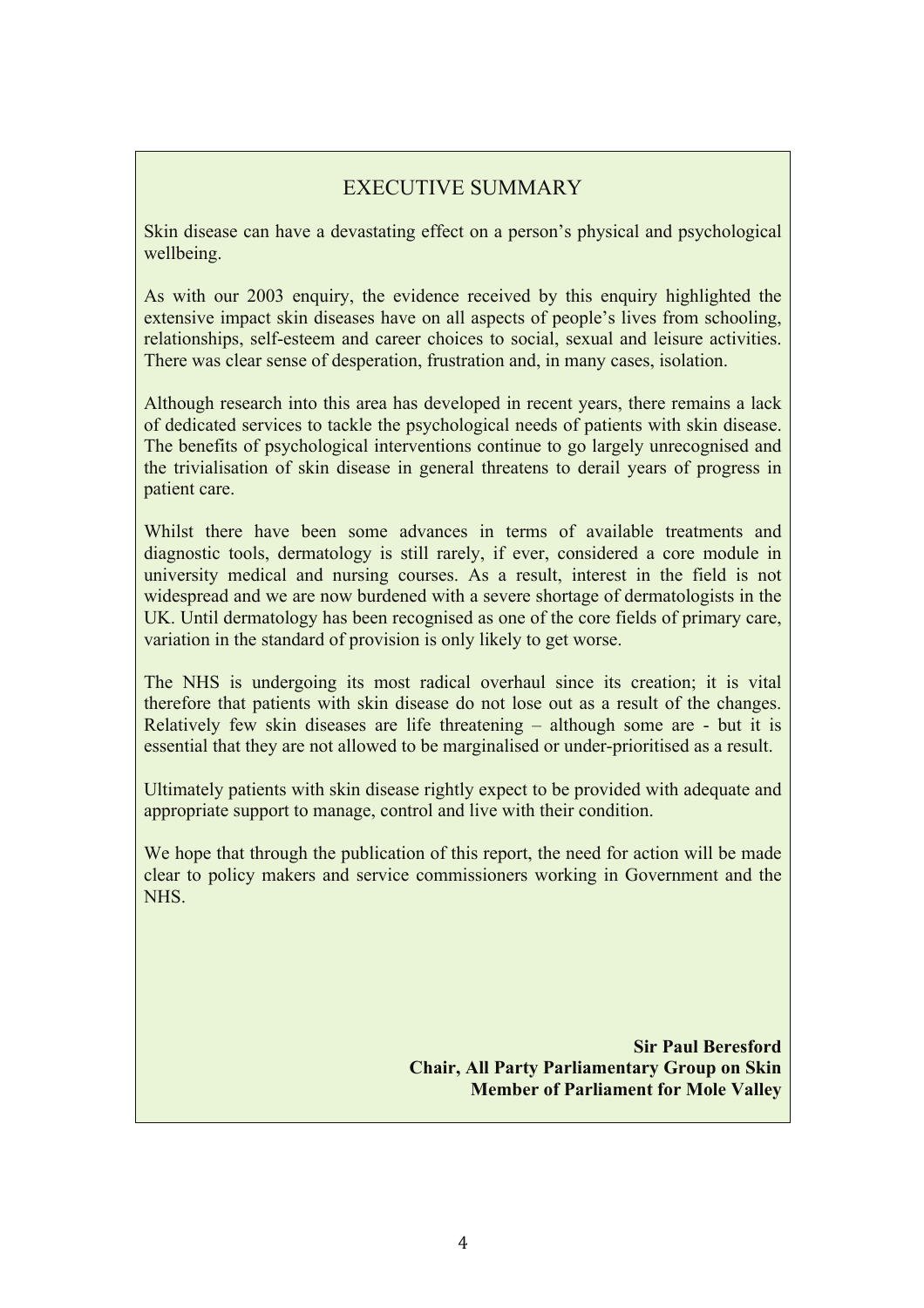# **Summary of Recommendations**

#### **Impact of Skin Disease on People's Lives**

- When a patient with a skin disease may be expected to benefit from a licensed treatment, Clinical Commissioning Groups should ensure that that treatment is made available to the patient as soon as possible.
- When giving advice to patients on how to manage their condition, health professionals should recognise the burden of the treatment itself in addition to the physical symptoms. Medical and nursing training programmes should reflect this.
- The Medical Research Council should encourage the pharmaceutical industry to conduct research into treatments that do not place additional burdens on patients.
- The Health and Safety Executive should ensure that employers are educated about the realities of skin disease. Guidelines on managing skin conditions in the workplace should be made more widely available.
- When assessing a patient's condition, health professionals need to understand how that condition might be affecting their psychological health and day-today routine.

#### **Support Services for Patients**

- The Department of Health and/or the NHS England should alert commissioners to the potential financial benefits of psychological interventions so that they can manage joint budgets appropriately.
- Clinical Commissioning Groups should arrange for primary and secondary care professionals to have access to a range of supportive services including psychological support, access to medical social workers, camouflage services and occupational therapy.
- The Medical Research Council should coordinate research to establish the clinical and cost-effectiveness of psychodermatology services.
- Clinical Commissioning Groups should ensure that they establish links with patient support groups. Health professionals should be made aware of these and should direct patients to the appropriate group for additional support if it is needed.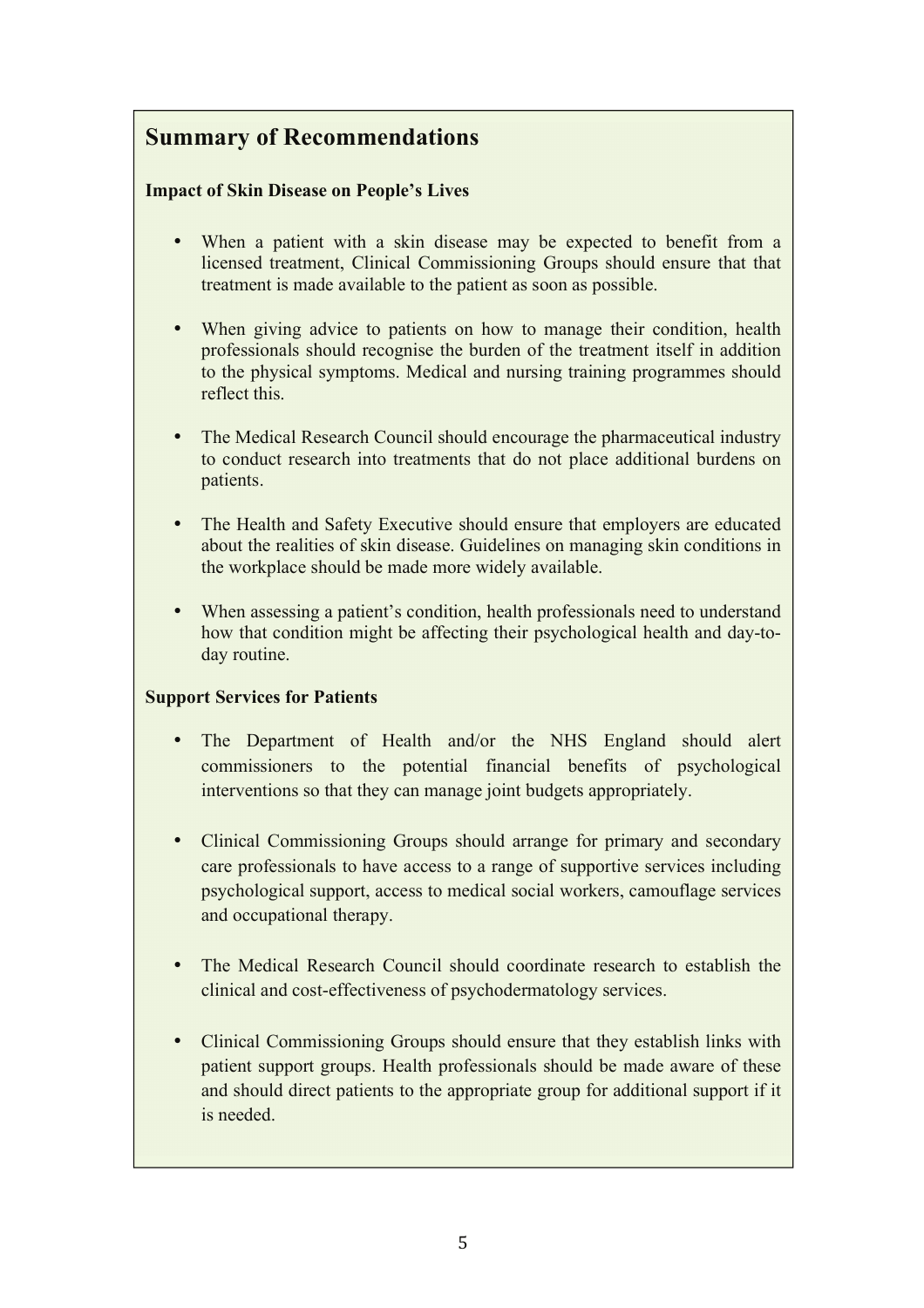#### **The Cost of Skin Disease**

- The Medical Research Council should coordinate research to establish the true cost of skin disease to the NHS and to society.
- The Government should closely monitor access to the PIP scheme upon its introduction to ensure that the recent revision to the regulations meets the needs of those with fluctuating conditions.

#### **The Need for Action**

- At the time of writing, there is no dedicated lead within the NHS England for dermatology. Although commissioning for dermatology services is a local matter, a dedicated individual at a national level should provide oversight. For this reason the APPGS recommends the creation of the role of National Clinical Director for Dermatology.
- Robust monitoring of community dermatology services should be maintained and health professionals working within these services need to be suitably trained and accredited (see section 8).

#### **Educating Health Professionals**

- The General Medical Council working with the Royal College of GPs, Royal College of Nursing and Royal Pharmaceutical Society, should ensure that urgent priority is given to the provision of proper dermatological training for all GPs, nurses and pharmacists. The training should emphasise that most inflammatory skin diseases are long-term conditions and are likely to need on-going care, often throughout a patient's life. Similarly the psychosocial effects of skin disease should be considered an integral part of any dermatological training course.
- Clinical Commissioning Groups should ensure that nurses and pharmacists be given greater opportunities to specialise in dermatology and psychodermatology.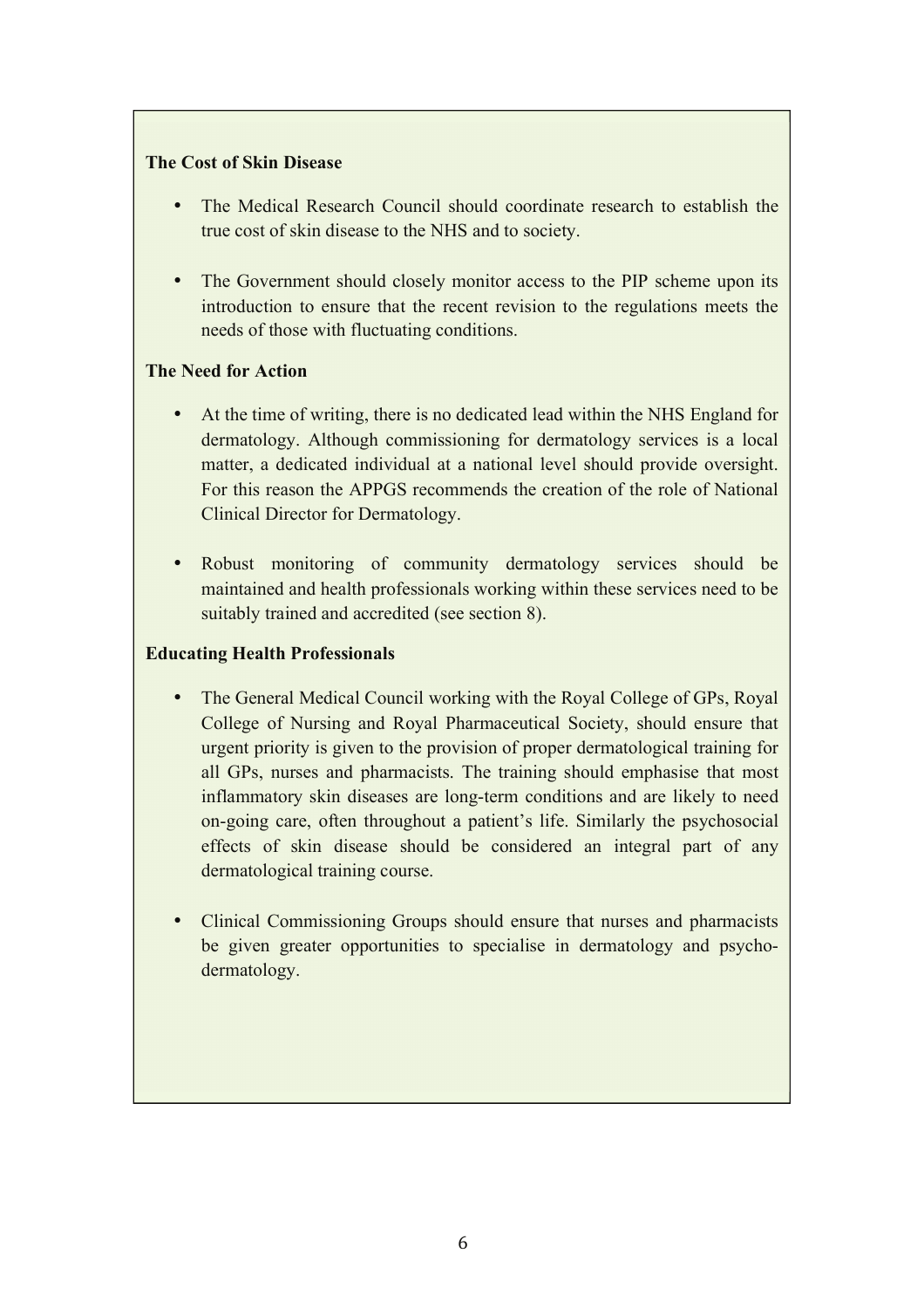#### **Measuring Quality of Life**

- The APPGS welcomes the publication of the 2012 NICE guideline on psoriasis and recommends that NICE consider the use of dermatologyspecific and disease-specific quality of life measures in future skin-related NICE guidelines.
- Further research is needed to assess uptake of HRQoL measures. The APPGS recommends that NICE consider the creation of a Quality and Outcomes Framework indicator to incentivise uptake of dermatology-specific QoL measures.
- Funding should be made available for research into the creation and use of methodology to measure the impact of skin diseases on individuals.
- Funding should be made available for research on the psychological and social impact of rare skin diseases, which are often overlooked in favour of more prevalent conditions.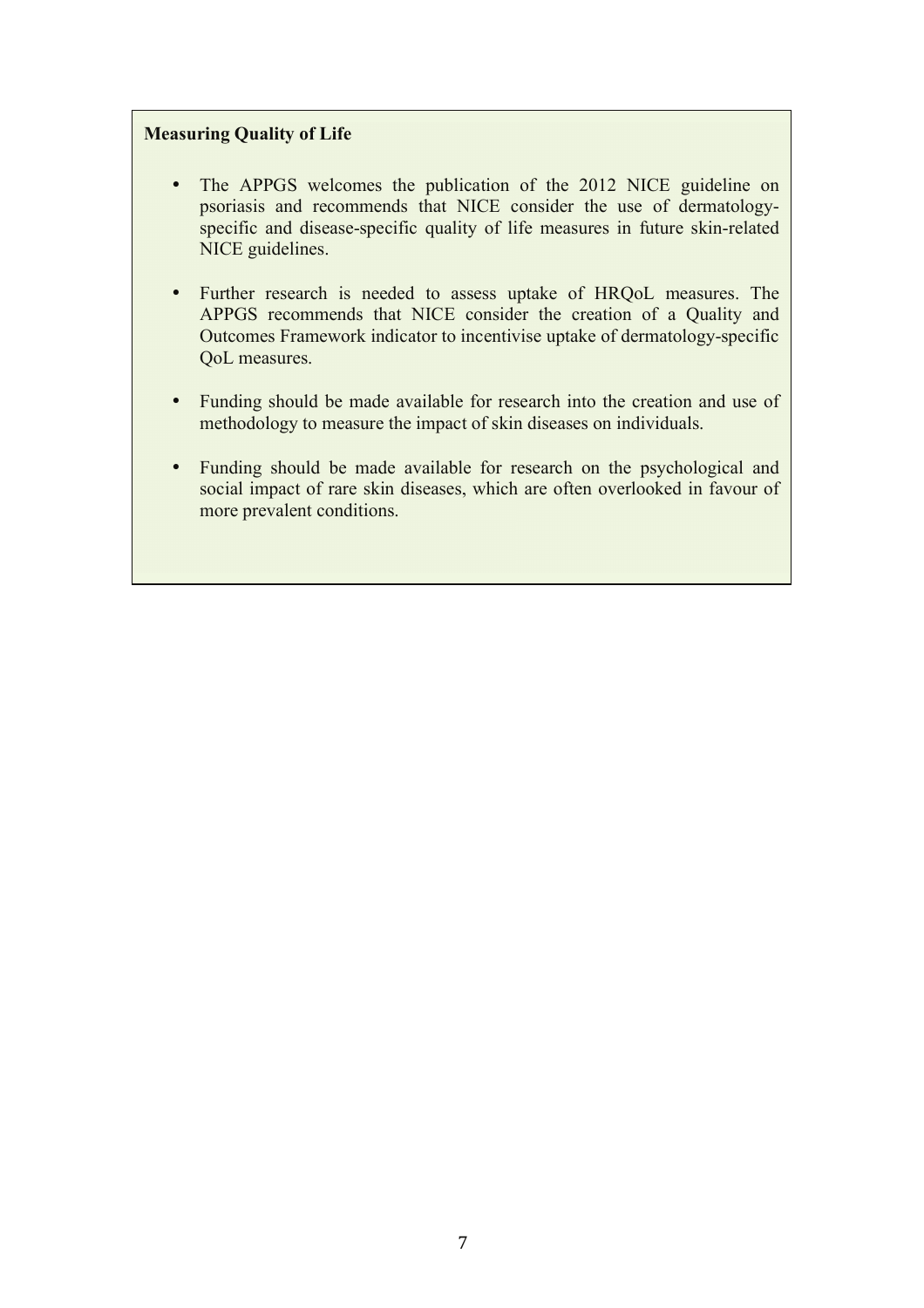#### **1. Background**

- **1.0** Skin diseases can have profound physical, psychological and social consequences for those who live with them, for carers and for family members. Whilst the physical symptoms are diverse in nature, all have the potential to impact on one's mental wellbeing.
- **1.1** Those not directly affected by skin disease tend to trivialise them. Some even find them repellent; their indifference or distaste is often exacerbated by the misplaced assumption that skin diseases are contagious or that they are caused by poor hygiene. There may even be a doubt in the public mind that skin diseases count as sickness in the ordinary sense of the word. Such views are reflected in the relative lack of importance attached to skin diseases by the Government, health service managers and health professionals not directly concerned with dermatology, as well as by the public.
- **1.2** It is for this reason that in 2003, the All Party Parliamentary Group on Skin (APPGS) decided to conduct an enquiry into the psychological and social effects of skin diseases. In addition to assessing the extent to which skin diseases affected peoples' daily lives, the enquiry sought to produce a number of recommendations designed to influence the future planning and delivery of care.
- **1.3** In the intervening decade since the report was published a number of changes have taken place both in terms of the way care is delivered and paid for and in terms of the treatment options available to patients. However many of the problems raised in the Group's 2003 report continue to exist and treatment for the psychosocial effects of skin disease is still the exception rather than the norm.
- **1.4** After discussing this lack of progress with its members and other stakeholders working in the field of dermatology, the APPGS decided in 2011 to update the Group's previous report on the subject of psychosocial effects of skin disease.
- **1.5** The aim of this new report was twofold: to update the previous report using new evidence published within the last ten years, and to reemphasise the importance of providing a holistic package of care for those in need.
- **1.6** The conduct of this latest enquiry closely mirrored that of the Group's 2003 enquiry. Evidence was submitted both in writing, through a formal consultation period, and orally at a hearing held in the House of Commons in November 2012 (see Appendix B for a list of witnesses). Submissions were received from patient groups, consultant dermatologists, nurses, GPs, other health professionals and members of the public.
- **1.7** In total, 112 submissions were received, excluding academic research papers submitted to the enquiry from members and partner organisations.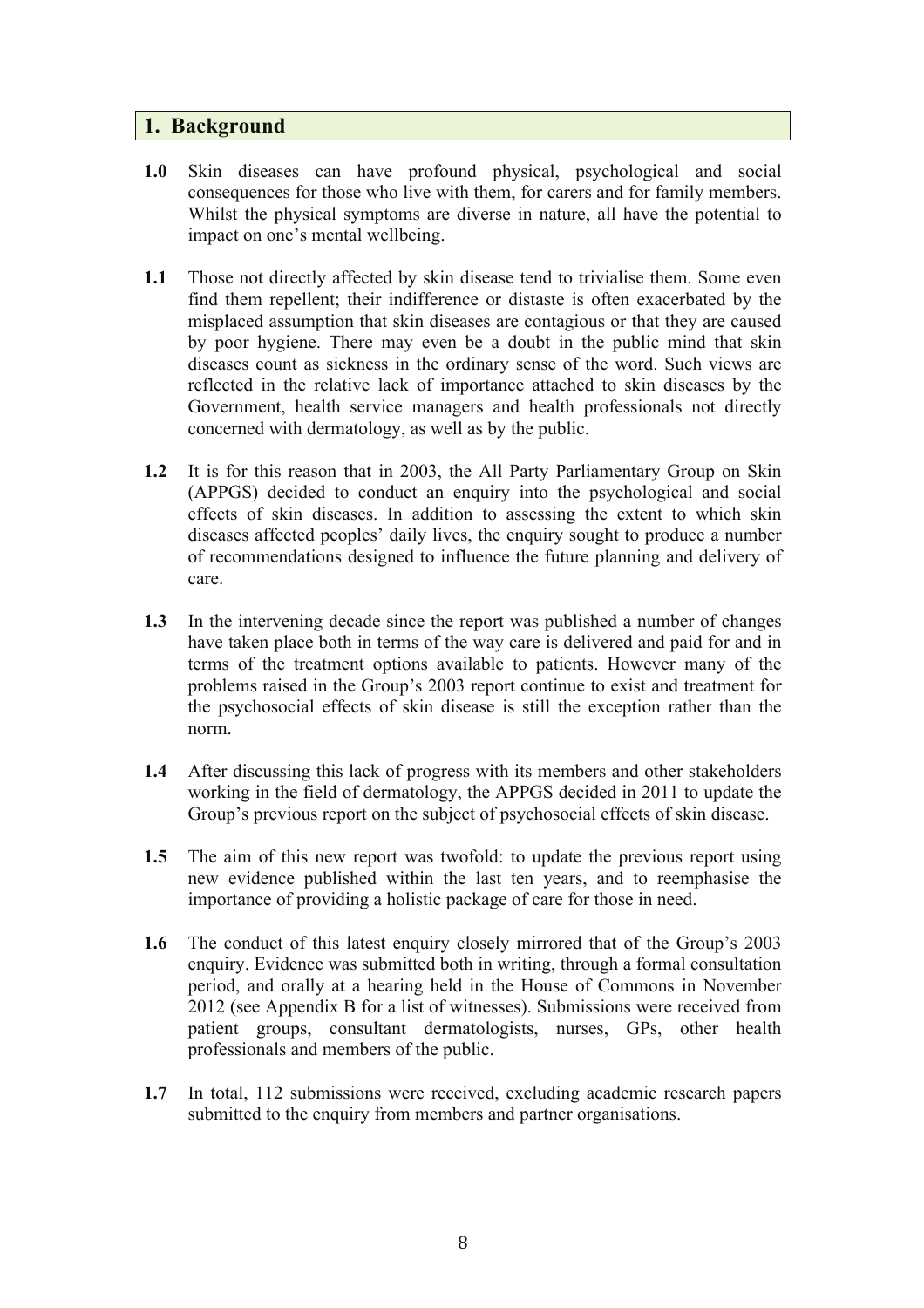- **1.8** A specialist advisory committee was established to guide the APPGS in its enquiry. Members of the committee are listed in Appendix A.
- **1.9** A Glossary briefly explaining the characteristics of the skin diseases mentioned in the report is set out in Appendix C.

#### **2. Summary**

- **2.0** It is estimated that around 54% of the UK population experience a skin condition in any given twelve-month period. The majority of these patients (69%) self-care, with around 14% seeking further medical advice – the most common reasons being skin infection or eczema.
- **2.1** Skin diseases can adversely affect almost every aspect of a person's life. They can also seriously affect the lives of other family members and carers. Common psychological problems associated with skin disease include feelings of stress, anxiety, anger, depression, shame, social isolation, low self-esteem and embarrassment. Skin conditions can also affect one's personal, professional and social life.
- **2.2** Many skin diseases including acne, eczema and psoriasis, can result in disability levels equivalent to those experienced by patients with nondermatological chronic diseases. The risk of developing mental health problems has been shown to be higher in those with a physical health problem. Some studies have shown a correlation between skin disease and a higher risk of drug and alcohol misuse. There is also evidence to suggest that suicidal ideation is higher amongst those with a skin disease.
- **2.3** The psychological impact of skin disease on an individual is not directly related to the overall area affected or to the objective severity of the condition. However, there is evidence that suggests being affected in visible places such as the face or hands or intimate genital areas causes higher levels of distress as they are less easily covered and/or can precipitate or perpetuate relationship issues.
- **2.4** Opportunities for dermatology training for non-specialist health professionals, especially for pharmacists and for doctors and nurses in primary care are inadequate.
- **2.5** People with skin disease place great value on the information and help provided by patient support groups working within the field of dermatology.
- **2.6** Data on the costs of skin disease is still patchy. Some studies have taken place looking at the costs associated with eczema and psoriasis but more research is needed in this field, particularly in relation to other skin conditions.
- **2.7** The Government's move towards stressing health outcomes and the commitment within the NHS Outcomes Framework to improve the quality of life for people with long term conditions is a welcome step in the right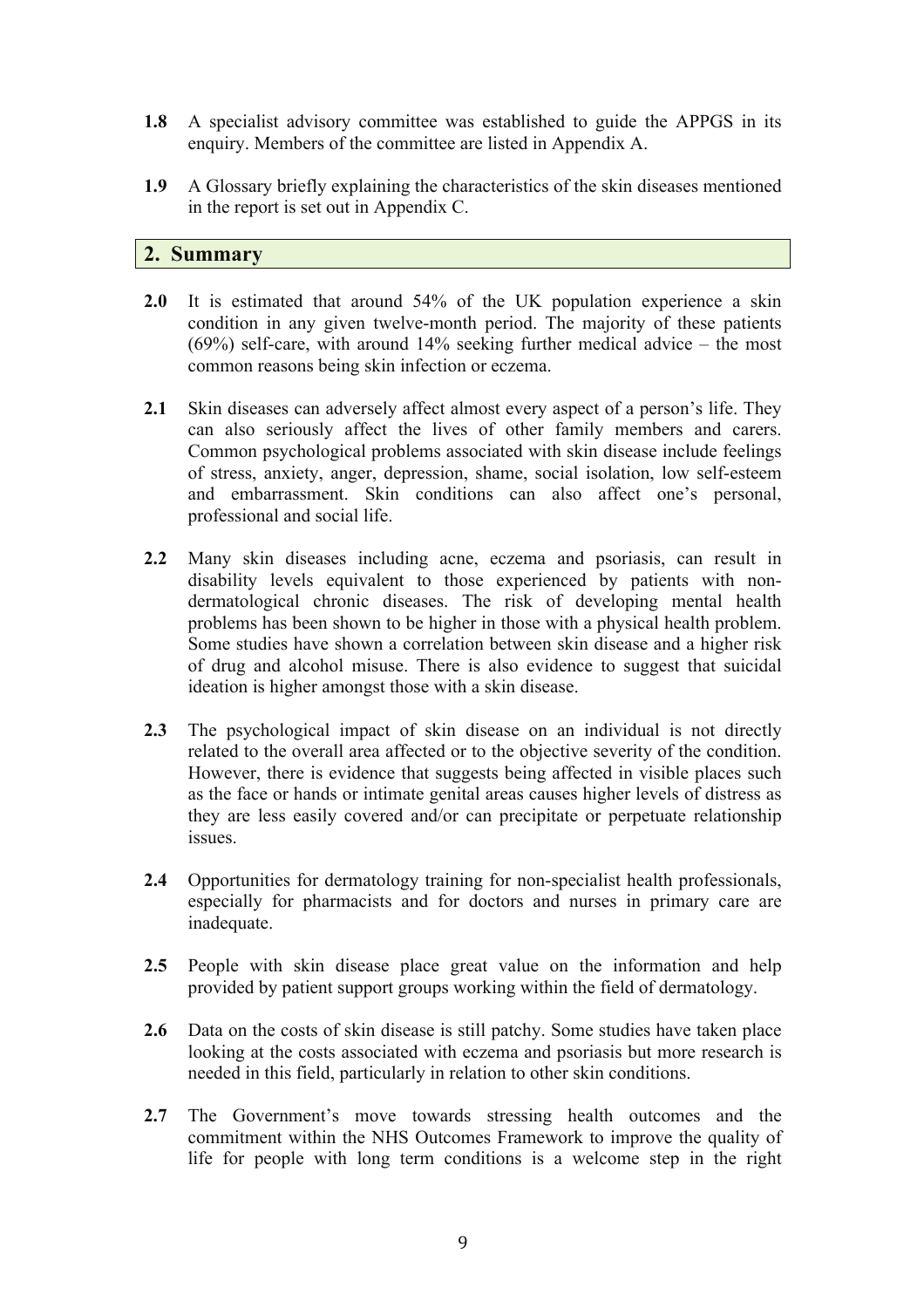direction. So is the publication of its mental health strategy, *No Health Without Mental Health*. However there is evidence that suggests skin conditions are still being trivialised by both the public and those working within the health system.

- 2.8 A number of tools designed to assess patients' quality of life (often in the form of a questionnaire) have been produced over the years, however uptake of these is still patchy and there remains confusion as to what to do with the results. Some quality of life measures do not ask about distress and thereby minimise the actual measured impact on psychological wellbeing. The psychosocial impact of skin disease should be taken into account by clinicians and when considering treatment and management options. Quality of life measures should be used and the results incorporated into health-service planning when assessing priorities.
- **2.9** Access to psychologists, psychiatrists and counsellors within dermatology services across the UK (psychodermatology) is lacking. Routine & easy access to psychiatric liaison services is not common. Only 3 out of 127 hospitals have a dedicated psychodermatology service - provision of these services has deteriorated since 2004.

#### **3. The Extent of the Problem**

- **3.0** Skin disease accounts for between 15% and 20% of a GP's workload and it is the most frequent reason for patients to visit their GP with a new problem.
- **3.1** Nearly 13 million people (24% of the population) in England and Wales visit their GP with a skin problem each year. Of these, around 0.8 million (6.1%) are referred to secondary care for specialist advice. Most of this specialist work is outpatient-based.
- **3.2** The most common conditions seen by a specialist are eczema, psoriasis and acne.
- **3.3** Atopic eczema is the most common form of eczema. While it can affect people of all ages, it is primarily seen in children, affecting 5-15% of UK children by the age of seven. Most people 'out grow' the condition but a number of adults continue to show symptoms at a later age, some even have the condition for life. Eczema is typically characterised by red, sore and itchy patches of skin.
- **3.4** It is estimated that psoriasis affects between 2-3% of the population (1.8 million). It is an immune condition that triggers excess replacement of skin cells, which can lead to raised plaques on the skin that can be flaky, sore and itchy. Like eczema, it can appear on any part of the body and be subject to flare-ups. Psoriatic arthritis affects 1 in 5 of those with psoriasis; like other forms of arthritis, joints can swell and become inflamed and painful, causing difficulties with general mobility.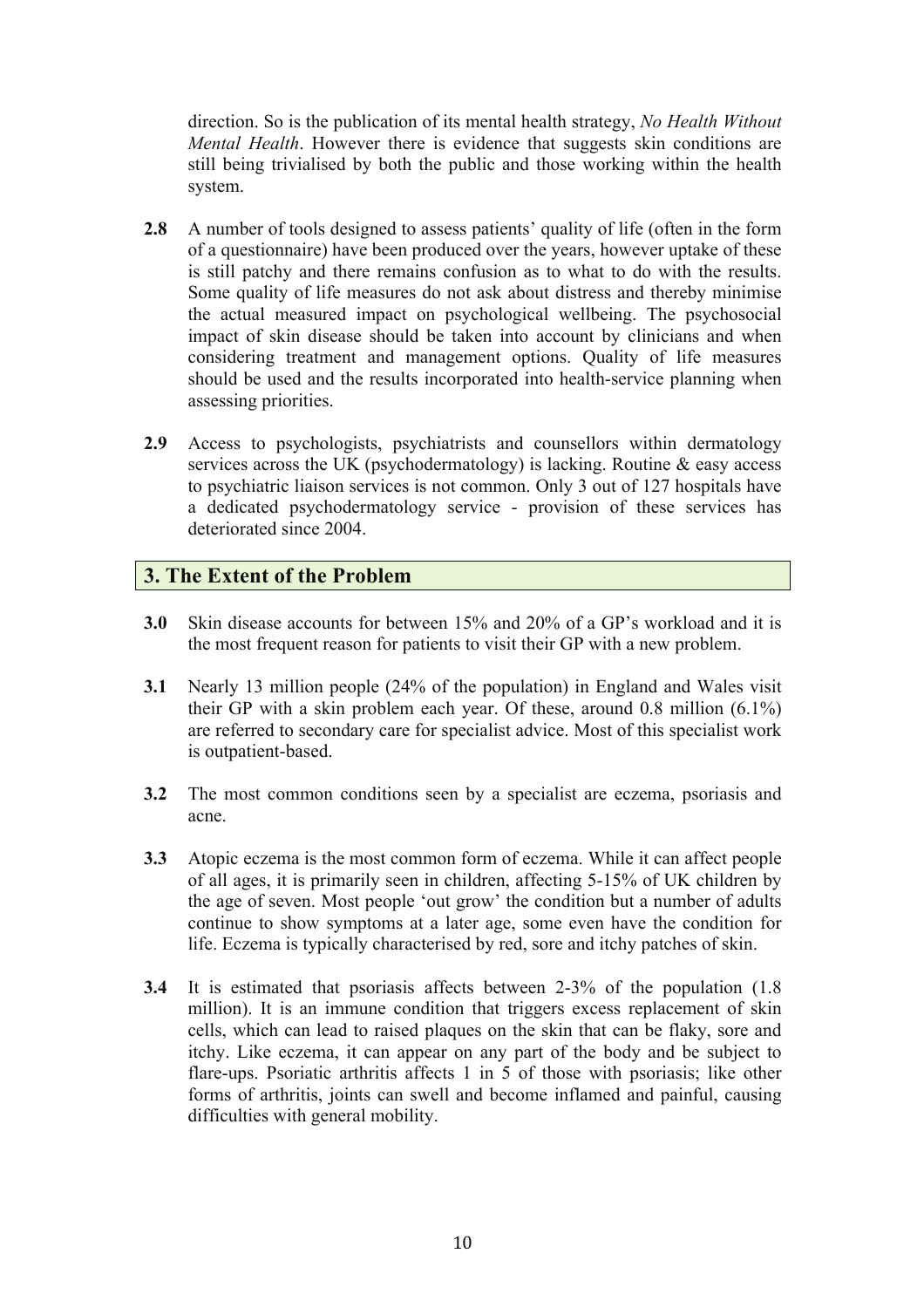- **3.5** Acne is a condition most commonly associated with adolescent teenagers. Whilst the condition is thought to be linked with hormone changes during puberty (around 80% of people between the ages of 11 and 30 will be affected by acne) the condition can affect people well into their adult lives. About 5% of women and 1% of men have acne over the age of 25. Acne arises when glands in the skin begin to produce excessive amounts of an oily substance known as sebum. This blocks small holes in the skin through which hairs grow (hair follicles), causing blackheads and whiteheads.
- **3.6** Other common conditions seen by specialists include vitiligo, urticaria, rosacea, herpes simplex, shingles, vascular lesions, benign skin tumours, benign moles, solar keratosis, viral warts, non-malignant skin cancers and malignant melanomas.
- **3.7** Every skin condition can have an effect on one's psychological wellbeing. It is important to note however that the psychological impact of skin disease on an individual is not directly related to the extent of skin affected or to the extent of the condition. Instead, the psychological and social impact of the condition can depend heavily on the sites and distribution of the symptoms, the attitude of the individual and naturally the social circumstances and reception encountered. Social support, current relationships, coping skills, illness beliefs, symptoms such as sleep loss, social stigma and past experiences with the illness all play a crucial role.
- **3.8** A study conducted in 2011 involving 510 acne patients found that a significant number reported levels of social, psychological and emotional problems that were as great as those reported by patients with long-term conditions such as chronic disabling asthma, epilepsy, diabetes, back pain or arthritis.
- **3.9** Similar studies have demonstrated that patients with psoriasis can experience a reduction in quality of life comparable to that of patients with diabetes, heart disease and cancer.
- **3.10** 57% of 520 vitiligo patients surveyed in 2005 indicated that their condition moderately or severely affected their quality of life.
- **3.11** In 2005, a study comparing impairment of quality of life in children with skin disease and children with other chronic childhood diseases, found that skin diseases can be just as distressing, and in some cases more distressing, than other serious conditions such as cystic fibrosis. This perception was generally shared by parents. Using Health Related Quality of Life (HRQoL) measures, children with psoriasis scored higher than those with epilepsy, enuresis and diabetes; and children with urticaria scored higher than those with asthma.

#### **4. Evidence of the Impact of Skin Disease on People's Lives**

**4.0** The World Health Organisation defines quality of life (QoL) as "the individuals' perception of their position in life, in the context of the cultural and value system in which they live and in relation to their goals, expectations,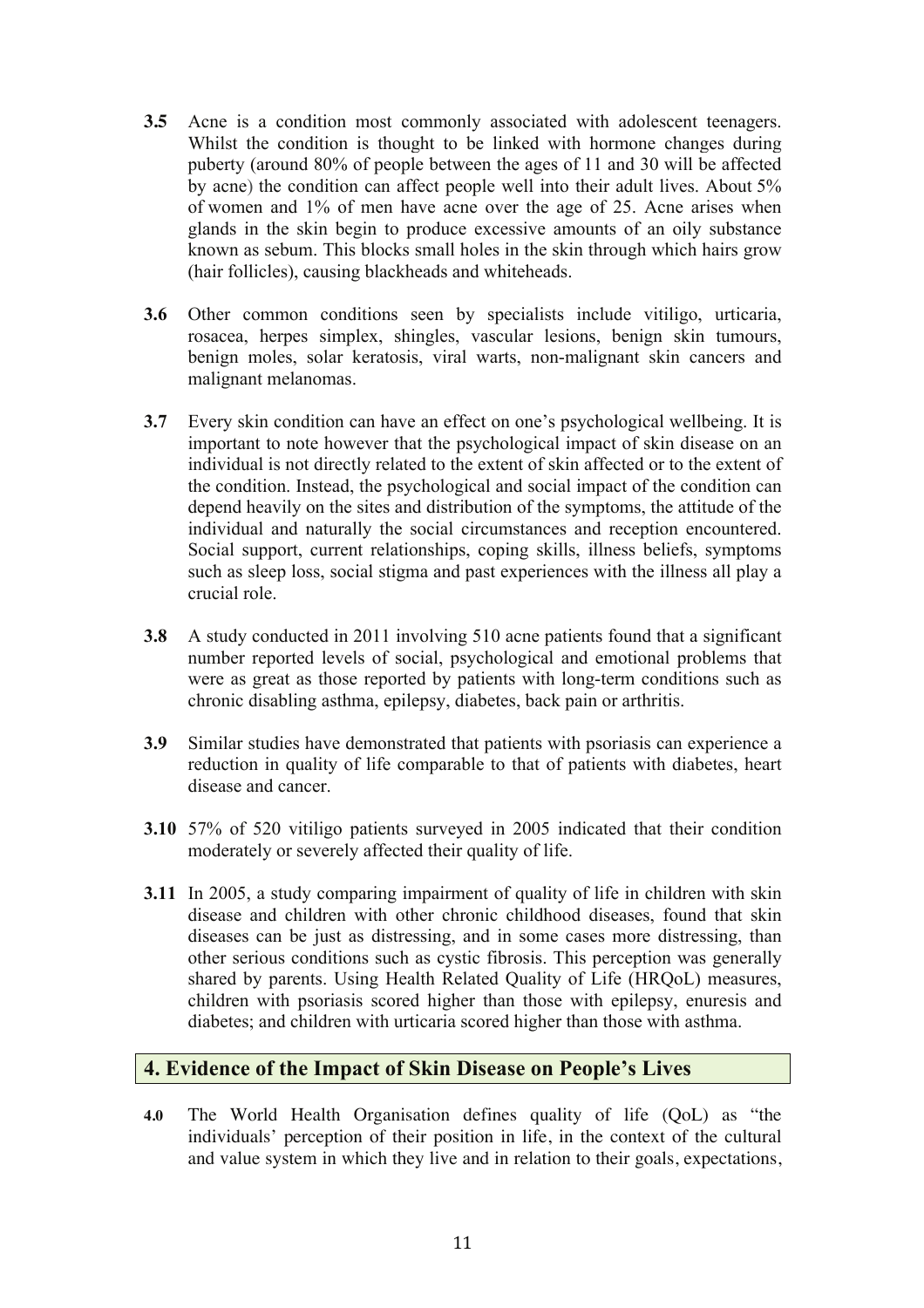standards and concerns". Whilst QoL measures are used to assess individuals' general wellbeing, health-related quality of life (HRQoL) measures are more commonly used to assess the effects of a particular condition or disease on a person's quality of life.

- **4.1** According to Bath et al. (2007): 'The measurement of HRQoL is becoming increasingly important in patients with skin diseases. Despite the availability of a variety of instruments and new psychometric techniques, there is no consensus as to which HRQoL instruments are to be preferred in dermatology.'
- **4.2** Key quality of life domains for people with skin diseases tend to include any or all of the following: symptoms and diagnosis; treatment; self-esteem and psychological health; life-changing decisions and work; social, sexual and leisure activities; physical functioning; family relationships; sleep disturbance and schooling; ethnic and cultural issues; and environmental issues.

#### **Symptoms and Diagnosis**

**4.3** The symptoms of skin diseases, which can be very severe, are often underestimated by those not directly affected.

*"I suffer with a high level of sweating from my armpits. This leaves large damp patches on my clothes which I always fear are visible, and often are. This makes all social situations including going out, working and studying difficult as I find myself constantly worrying about the visible sweat on my clothes and the assumptions that those around me will make that I'm smelly and unclean. My case is made worse in situations of heightened emotion, particularly when I'm nervous or excited. The whole situation is exasperated when I become nervous that I am sweating excessively, which results in me sweating more because I am nervous."*

- Evidence submitted by a patient with hyperhydrosis

**4.4** Evidence submitted to this enquiry indicated that the diagnosis of skin diseases, especially the rarer ones, can be protracted and uncertain. Lack of dermatology training for non-specialist health professionals, particularly those in primary care, frequently causes unnecessary delay in establishing a correct diagnosis.

*"I don't think the GP knows enough about the skin condition. I tried to get referred to a dermatologist for a second opinion and was told I couldn't have one until the cream was being applied four times a day – which is impossible when your son is at school five days a week and wants to go out and play football not be lathered in cream all the time."*

> - Evidence submitted by a parent on behalf of her son (complex case of ichthyosis vulgaris and eczema)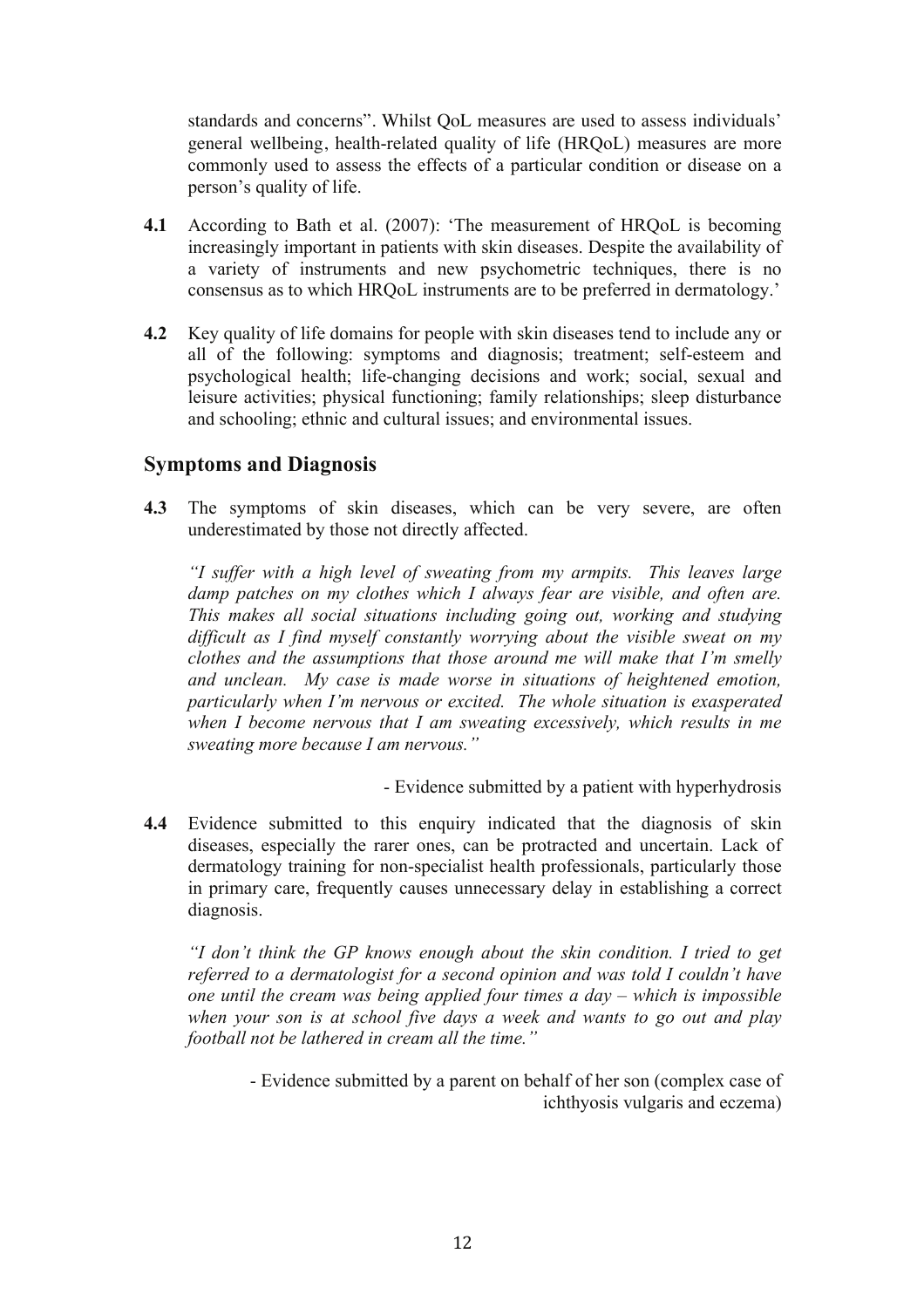### **Treatment**

- **4.5** Many patients manage their skin condition themselves and for some this is a positive action, being in control of their own condition. Others do it because their experience of the medical profession is poor. As many GPs have little experience of skin conditions they, may exhibit less empathy and confidence when treating skin conditions.
- **4.6** Lack of appropriate dermatological training for non-specialist health professionals, particularly those in primary care can impact upon the choice and effectiveness of the treatment.

*"They* [doctors] *treat the condition by handing out creams and lotions etc, but never offer advice on how to deal with it."*

> - Evidence submitted by an individual on behalf of a family member with ichthyosis.

**"***Many doctors have no understanding whatsoever about the effect of skin disease on patients' psychological welfare. Treatment is often grossly inadequate for them*."

- Evidence submitted by a consultant dermatologist.

**4.7** Moreover, both health professionals and members of the public continue to underestimate the burden of the treatments themselves. Many treatments continue to have a negative impact on daily living and self-esteem and for some, such as psoriasis patients, this can often involve a demanding, timeconsuming and repetitive regime.

*"Doctors assume that the treatments they recommend represent solely solutions, whereas they can be highly problematic from a patient's perspective, within the framework of everyday life."*

- Evidence submitted by a patient with psoriasis.

*"I have throughout my life lost huge amounts of time due to my eczema… even now I lose something like two hours a day to putting creams on and waiting for them to go in".*

- Oral evidence submitted by a patient with eczema.

- **4.8** As one of the enquiry's witnesses pointed out, for many, the total time spent each week applying treatments could equate to nearly half a week's working hours or up to three hours a day. When added to one's actual working hours, this represented a substantial figure.
- **4.9** In the case of topical treatments, it is essential that patients be given a choice so that they can find the most appropriate treatment to suit their particular needs.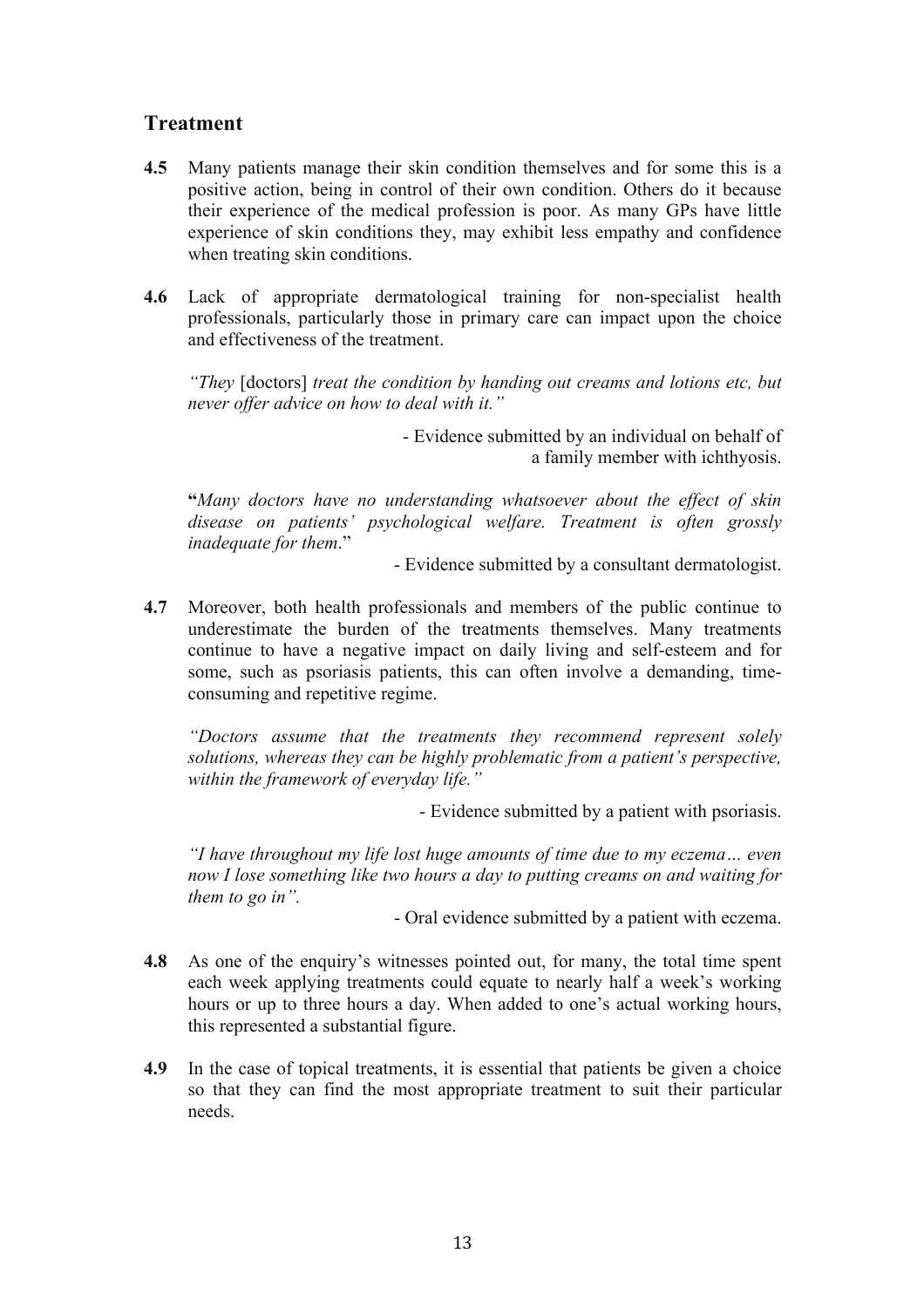**4.10** There continues to be an assumption within the NHS that treatments for skin diseases must necessarily be inexpensive, partly perhaps because skin diseases are seen as 'minor ailments' and partly because treatments for them have not generally been costly in the past. Increasingly, this is resulting in new, more effective but more expensive treatments (such as biological treatments) being denied to patients by trusts preoccupied with staying within their prescribing budgets. In 2009, 40% of UK psoriasis services cited funding as a significant obstacle to prescribing biologic drugs. This is despite guidance from the National Institute of Clinical Excellence (NICE) highlighting the potential benefits to a patient's quality of life in cases of severe psoriasis (severe symptoms only occur in a minority of psoriasis patients).

#### **Self-Esteem and Psychological Health**

*"Without using skin camouflage to face (rosacea) and occasionally to backs of hands (psoriasis) I would be frequently asked what my medical conditions are... I do not think it is reasonable to be questioned on my medical history by a complete stranger in the middle of Tescos – but the public feel it is perfectly okay to do so!".* 

*-* Evidence submitted by a woman with rosacea and psoriasis.

- **4.11** In 2012, the British Skin Foundation conducted a survey in which 729 people were asked a series of questions relating to their skin disease or that of the person they care for. 47% of respondents said that they had been victims of verbal abuse one or more times and a further one in six (16%) people admitting to having self-harmed as a result of their skin disease. Disturbingly, seven out of 729 participants said they had attempted suicide, with another 17% (125 respondents) stating they had contemplated suicide at some stage.
- **4.12** One study found that 20% of patients with psoriasis said that they had been rejected and stigmatised by the public as a result of their condition. Another study found that 20% of those with severe psoriasis were on anti-depressant medication.
- **4.13** Society's increasing pre-occupation with image creates mounting pressure on people with skin conditions. In 2003, the APPGS received many reports of discrimination and prejudice and our latest findings confirm that this is a continuing theme.
- **4.14** Some skin conditions such as acne occur predominantly in adolescence, a developmental period in which there is considerable focus on appearance. The impact of skin disease on teenagers' self esteem during this period can be devastating. Evidence submitted to a recent APPG on Body Image enquiry showed appearance was the focus of bullying in 56% of cases. In situations where a child has experienced negative reactions towards their skin, there may be a risk of developing 'body specific shame proneness that clinical experience suggests may become generalised to long-term appearance sensitivity.' Recent studies have indicated that the development of acne vulgaris later in life or having the condition continue into early adulthood can be associated in some cases with high levels of distress.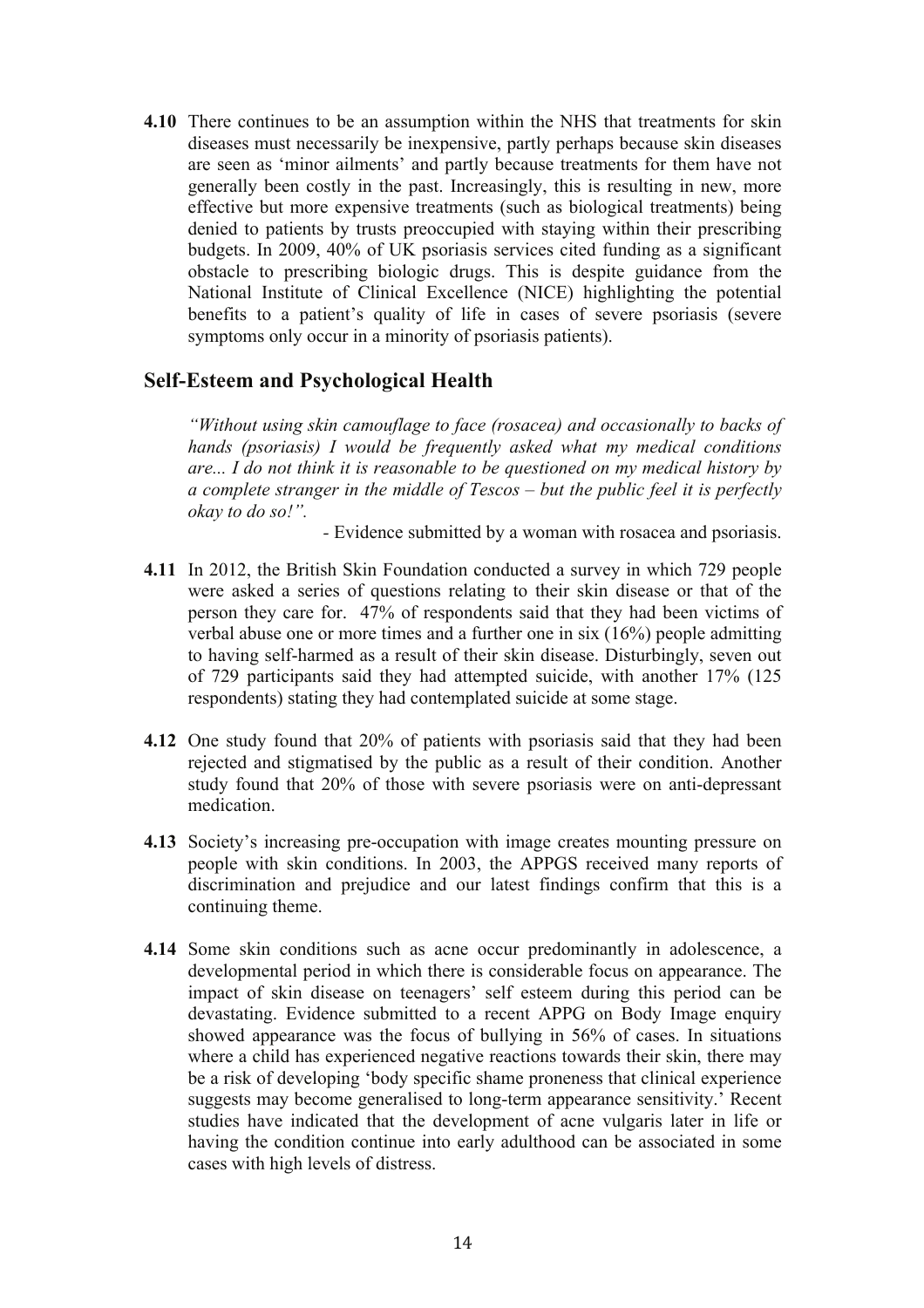**4.15** This emphasis on appearance has been heightened considerably in recent years by the media and the mis-sold ideal of the perfect body. Professor Nichola Rumsey told the recent APPG on Body Image enquiry that 'we are increasingly living in an appearance saturated society and that the value individuals place on their appearance is becoming greater and more disproportionate to other aspects of self-concept. By focussing too much attention on appearance, other important attributes such as intelligence, kindness and determination were seen to be becoming less important.'

*"I feel like I am disgusting. I feel unattractive and I have such little confidence in myself as a result of how I look. People stare at my face and it makes me feel completely worthless"*

- Evidence submitted by a woman with severe acne.

- **4.16** The medical condition herpes simplex, best known as the cold sore, has a disproportionate stigma attached to it when it occurs on the genitals. According to the Herpes Virus Association, people newly diagnosed often say "*I don't know anything about it, I just know that it is something terrible*." Prior to the advent of antiviral drugs, genital herpes was treated as a minor skin condition, occurring on an alternative site to the common cold sore.
- **4.17** Hair disorders such as hirsutism (excess hair production) and alopecia (hair loss) also fall under the remit of dermatology. Hair disorders can impact upon a woman's sense of femininity. Several studies have indicated that women may be more vulnerable to experiencing psychological distress than men. This could be due to cultural factors. However it is important to emphasise that the psychological impact upon men can be just as severe.

| Psychological and social problems related to skin conditions                                                                                                                                                                                                                     |                                                                                                                                                                                                                                                                                           |  |  |
|----------------------------------------------------------------------------------------------------------------------------------------------------------------------------------------------------------------------------------------------------------------------------------|-------------------------------------------------------------------------------------------------------------------------------------------------------------------------------------------------------------------------------------------------------------------------------------------|--|--|
| - Anger.<br>- Anxiety.<br>- Avoidance.<br>- Bullying<br>- Depression.<br>- Embarrassment.<br>- Exhaustion.<br>- Frustration.<br>- Guilt.<br>- Helplessness.<br>- Increased alcohol intake.<br>- Irritability.<br>- Low confidence.<br>- Low self-esteem.<br>- Performance Issues | - Poor body image.<br>- Relationship issues.<br>- Resentment.<br>- Secretiveness.<br>- Sexual problems.<br>- Sleep deprivation/sleeplessness.<br>- Social isolation.<br>- Stress.<br>- Suicidal thoughts.<br>- Suicide.<br>- Teasing.<br>- Withdrawal.<br><b>Source:</b> Green. $L(2010)$ |  |  |
|                                                                                                                                                                                                                                                                                  |                                                                                                                                                                                                                                                                                           |  |  |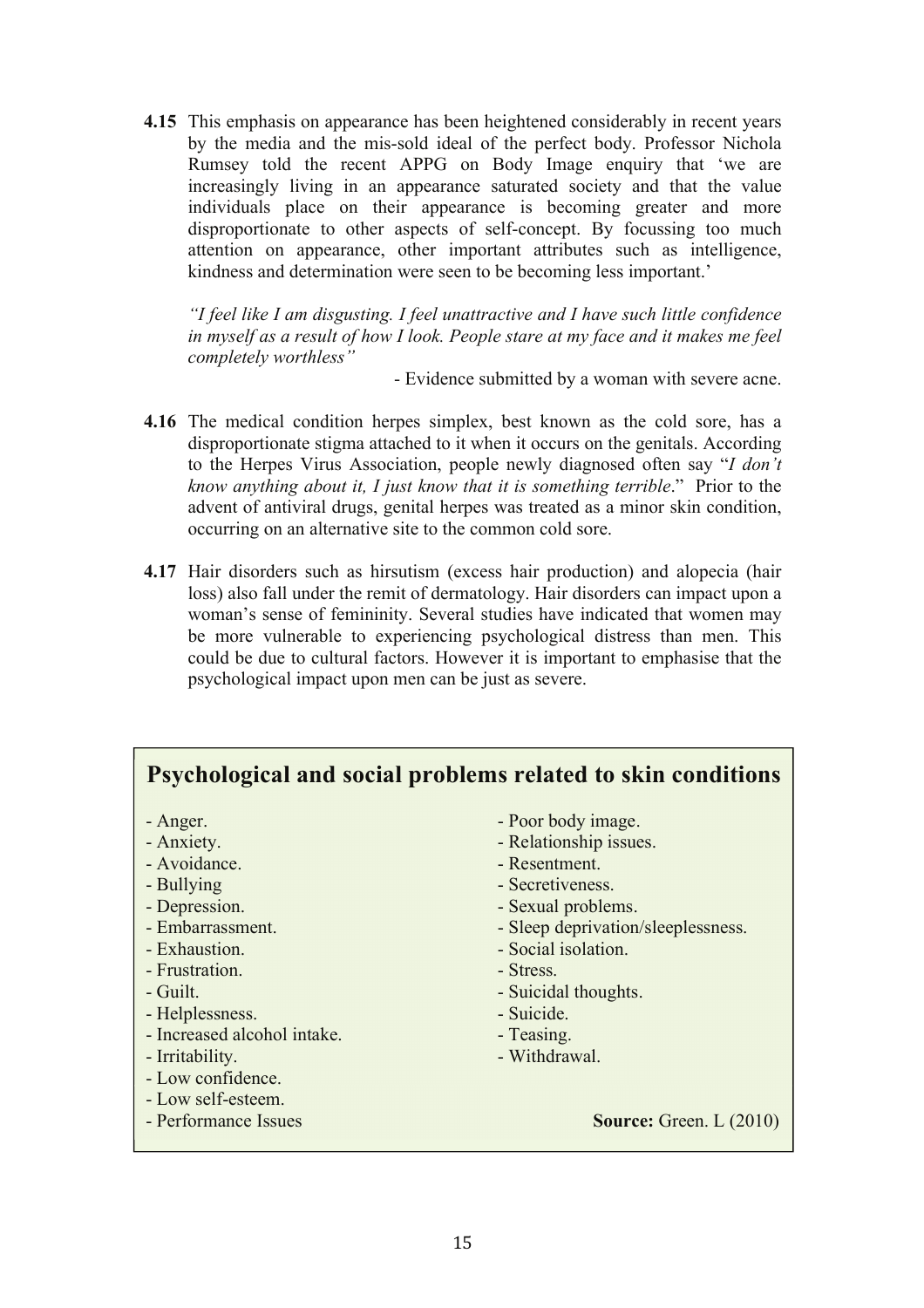#### **Life-changing decisions and work**

*"In my work place I have become a trainer, in the summer months I try not to accept any requests as this is when I am at my worst, even in the cooler months of the year I ensure I wear layers so as I can take them off and control my temperature, as soon as it rises my hyperhidrosis starts, I then become anxious and it tumbles out of control from there, as you can imagine, if I am standing in front of trainees it can become crushingly embarrassing for me and also for them, my hyperhidrosis is in my head, so beads of perspiration can run off my face and head, my hair becomes soaked and any make up runs. Also if I visit another office for a meeting I will consider what I am to wear before going as if their heating is on in the winter I start getting hot and anxious again. This is a daily concern."*

- Evidence submitted by a woman with hyperhidrosis.

**4.18** The majority of the work-related evidence received by the enquiry concerned eczema and psoriasis. However many other skin diseases can be similarly damaging, limiting opportunities at and for work, and causing functional and interpersonal difficulties.

*"I feel that in applying for jobs over the last few years, since my Vitiligo has become more extensive, I've possibly been passed over in favour of other, undisfigured candidates. In addition the process of putting yourself through job interviews is difficult in itself but is an additional strain with the heightened worries about wearing or not wearing camouflage, should you mention the condition, does it make the interviewer feel uncomfortable, do you look significantly less normal/attractive with the condition?"*

*-*Evidence submitted by a patient with vitiligo

- **4.19** The enquiry was told by Ray Jobling, a patient with psoriasis, that having psoriasis had changed his life as a teenager because he had always wanted to join the Royal Navy but was prevented from doing so by his condition. After a long series of tests designed to determine his suitability for the role, he was rejected at the final hurdle – the medical exam. The Ministry of Defence states on its website that any 'active skin disease such as eczema or widespread psoriasis' can prevent someone from starting a military career.
- **4.20** The enquiry also heard from Margaret Cox, a life-long eczema patient. She said that her condition played a part in her decision to stop practising as a commercial lawyer. Despite being a partner in a large firm, the working hours did not work around her treatment routine and the dress code often caused problems. Furthermore, absences from work due to hospital and GP appointments were not understood or appreciated by colleagues.
- **4.21** Many people with skin conditions suffer from flare-ups. Maintaining steady uninterrupted work can be difficult and in some cases impossible. Pemphigus vulgaris (PV) is just one example of a condition that is subject to flaring. The acute phases of the disease can be so debilitating that work is simply out of the question.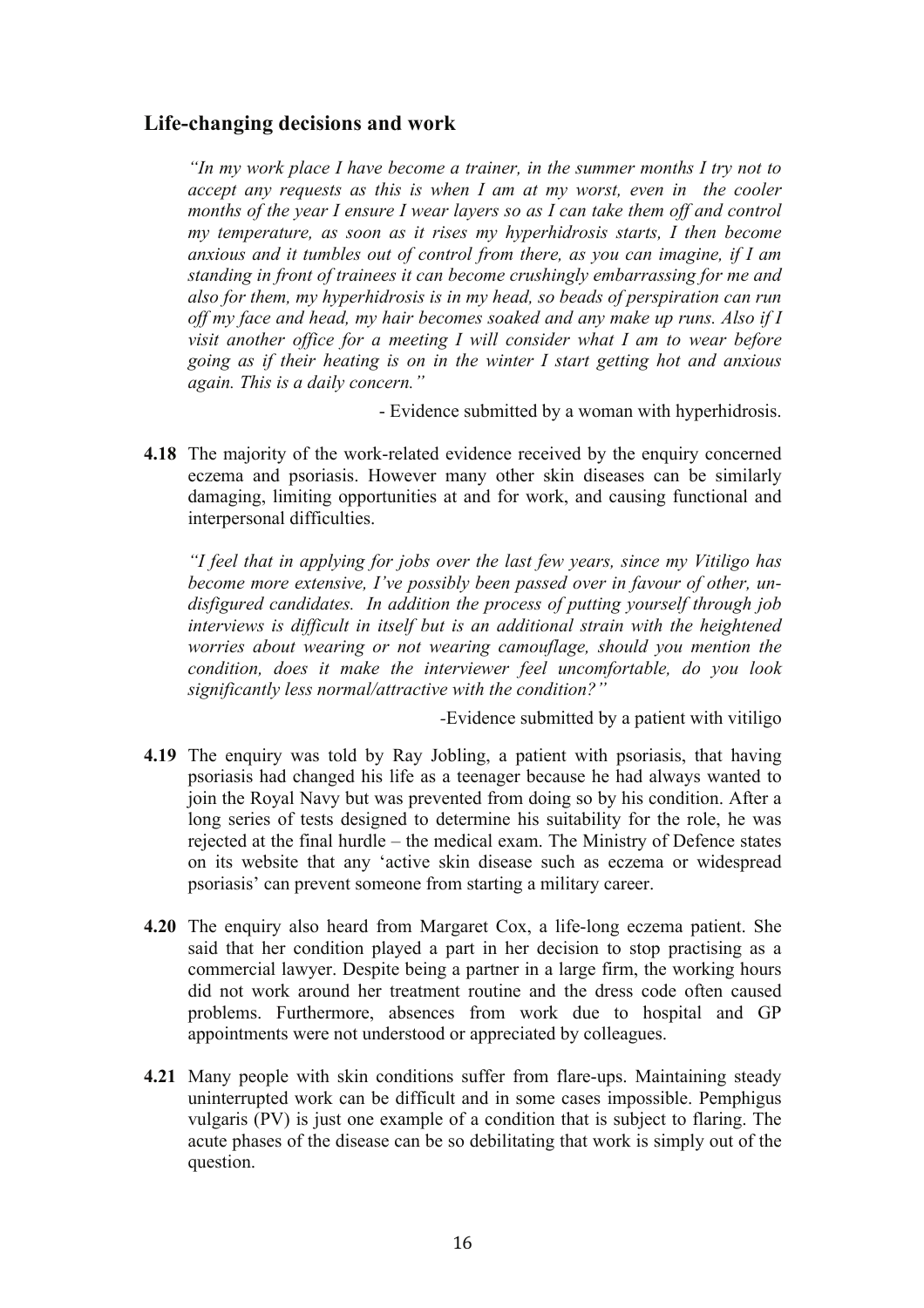- **4.22** When it comes to measuring work-related skin disease, there are a number of different data sources and reporting mechanisms that one can use. The Health and Occupation Network (THOR) provides surveillance mechanisms for dermatologists (EPIDERM scheme), occupational physicians (OPRA scheme), and GPs (THOR-GP). To complement these reporting mechanisms information is also provided by the Self-reported Work-related Illness (SWI) survey - a set of questions included in the annual Labour Force Survey (LFS), and assessments for Industrial Injury and Disablement Benefit (IIDB). The Health and Safety Executive (HSE) combines and analyses these data sets and produces a report on work-related skin disease each year.
- **4.23** Using the latest available data from the HSE (2009-11), there are an estimated 132 new diagnoses of skin disease per 100,000 workers per year based on The Health and Occupation Network (THOR-GP) reporting scheme. This equates to approximately 40,000 new cases of work-related skin disease per year.
- **4.24** The latest EPIDERM data from 2011 indicated that the vast majority of new diagnoses each year were contact dermatitis (77%), a small number were noncancerous dermatoses (8%), and the remainder were skin cancers (15%). Florists, hairdressers and beauticians were found to have the highest rates of dermatitis. Workers in health and social care and chemical manufacturing plants were also found to be at risk.
- **4.25** Based on the HSE's 2009-11 data, skin disease accounted for around 2% of total days sickness absence certified due to all occupational illnesses.
- **4.26** One study of 369 people found that 59.3% of those with severe psoriasis could lose up to 26 days of work a year because of their psoriasis.



**Figure 1: Occupational contact dermatitis in Great Britain, 2005-2011**

Although there has been a downward trend in terms of claims for disablement benefit due to occupational dermatitis, work-related skin disease continues to be a problem.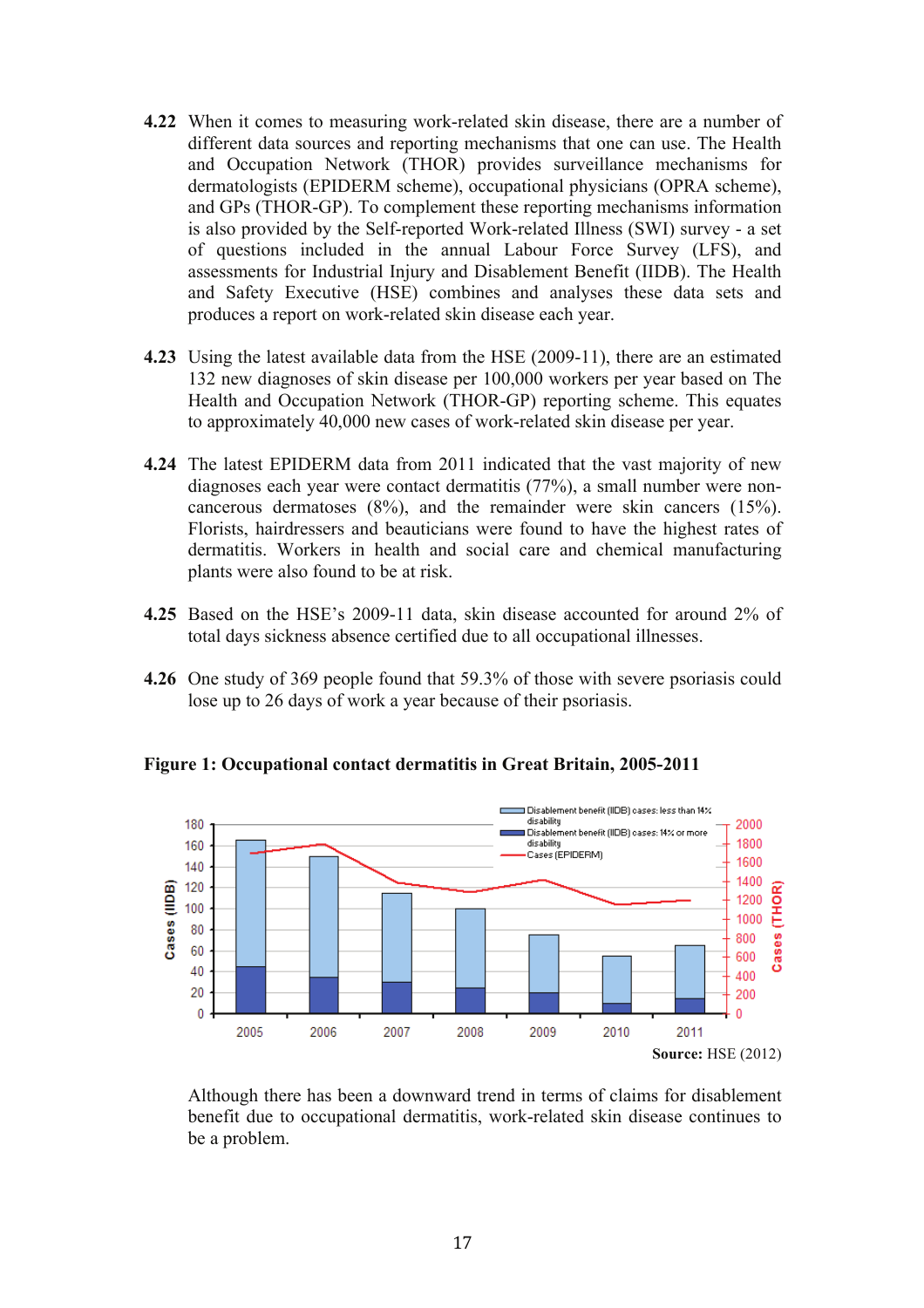#### **Social, Sexual and Leisure Activities**

*"Any activities that need uncovering myself at all, (I live covered from neck to toe, and with makeup on my face) are a no-no as I get stares and people cat calling or moving away from me, thinking I have something catching. This particularly includes swimming, dancing, gym, going to the beach or being out in the sun."*

- Evidence submitted by a patient with acne

- **4.27** Evidence submitted to this enquiry indicated that skin disease can significantly hamper a person's ability to socialise and interact with other people. Forging personal (friendships and intimate) relationships and maintaining them can also be markedly harder for people with a skin condition.
- **4.28** According to the British Skin Foundation's 2012 survey of people with a skin disease, 29% found that their condition was an active barrier to finding a partner. 20% felt that their skin disease was the driving factor behind the breakdown of their most recent partner relationship or a previous one. When asked to rank what they felt were the top three areas affected by their skin condition, 56% said that making friends was their third biggest concern (behind the fall in confidence and the affect on their working life).
- **4.29** Patients with vitiligo frequently report a negative impact on sexual relationships and cite embarrassment as the primary cause.
- **4.30** Physical pain can also prevent individuals from enjoying an active sexual life vulvadynia is but one example example, where patients suffer from persistent, unexplained pain of the vulva.
- **4.31** Those severely affected by epidermolysis bullosa (EB) cannot work and often depend on benefits. Consequently socialising is limited by financial constraints. Opportunities for establishing friendships or relationships are reduced by transport difficulties or inability to participate fully and, for those with visual impairment, self-consciousness can inhibit them from joining hobby or interest groups or attending social events.
- **4.32** Avoidance of social situations is often linked very closely with the psychological wellbeing of the individual.

*"My severe acne and scaring on my face has dramatically reduced my confidence and self-esteem. I feel ugly and ashamed, and I don't like people staring at me so I avoid going out of the house as much as I can."*

- Evidence submitted by a woman with severe acne.

**4.33** Very often, isolation causes further distress to the individual. As a result they are less likely to want to socialise in the first place. If left unchecked, this downward spiral can wreak havoc on an individual's mental wellbeing.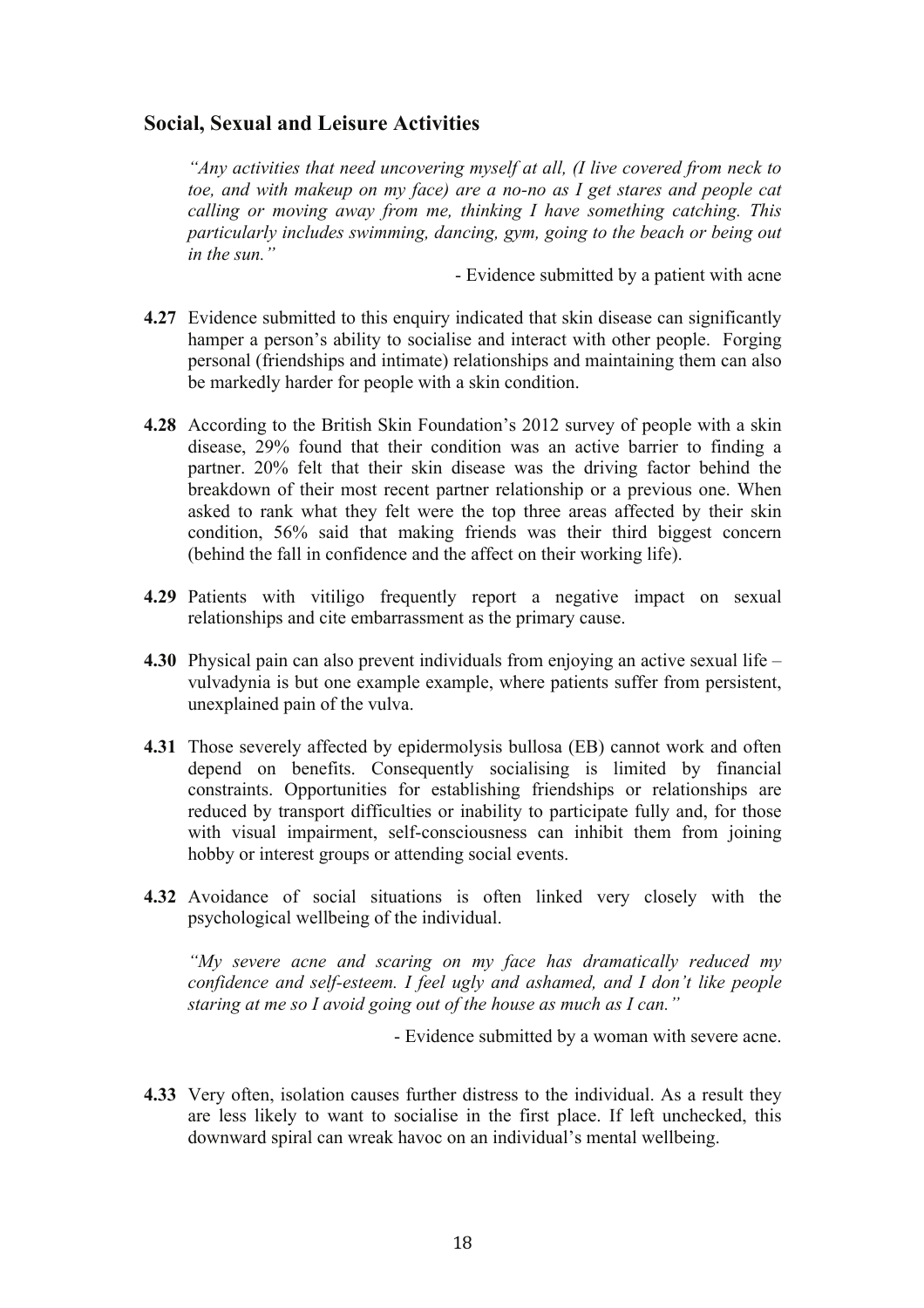*"I am 44, divorced and now seeing a new partner. After two years of being together I still can't let him sleep over - if he does he will see my dripping wet hair first thing in the morning and no one wants to stroke their partner's hair romantically in the morning only to find sweaty, wet hair. Neither do I want him to see the saturated wet pillowcase that I wake with every morning…After he leaves (because I won't let him stay) I sit and sob because I feel so ashamed of my body*".

- Evidence submitted by a woman with hyperhidrosis.

**4.34** Many people with a skin disease avoid leisure and sporting activities. Often this can be down to personal feelings of anxiety, low self-esteem, embarrassment or shame.

*"I always wanted to learn how to swim but I am very aware of my appearance. I feel the need to keep myself covered."*

- Evidence submitted by a man with ichthyosis.

- **4.35** It is recognised that physical activity can lead to enhanced psychological wellbeing and improved quality of life, in the areas of control and self-esteem, for example, increased confidence, better cognitive functioning, reduced anxiety and stress and decreased depression. However people with skin disease, particularly moderate to severe sufferers, may experience the opposite and therefore approach with caution any physical activity which puts them at risk of exposure.
- **4.36** For some, exercise is not an option due to the physical pain.

*"I would like to exercise on a regular basis but my skin can hinder this as I can't really commit to a regular day each week as my skin may be sore and I won't be able to go."*

- Evidence submitted by a female with Netherton's Syndrome.

#### **Physical Functioning**

- **4.37** Leg ulcers, common in the elderly, can have a devastating affect on a patient's general mobility. It is generally accepted that leg ulcers impact upon one's quality of life, yet too often health professionals focus on treating just the wound, rather than the whole person.
- **4.38** Several skin diseases including post herpetic neuralgia (PHN), can cause intolerable pain. PHN can make undertaking basic tasks, for example, bathing, dressing and eating, extremely difficult.
- **4.39** Impaired physical functioning is common in patients with skin disease. This loss of mobility can in itself contribute towards psychological distress. Those with severe psoriatic arthritis for example, may find it hard attending social gatherings. Enforced isolation, if prolonged, can lead to feelings of depression and loneliness.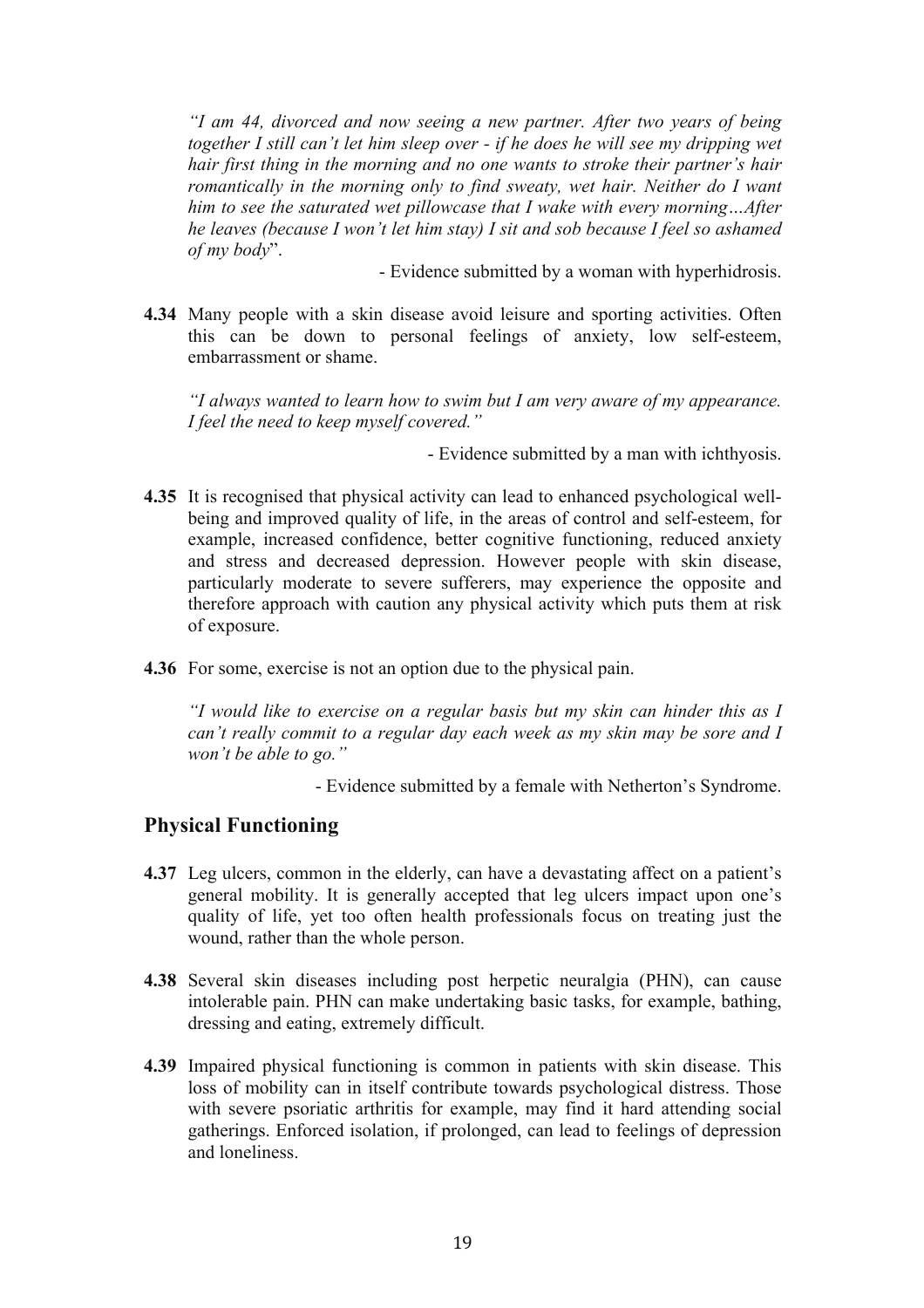#### **Family Relationships**

- **4.40** Skin conditions can have a wider impact beyond the individual concerned. The whole family can be affected in one way or another.
- **4.41** Parents caring for a child with eczema may feel distressed about their child's emotional health and their inability to help, because of this, they may also experience feelings of guilt and depression. Siblings may also feel jealous or excluded.
- **4.42** In a 2004 study, 75% of carers felt that being able to achieve control of eczema would be the single most important improvement to their own quality of life or that of their children.
- **4.43** Caring for a child with EB can be very distressing for all the family. Not only are there considerable time implications but psychologically it can be very hard seeing your child in pain on a regular basis. Parents that have a child with EB often have to arrange periods of absence from work in case the school contacts them for help with treating blisters.

'*For the first six weeks of her life Isla was carried around on a padded mattress to avoid tearing her delicate skin. Picking Isla up and giving her a cuddle is no easier now…You can't pick up a child who has EB by gripping their body or by lifting them under their arms – it rips their skin. Goodness knows how we'll lift her as she gets bigger.*'

- DEBRA.org.uk

'*Caring for Rhys is a full time job and Tanya says that she's lucky to have support from her partner and her parents who live down the road.'*

- DEBRA.org.uk

#### **Sleep Disturbance and Schooling**

- **4.44** A study conducted in 2009, found that sleep disturbance affected up to 60% of children with eczema, increasing to 83% during exacerbation. The study also found that disturbed sleep in children with eczema is associated with behavioural deficits, potentially impacting on their academic and social development. The child's sleep disturbance often affects other family members and can impact siblings' academic and parental work performance.
- **4.45** The potential knock-on effects of sleep disturbance in children with eczema were recognised by the 2007 NICE guideline on atopic eczema in children. Referral to specialist dermatological advice is recommended if 'the atopic eczema is giving rise to significant social or psychological problems for the child or parent/carer (for example, sleep disturbance, poor school attendance)'.
- **4.46** Although primarily a condition affecting children, sleep disturbance can also affect adults with eczema.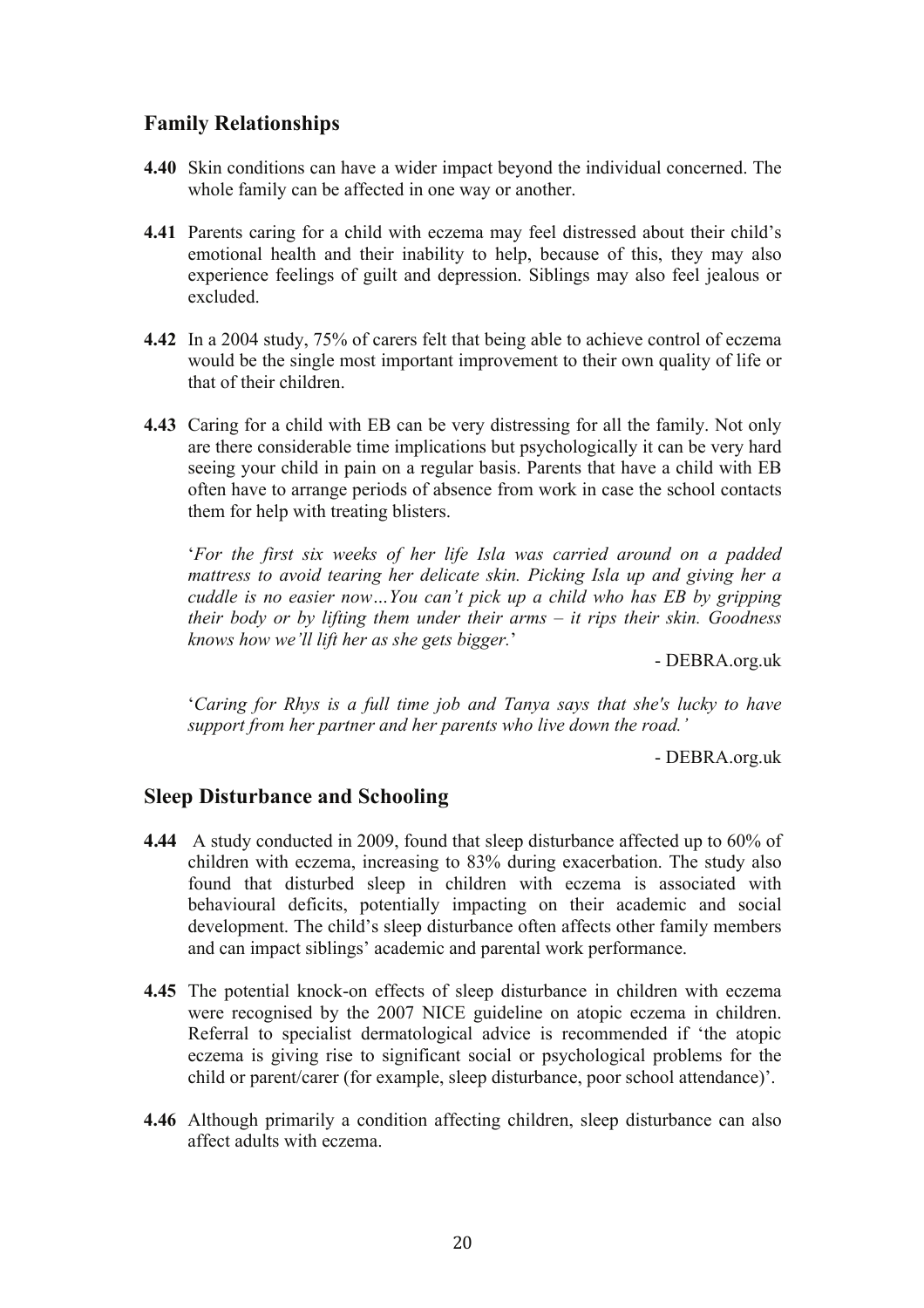*'I struggled hugely as a youngster… because of the unremitting itch, I slept very poorly and to this day, I have a completely strange sleep pattern.'*

- Oral evidence submitted by a woman with eczema

- **4.47** Aside from issues of attainment and discomfort caused by school uniforms (many of which are woollen or synthetic and can exacerbate the condition), children with skin diseases can be subject to bullying on a regular basis. This can lead to withdrawal and isolation (exacerbating a negative sense of self) – psychologically this can affect an individual well into adult life.
- **4.48** The APPGS' previous enquiry into the psychosocial effects of skin diseases found that schools often found it hard to understand the needs of children with eczema and the strategies for dealing with it. School staff were at times reluctant to supervise or carry out the application of moisturisers and some were afraid of touching children - possibly because of child protection issues. Since then, the National Eczema Society has produced guidance for teachers and school staff. The guidance aims to tackle the stigma associated with eczema and emphasises the fact that some children will need to be absent from school during an intense flare-up. The NES' guidance is hosted on the Department for Education website and available for teachers and school staff to download.

#### **Ethical and cultural issues**

- **4.49** Skin diseases have special significance and are associated with various beliefs and taboos in different cultures. In a multi-cultural society such as exists in the UK, it is important for health professionals to acknowledge that some of their patients from ethnic minority groups may have additional or quite different psychological and social needs from those of the majority of the population. Myths and beliefs about skin diseases can have a profound effect on the patient and affect their ability to cope. Understanding the implications of this is crucial to providing effective care for people with skin disease.
- **4.50** Vitiligo is a disease that is more noticeable in people with darker skin or in the summer when people with paler skin types tan. The loss of pigmentation can appear more pronounced in these patients and increased visibility has been linked to higher levels of psychological distress. However other papers have shown that people with fairer skin also exhibit high levels of psychological distress. The condition has been subject to much curiosity across many different cultures. In some cultures, the condition has been confused with leprosy - this has led to an increase in stigmatisation.
- **4.51** Thompson et al. in 2010 reported in a study with British Born South Asian women that vitiligo was related to stigmatisation and this was influenced by, and affected, cultural practices.
- **4.52** The loss of skin colour in patients with vitiligo may also threaten ethnic identity, adding another dimension to their psycho-social distress. It has been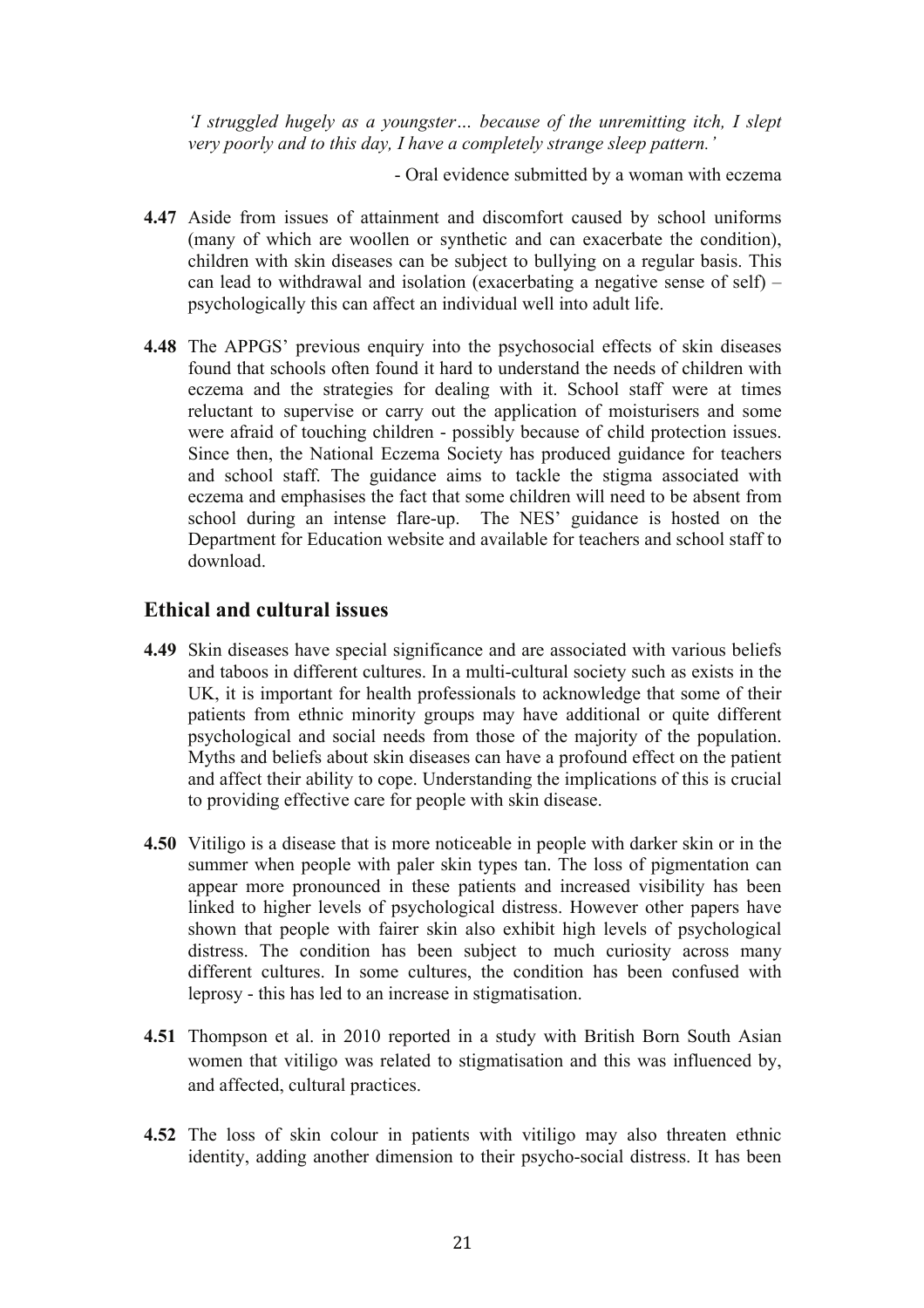shown that community support can play a huge role in helping patients adjust to their condition.

- **4.53** One aspect that is often not mentioned relates to gender. This may be particularly important in some cultures where a woman's marriage and career prospects may be damaged. Also, women may bear the chief burden for support and treatment of family members with skin disease. In the UK, there is concern about women from different ethnic groups who do not speak English and whose access to satisfactory medical care is frequently compromised by the lack of suitably qualified, sympathetic female interpreters.
- **4.54** More research is needed in this area and on other skin conditions in order fully to understand the impact of cultural beliefs and how they affect patients' ability to cope with their condition.

#### **Environmental Factors**

- **4.55** Atopic eczema is a skin condition that results from a genetic predisposition to allergy. Symptoms often flare up when exposed to environmental factors or allergens. House dust mite droppings are a common allergen, as is pet fur and plant pollen. Eczema is also connected to food allergens, patients may therefore have to avoid common staples such as cows milk, wheat or eggs. Having a food allergy increases the likelihood of your atopic eczema being severe.
- **4.56** Temperature and textures also impact upon the severity of certain skin diseases. Carpets may have to be changed, special bed linen may have to be bought, clothes may need to be washed in a certain way – a person's home may need to be customised to help them manage their condition. Outside of the home, these factors are harder to control. A person's workplace could harbour a number of allergens and for those working outside, exposed to the elements, there is little they can do to protect their skin. All of these factors should be taken into account when assessing a patient's ability to manage their condition.
- **4.57** Some conditions such as Lupus and XP that cause extreme photosensitivity may require investment in light exclusion equipment and clothing. The management of Ehlers-Danlos Syndrome (EDS) or Epidermolysis Bullosa (EB) often demands modifications to accommodation.

'*The family home in Bolton has been extended with a wet room and extra bedroom to make it easier to clean Rhys's blistered skin and then apply fresh dressings.*'

- DEBRA.org.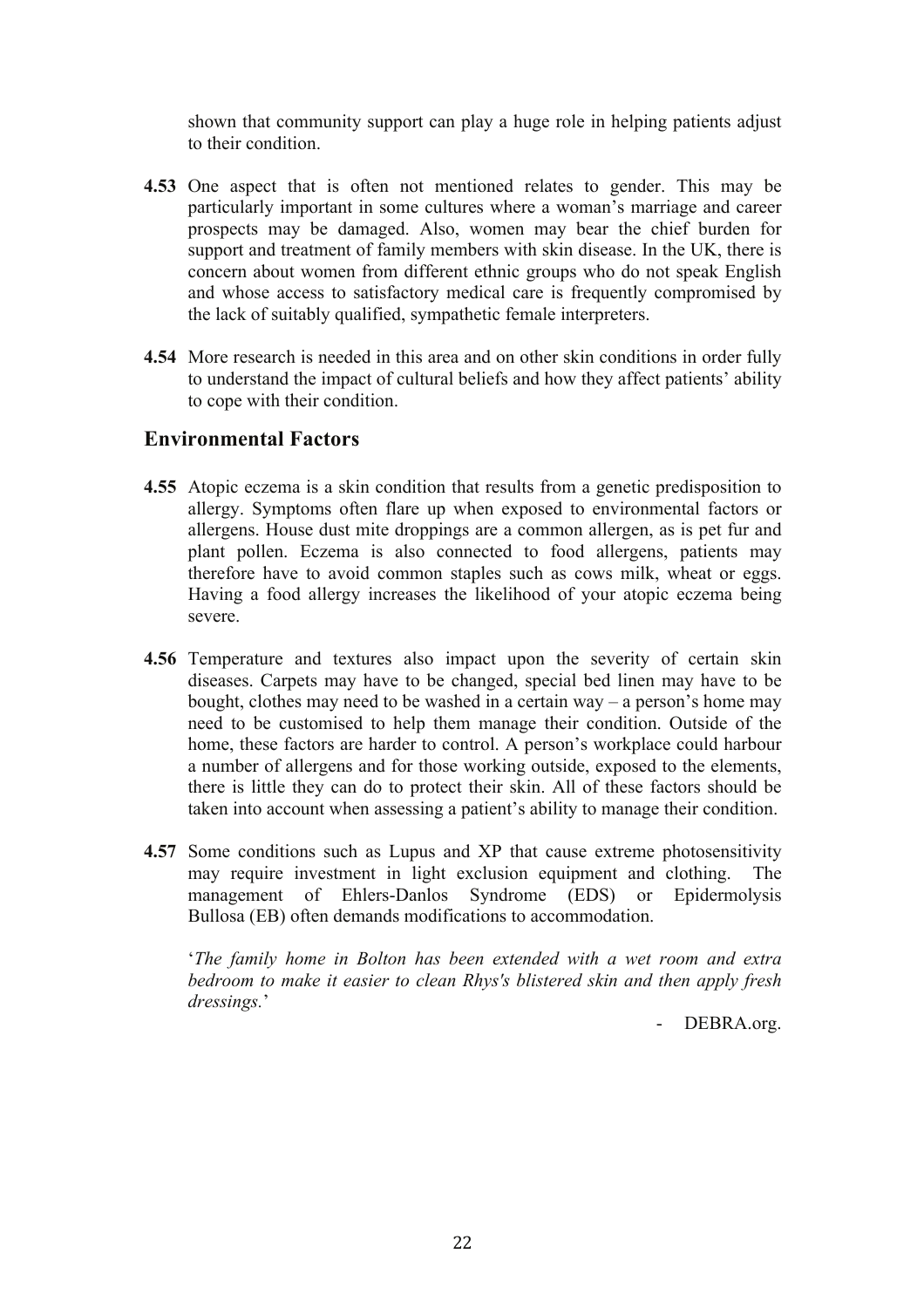# **Recommendations**

- When a patient with a skin disease may be expected to benefit from a licensed treatment, Clinical Commissioning Groups should ensure that that treatment is made available to the patient as soon as possible.
- When giving advice to patients on how to manage their condition, health professionals should recognise the burden of the treatment itself in addition to the physical symptoms. Medical and nursing training programmes should reflect this.
- The Medical Research Council should encourage the pharmaceutical industry to conduct research into treatments that do not place additional burdens on patients.
- The Health and Safety Executive should ensure that employers are educated about the realities of skin disease. Guidelines on managing skin conditions in the workplace should be made more widely available.
- When assessing a patient's condition, health professionals need to understand how that condition might be affecting their psychological health and day-today routine.

#### **5. Support Services for Patients**

- **5.0** Significant advances have been made in the field of medicine since the APPGS' 2003 report. Surgical techniques are continually being refined and the removal of skin tumours is becoming ever safer. Unfortunately however, there remain many inflammatory skin diseases that have no cure. They can only be managed effectively with appropriate treatments (medical and psychological).
- **5.1** In the absence of a cure, patients wish to minimise the impact of the disease on their daily lives. Yet many treatments are in themselves burdensome. Some treatments for vitiligo may require frequent visits to hospitals for light therapy. Topical preparations for psoriasis and eczema are often messy, requiring a significant time commitment, thus adding to the stress of coping with the psychological symptoms. For this reason it is vital that health professionals are knowledgeable of, and sympathetic to, the patient's physical and mental needs. These needs should be provided for efficiently with appropriate speed in a pleasant environment with privacy. Patients should feel able to express their concerns and have their worries allayed. Unfortunately, at present, this is not always possible.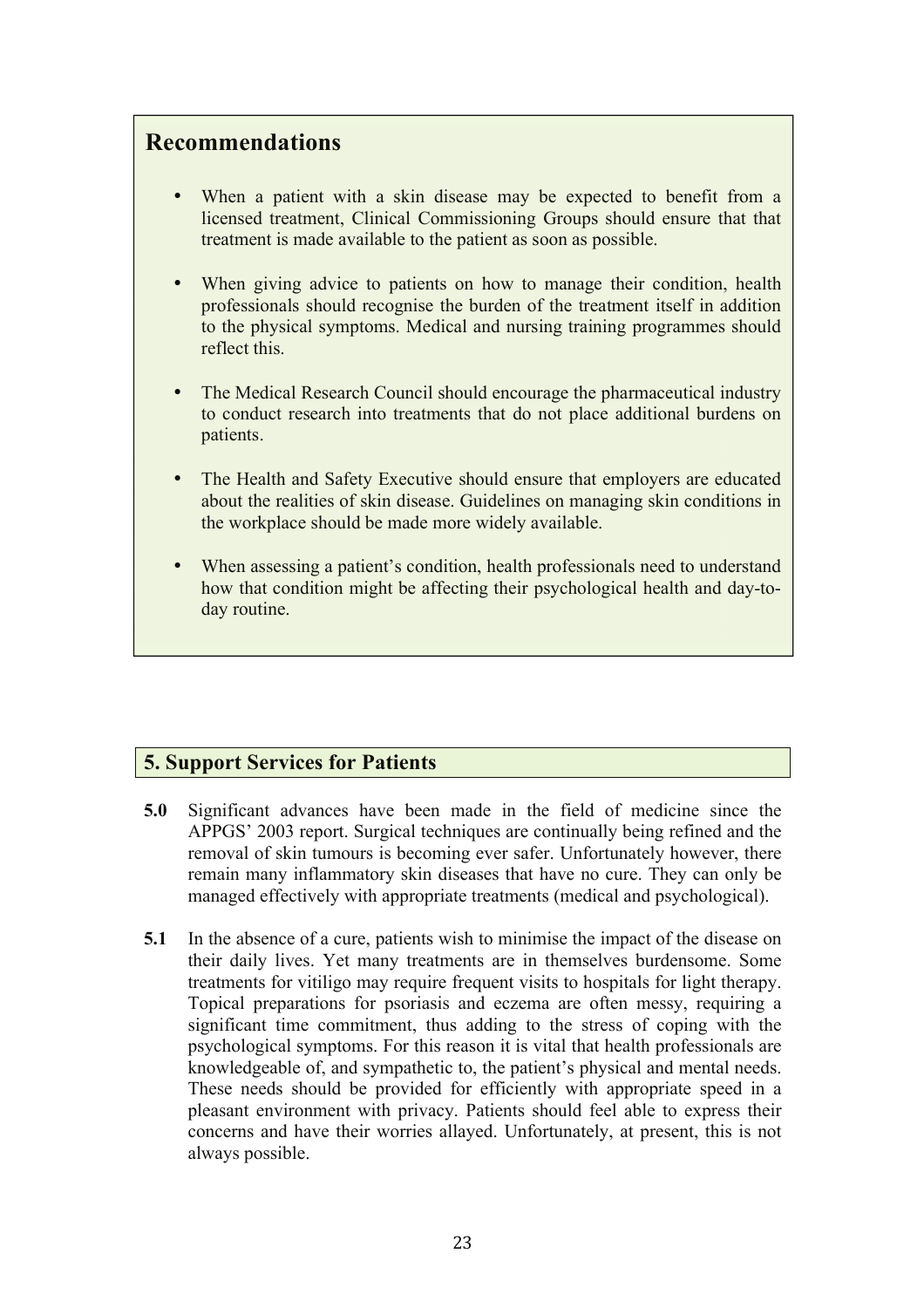*'Several of my patients have major issues with their skin condition and how it affects their life. I spend a lot of time talking to patients when they attend for treatment. Sadly my allocated time is 15 minutes per treatment and if someone has an issue my time is so limited and discussions are often cut short. The room I work in is totally inadequate for the purpose and again sadly I have no private area to speak with patients in order to enable patients to speak freely.'*

- Evidence submitted by a specialist nurse

**5.2** This enquiry received a great number of submissions from health professionals working within the field of dermatology. There was broad agreement that services could be improved in two ways (i) by improving education across the board (this issue is addressed in section 8); and (ii) by integrating or providing easy access to psychological support services.

*'The appointment of a psychologist within each dermatology department/area would be extremely beneficial for patient support.'*

- Evidence submitted by a specialist nurse

*'Secondary care services need to be integrated & fully comprehensive, fit for purpose in the long-term management of the disorders & their treatment.'*

- Oral evidence submitted by a patient with psoriasis

*'Psychologists should be routinely available within dermatology units. Conditions such as psoriasis and eczema which have considerable impact should be commissioned with a multi-disciplinary team including a psychologist.'*

- Evidence submitted by a consultant dermatologist

- **5.3** In 2011, Consultant dermatologist, Dr Anthony Bewley, conducted a survey of 127 hospitals across the UK. He found that only one hospital had a dedicated dermatology/psychiatric clinic, 7 out of the 127 had a psychodermatology service and one hospital had a children and adolescent psychodermatology service. These findings demonstrate a significant gap in psychodermatology services across the UK. A recent survey by Dr Shah (Chartered Clinical Psychologist) and Dr Bewley (2012) indicated that, out of the 7 psychodermatology services, only 3 had a dedicated psychologist, suggesting that psychological services had further reduced.
- **5.4** In theory, provision for those seeking help with the psychosocial effects of skin disease should have improved within the last ten years. In practice, however, progress has been small in some areas and non-existent in others.
- **5.5** The Increasing Access to Psychological Therapies (IAPT) programme was initiated in 2011. The programme's four year plan proposed to initiate: a nation-wide roll-out of psychological therapy services for adults with mental health problems; a standalone programme for children and young adults; and, models of care for people with long term physical conditions, medically unexplained symptoms or severe mental illness. Despite the introduction of the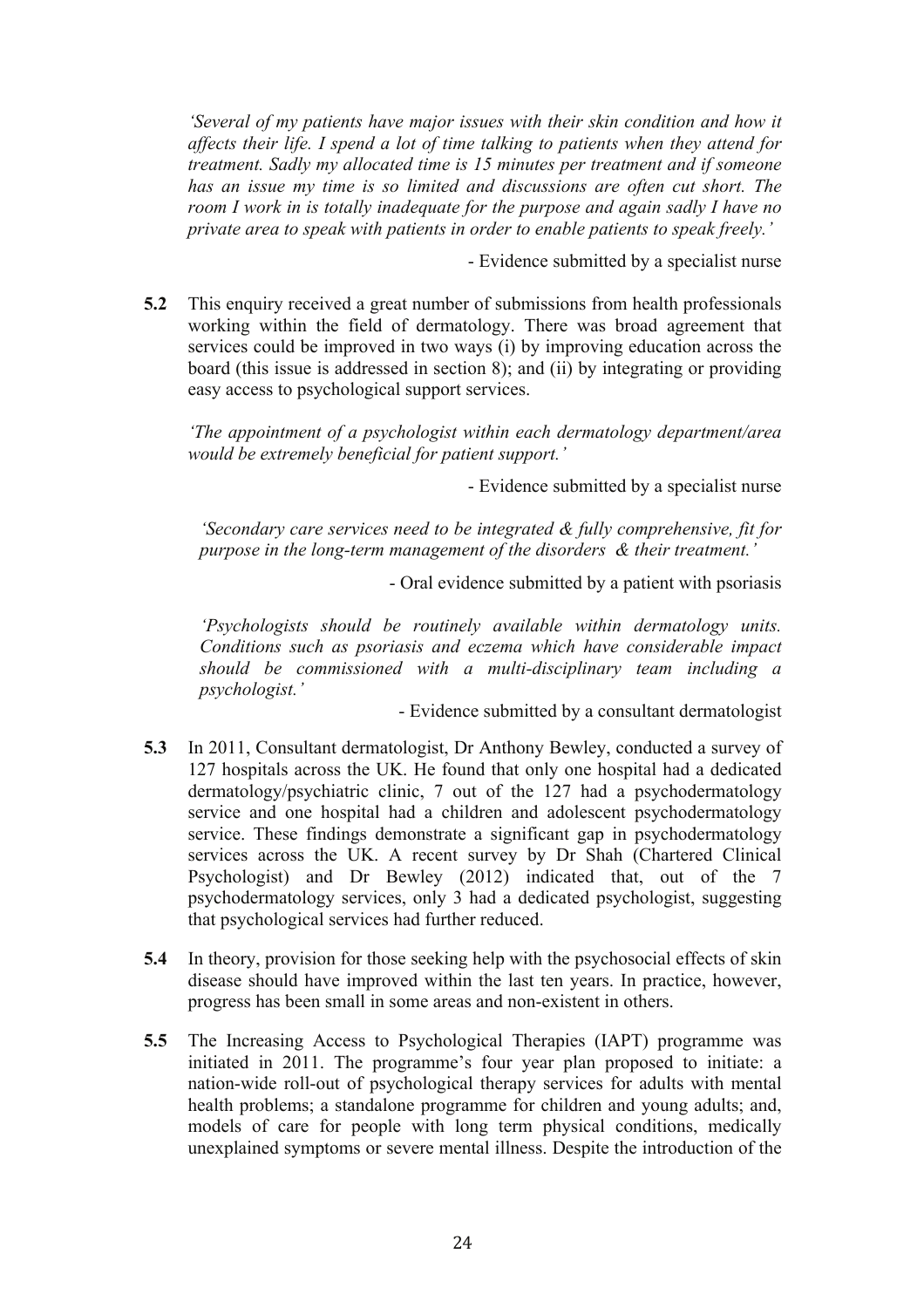IAPT programme, this enquiry found that many health professionals, far from being liberated, felt constrained by a system that did not allow for appropriate referrals.

*'If I assess my client as having high DLQI scores and PHQ-2/9 scores I am very limited in referral onward pathway. I am limited to referral back to GPs who in my experience, do not prioritise any concerns re psychosocial aspects of the skin disease in their future care pathway.'*

- Evidence submitted by a specialist dermatology nurse

*'We cannot refer directly to a consultant psychologist. Referrals are through a triage system to which we have no influence. We have requested psychological support with each new appointment but it fell on deaf ears.'*

*-* Evidence taken from Bewley. A et al (2011)

**5.6** Recognition of mental health needs has increased in recent years but it is still viewed as largely separate to that of physical need. Evidence submitted indicated that the system is failing to manage psychosocial needs appropriately because of a lack of conceptual and budgetary integration.

*'The Increasing Access to Psychological Therapies strategy post-Layard Report is a great opportunity to address the psychological aspects of all longterm conditions and psoriasis could benefit from this. However, as services have been polarised into mental health and physical health the budget for mental health services prioritises serious mental health issues (suggesting suicidal thoughts is not serious enough) and patients with a primary medical condition once again are ignored.'*

- Evidence submitted by a professional psychologist

- **5.7** This lack of joined-up thinking may be due to a lack of awareness of psychosocial interventions. Often misunderstood and viewed as an unaffordable add-on or luxury, the benefits of such interventions can in fact be huge for patients with skin disease. Indeed, several studies have shown that these interventions can have a significant impact on both the physical symptoms of skin disease and on patients' quality of life.
- **5.8** There are several different interventions that can be used for treating patients with a skin disease and a recent systematic review carried out by Lavda, Webb, and Thompson (2012) found good evidence for a range of techniques being effective in reducing distress. However, the authors concluded that further research is needed to extend the variety and focus of the psychological interventions that are available.

#### **Behavioural Therapy**

**5.9** Common behavioural interventions include assertiveness and social skills training, behaviour analysis sessions, relaxation training, habit reversal training and imagery to help treat associated feelings of anxiety and depression to name a few.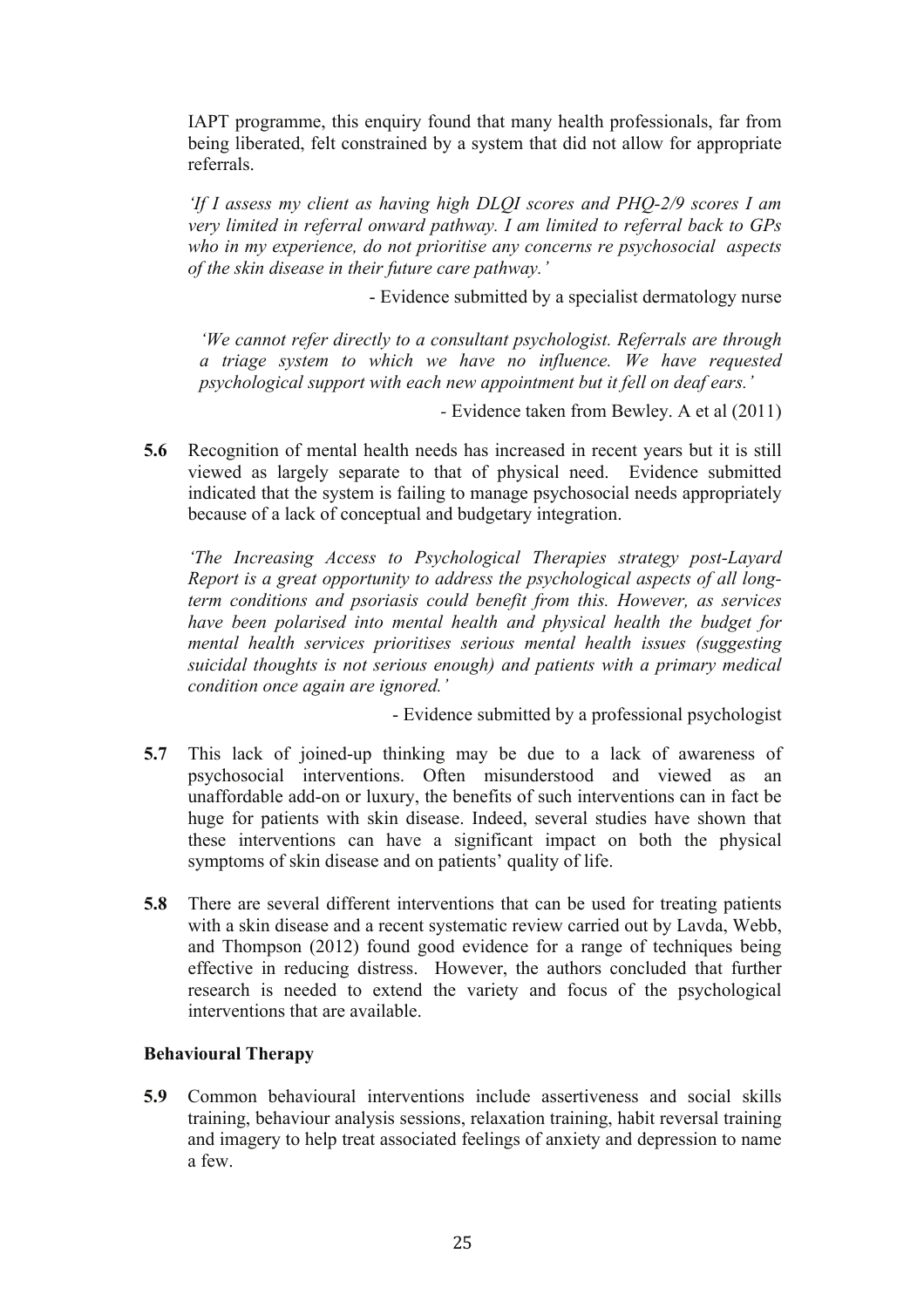#### **Cognitive Behavioural Therapy (CBT)**

- **5.10** With everything that we do, our behaviours are linked to our thoughts, physical feelings and emotions. The idea behind CBT is to try and challenge and change negative and/or irrational thoughts that the patient may have, as well as helping them to increase positive coping strategies and balance their activity (work/play). This approach takes the view that it is not necessarily the situations that are stressful, but the patient's perceptions of them that make them so. Skin disease can increase the likelihood of these 'cognitive errors' taking place. By exposing the rationale behind these negative perceptions, CBT aims to empower the patient and improve their general outlook on their daily lives. There is evidence to suggest that CBT is effective for those with psoriasis, eczema and other skin disorders. However more research is warranted.
- **5.11** Of course in many cases, negative situations are in fact caused by external factors (stigma, public discrimination etc.) and not by patients themselves. CBT aims only to address those circumstances in which a patients' perception *may* have been influenced by irrational internal thought processes.
- **5.12** CBT in its most intense forms is a form of psychotherapy, however, elements of the approach can be used in guided self-help, and it is this later form of CBT that has been most evaluated within this context. Lavda et al. (2012) found that studies that had evaluated CBT-informed techniques reported a mediumlarge effect size, and whilst being lower than the effect size for habit reversal, this difference was not statistically significant.

#### **Group Therapy**

- **5.13** Group therapy can be used in conjunction with a variety of different psychological therapies. It is designed to help people tackle feelings of loneliness and isolation and can help encourage the development of reasoning and social skills. Confidence is often boosted as a result and mutual bonds of trust can form with other group members; all of which help alleviate the psychological symptoms of an individual's condition. It is a cost-effective approach that warrants further investigation.
- **5.14** Group therapy also encourages positive action in the form of self-help and mutual aid; this in turn, can lead to collective campaigning in the form of patient advocacy groups. It should be noted that the above benefits can be achieved with non-group based therapies, however some patients may respond better to this method of intervention.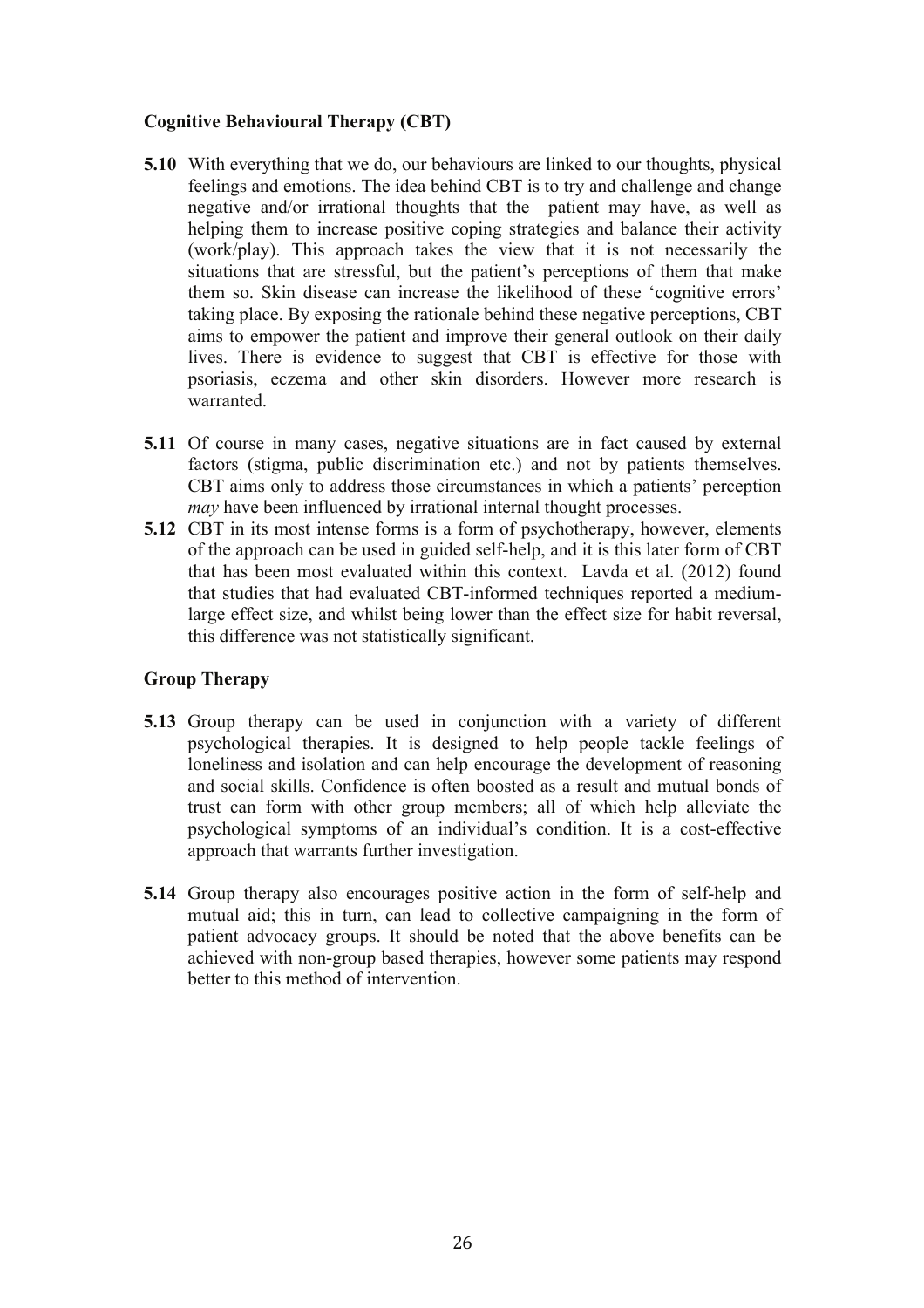# **How can therapy help in the treatment and management of dermatology patients?**

Therapy such as CBT can help dermatology patients to:

- come to terms with their conditions:
- explore treatment options and facilitate decision-making:
- examine difficulties they are experiencing with their condition and gain insight into what factors maintain those difficulties;
- explore and challenge dysfunctional appraisals, beliefs and assumptions;
- identify useful coping strategies:
- facilitate social interaction skills;
- examine issues that may be indirectly linked to the skin condition;
- challenge and cope with anticipatory anxiety and depression.

Group therapy, especially social and assertiveness skills training can help dermatology patients:

- encounter difficulties in social situations;
- discuss their problems with others who can empathise:
- develop a better understanding through the others' experiences of their condition;

• allow members to acquire and develop a variety of skills and put them in practice with other members;

• serve as a means of emotional and social support for skin patients.

**Source:** Papadopoulos. L, Walker, C. (2005)

#### **Psychoanalytic psychotherapy and hypnosis**

- **5.15** Psychotherapy and hypnosis are techniques used to try and expose unconscious processes, in the words of Dr Linda Papadopoulos, 'to create meaning where there is anxiety or confusion'.
- **5.16** All of these interventions can have an impact. Although the research evidence is largely based on CBT, there are a plethora of therapies (some not mentioned here) that psychologists can use to help people with skin disorders. It is important to remember that some interventions may be more appropriate than others depending on the individual. Health professionals should familiarise themselves with the different interventions available in order better to meet the needs of the individual concerned.

#### **Patient support organisations**

**5.17** Patient support organisations play a huge role in helping patients cope with the psychosocial effects of skin disease. Shortages of resources, training, specialists and support for doctors frequently prevents health professionals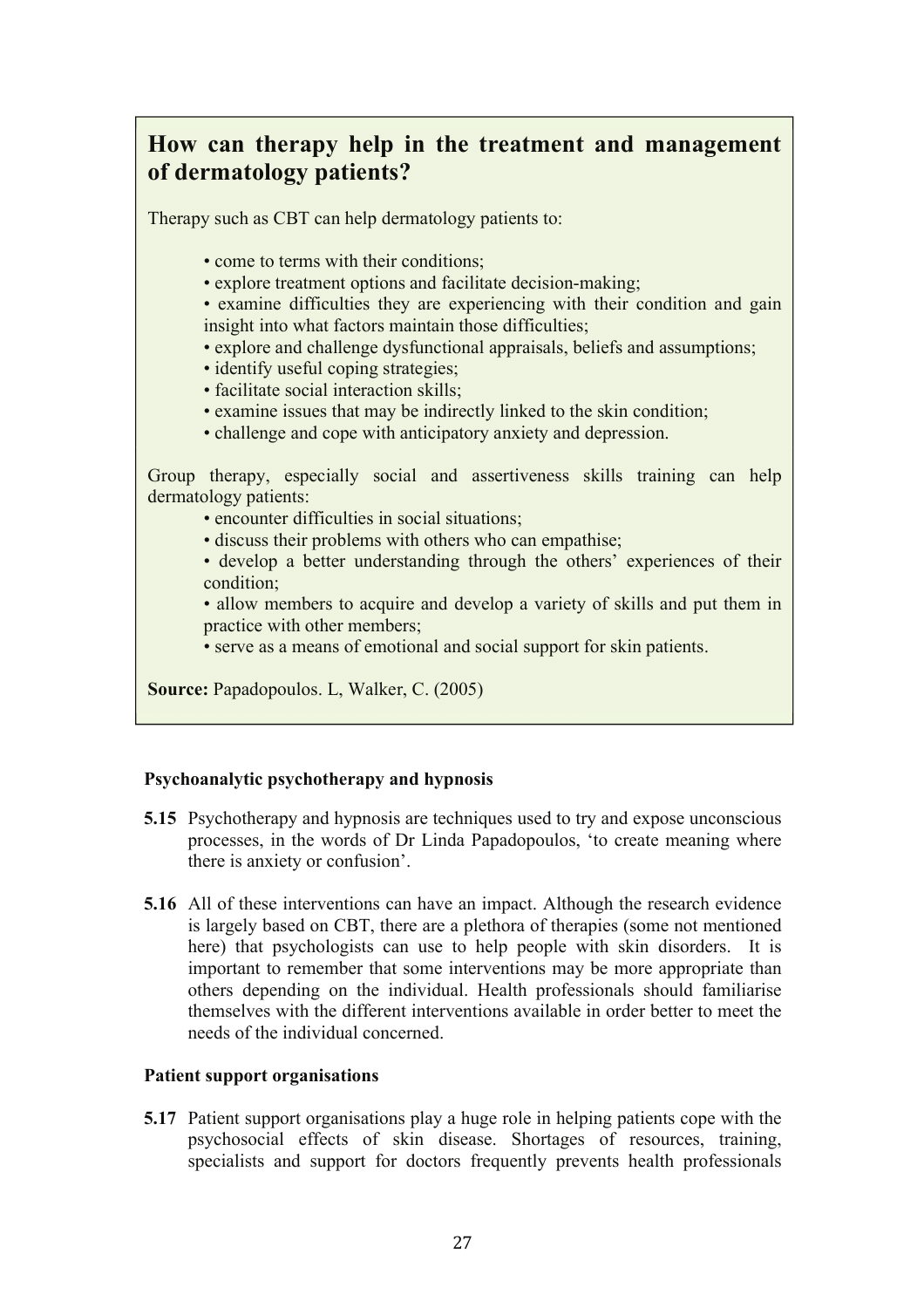from being able to give patients comprehensive advice on any given dermatological condition – patient support groups often fill this gap and they are highly valued for doing so. Moreover, patient support organisations often provide patients with a means of contacting other individuals with the same condition. This can help foster friendships, encourage an exchange of experiences, normalise the condition and alleviate feelings of loneliness and isolation.

- **5.18** Patient support organisations are especially important for the rarer skin diseases that typically receive little attention. The Ichthyosis Support Group, the Pemphigus Vulgaris Network and DEBRA are prime examples. However a great number of others exist offering excellent support and advice.
- **5.19** In addition to acting in an advisory capacity, a number of patient organisations such as the National Eczema Society and the Psoriasis Association, also play an important advocacy role, lobbying Government and key policy-makers within the NHS. They commonly liaise with industry, spearhead educational programmes, and seek to actively engage the public. The value of their work and their future potential should not by any means be underestimated.
- **5.20** Unfortunately, many of these organisations are unable to do more for their members due to a lack of funds. Many struggle to survive and some have been forced to dissolve their membership altogether - the Acne Support Group is but one example.

#### **Camouflage services**

- **5.21** Changing Faces, an organisation dedicated to helping people and families whose lives are affected by conditions, marks or scars that alter their appearance, provides a comprehensive skin camouflage service. Self-referral to this service has been suspended in some areas due to high demand, however access can still be obtained through a referral from a GP or dermatologist. All practitioners are volunteers and the cost of training is high, consequently these organisations typically struggle to secure enough funding. Further information regarding this service can be obtained via the Changing Faces website.
- **5.22** Founded in 1985, the British Association of Skin Camouflage (BASC) is a charity which promotes, supports and furthers the techniques of skin camouflage to help alleviate the psychological, physical and social effects that an altered image can have on people's lives by the simple application of specialised products. BASC does not sell or endorse any brand and most of the products used are currently refundable on Form FP10. BASC is recognised as a leading authority on the training of professionals within the field of skin camouflage, providing the necessary skills to undertake ward and clinic consultations. A fee may be charged for private practice, however this does not apply for BASC consultations within the NHS. Information and advice is free of charge from their Head Office, where a range of literature and useful contact points is available for anyone seeking advice on skin camouflage.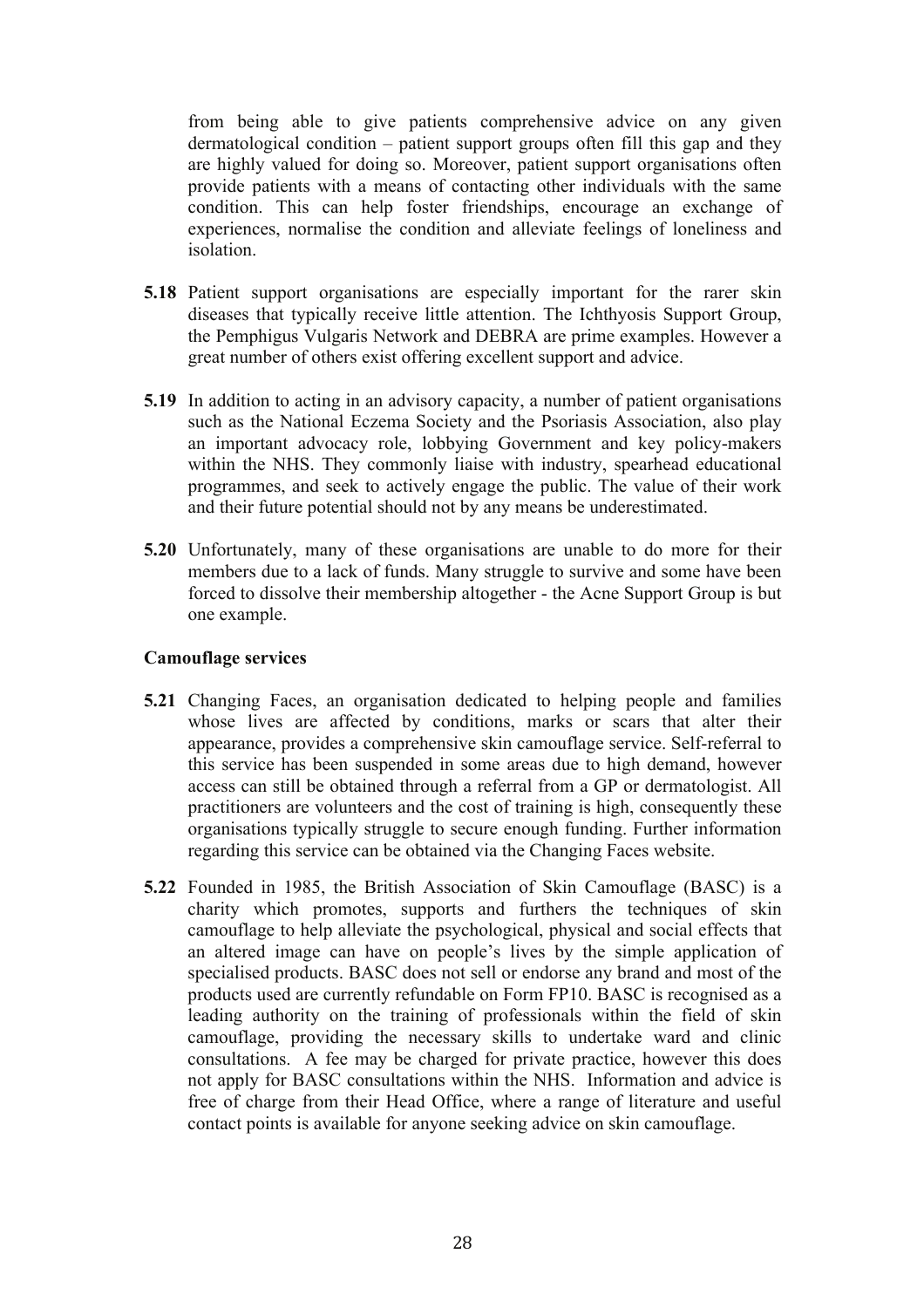#### **Recommendations**

- The Department of Health and/or the NHS England should alert commissioners to the potential financial benefits of psychological interventions so that they can manage joint budgets appropriately.
- Clinical Commissioning Groups should arrange for primary and secondary care professionals to have access to a range of supportive services including psychological support, access to medical social workers, camouflage services and occupational therapy.
- The Medical Research Council should coordinate research to establish the clinical and cost-effectiveness of psychodermatology services.
- Clinical Commissioning Groups should ensure that they establish links with patient support groups. Health professionals should be made aware of these and should direct patients to the appropriate group for additional support if it is needed.

#### **6. The Cost of Skin Disease**

- **6.0** Ten years ago the APPGS found that the data on the cost of skin disease was patchy. A decade on, this is still the case. Some studies have been conducted on the costs of eczema and psoriasis, but the overall costs of skin disease remain difficult to quantify.
- **6.1** In terms of sales of over-the-counter (OTC) skin treatments, the number has increased dramatically in the last decade, now totalling approximately £400 million a year, this equates to 17% of total OTC sales (2011).
- **6.2** A study conducted in 2009 found that prescribing costs for skin disease in England had remained fairly static around £237.7 million (2.85% of the total prescribing budget). The same study estimated that the total cost of skin disease to the NHS was around £1,819 million (2005/06 figures).
- **6.3** Almost all skin diseases impose additional costs on those affected by them. People with skin disease requiring financial assistance by way of Government benefits, have in the past been denied access to the Disability Living Allowance (DLA) because their condition has failed to meet certain criteria, such as the mobility test. The assessment process for DLA has historically failed to take into account fluctuation in the severity of symptoms and many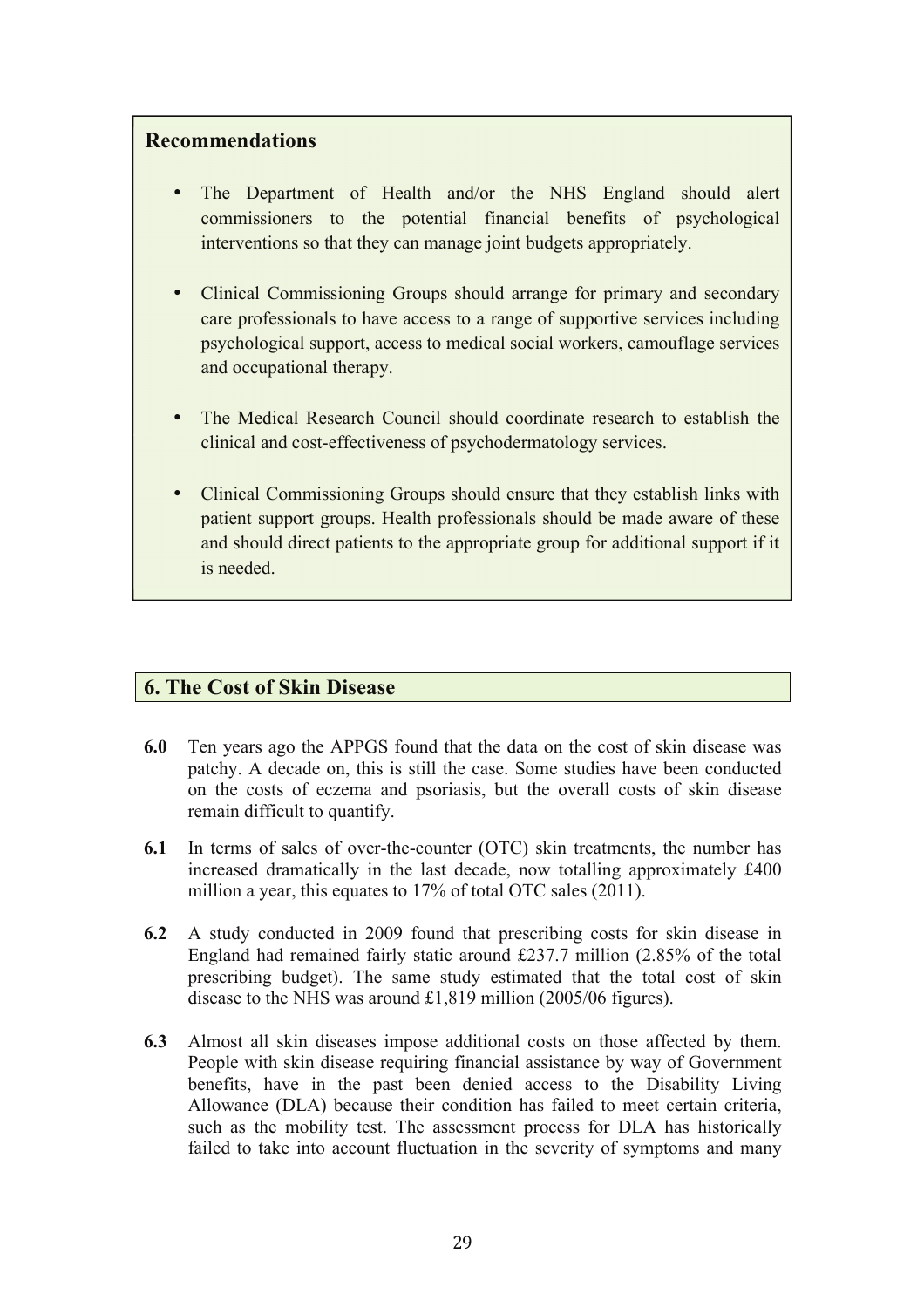feared that its replacement scheme, the Personal Independence Payment (PIP) would do the same when it is introduced in April 2013.

**6.4** After intense lobbying from patient groups, most notably the Multiple Sclerosis Society, the Government recently amended the PIP regulations. Assessors will now be required to consider whether claimants can perform activities 'to an acceptable standard, safely, repeatedly, and in a reasonable time period' – this is designed to recognise the difficulties faced by those with fluctuating conditions. At the time of writing, the regulations are still being finalised.

#### **Recommendations**

- The Medical Research Council should coordinate research to establish the true cost of skin disease to the NHS and to society.
- The Government should closely monitor access to the PIP scheme upon its introduction to ensure that the recent revision to the regulations meets the needs of those with fluctuating conditions.

#### **7. The Need for Action**

- **7.0** Despite skin problems being one of the most common reasons a person visits their GP, dermatology has for many years been trivialised and marginalised throughout medical and health professional education and training.
- **7.1** With the Government's NHS reforms in full swing, there is a risk that dermatology services could become even more marginalised as a result of the changes to the commissioning system. Careful planning is required in order to ensure patients do not further lose out as a result of the reforms.
- **7.2** Ever since the previous Government published 'Shifting Care Closer to Home' (2007), there has been a clear move towards community/primary care and a move away from secondary care. Local district hospitals are struggling to cope with the demand that is being placed on them on a day-to-day basis. Coupled with the need for the NHS to find £20 billion in efficiency savings by 2015, it seems logical to shift certain services into the community setting where in many cases, a patient's condition can be managed perfectly well. For dermatology services, this brings a number of *potential* advantages such as increased access and shorter waiting times, both of which benefit the patient. On the other hand, for this system to work safely and effectively, health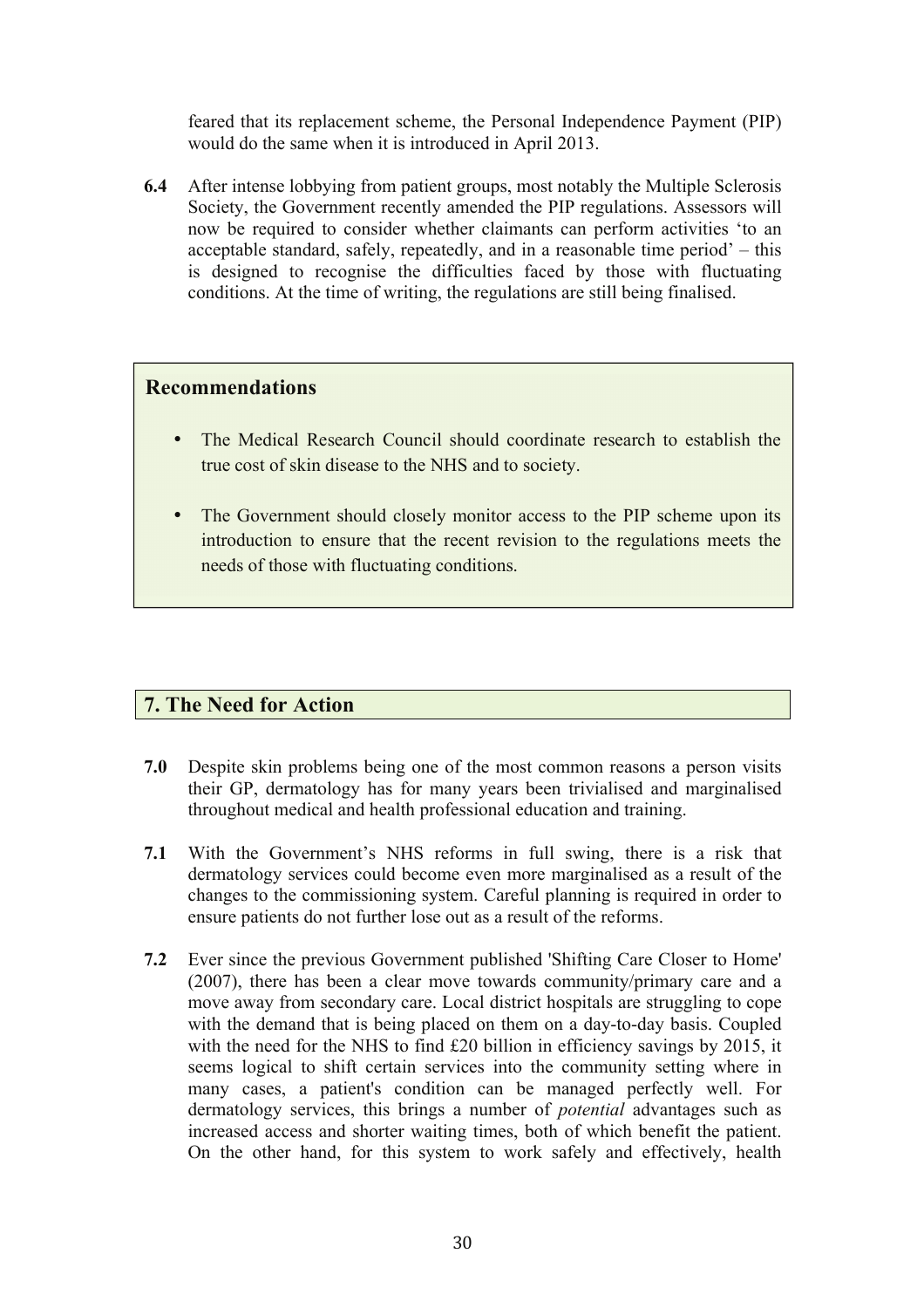professionals (GPs and counsellors/psychologists working in primary care) need to be adequately trained (and accredited) to deal with the vast array of conditions that come their way.

- **7.3** The extension of care into the community will require close monitoring. Dermatology services have been identified as services that could potentially benefit from the new Any Qualified Provider (AQP) scheme and as a result a number of independent providers are setting up and bidding to win a community dermatology service. Again, this *could* increase access and dramatically reduce waiting times for patients, but it is important to emphasise that access does not necessarily correlate directly with the quality of care received.
- **7.4** From a dermatology patient viewpoint 'shifting care' to the community will not automatically give patients access to a high standard of care unless there are robust competency-based education and training programmes and dermatological and psychological clinical experience which equates with the criteria set for community dermatology services. Once established these services will require ongoing assessment and evidence of competency to continue to practice in the management of dermatological disease and integration between community and secondary care services; any less of an approach would ultimately impact on the patients' experience and outcomes.

#### **Recommendations**

- At the time of writing, there is no dedicated lead within the NHS England for dermatology. Although commissioning for dermatology services is a local matter, a dedicated individual at a national level should provide oversight. For this reason the APPGS recommends the creation of the role of National Clinical Director for Dermatology.
- Robust monitoring of community dermatology services should be maintained and health professionals working within these services need to be suitably trained and accredited (see section 8).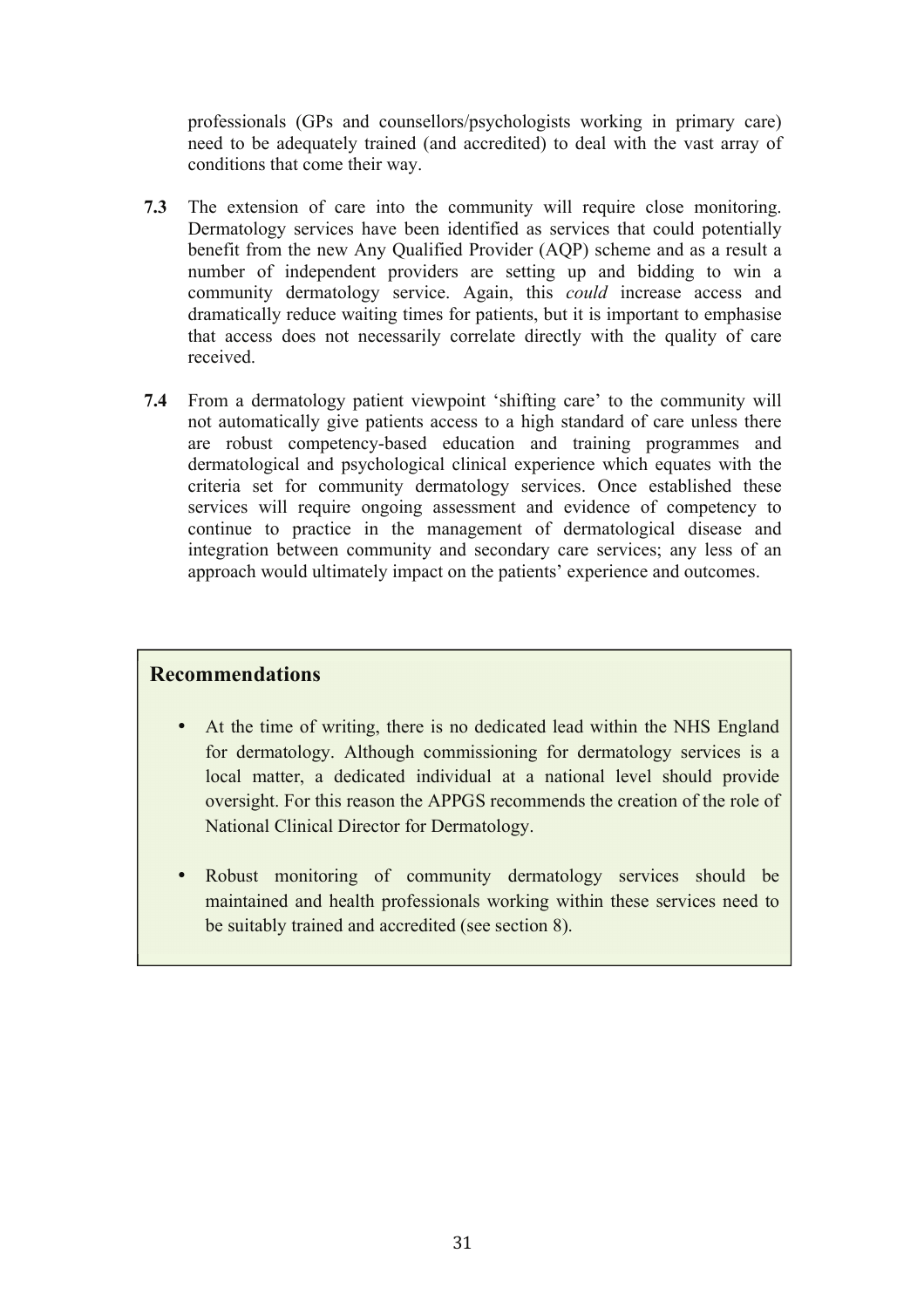#### **8. Educating Health Professionals**

*'From the undergraduate medical programme through to Medical Research Council GP exam there is room for improvement. Given that one third of all GP consultations will be for skin conditions it deserves more space in the training programme.'*

- Evidence submitted by a consultant dermatologist.

- **8.0** The All Party Parliamentary Group on Skin and its partner organisations have consistently said that education and training in the field of dermatology is insufficient and given that dermatology services have been identified in several areas as AQP priorities, the need for appropriate training is now more acute than ever.
- **8.1** Unfortunately, since the publication of the APPGS' first report on the issue of education (1998), the situation has improved only fractionally. A 2008 survey of UK final year medical students found that 56% of the 449 respondents regarded the level of education in dermatology as sufficient, but despite this, only 65% felt that they had adequate skills to assess patients with skin disease while only 52% felt they had adequate skills to manage them.
- **8.2** We understand that training for consultants is, on the whole, satisfactory, but little progress has been made on the undergraduate curriculum and the level of training in dermatology (and especially psychodermatology) continues to vary widely across the country. By failing to provide adequate education in this field of medicine, we are failing to meet the needs of patients.
- **8.3** Skin disease is the most common reason patients visit their GP with a new problem, yet strangely, despite this demand, or maybe even because of it, skin diseases have been increasingly trivialised to the extent that they are now widely considered to be 'minor ailments'. Consequently, the importance of dermatology and psychodermatology has been undermined and underestimated.
- **8.4** Evidence submitted to this enquiry and previous inquiries indicates that many patients feel let down by the level of knowledge of their GP. Between a third and a half of all referrals are due to an uncertain diagnosis.
- **8.5** Conversely, as gatekeepers to specialists, GPs are responsible for assessing whether a patient's condition warrants further investigation and referral to secondary care. If a patient's condition is misdiagnosed or fails to respond to prescribed treatments this will result in multiple appointments in primary care before referral is made, thereby costing the NHS far more in the long term. With cases of skin cancer on the rise, correct and early diagnosis is essential, especially given the high levels of psychological distress associated with this group of patients.
- **8.6** If GPs were on the whole more knowledgeable of skin conditions and their psychological impact, this would simultaneously help to tackle inappropriate referrals and the number of incorrect diagnoses.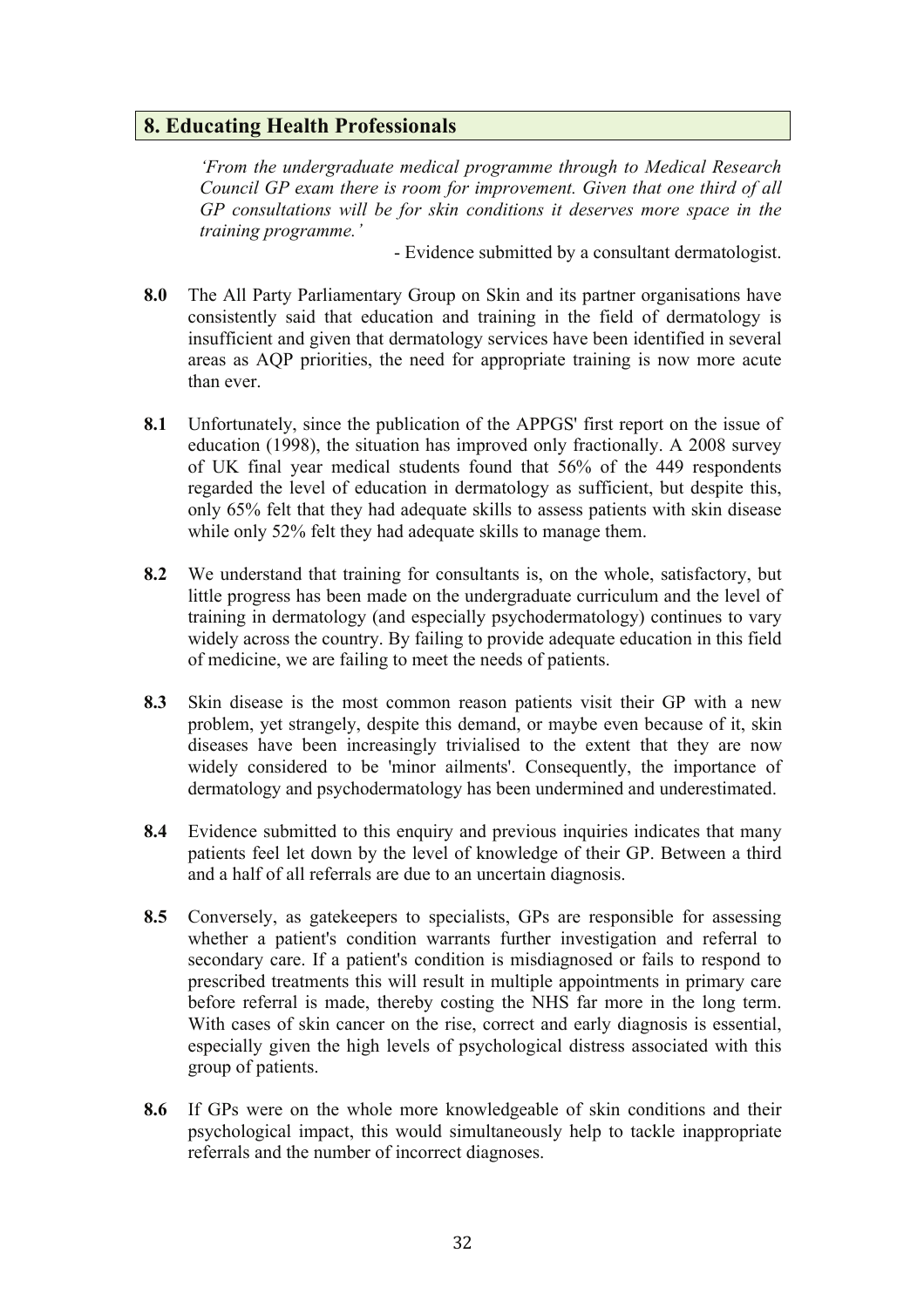- **8.7** In 2007, the Royal College of General Practitioners (RCGP) produced a curriculum statement on the 'Care of People with Skin Problems' (updated in 2012). This statement went a long way in recognising dermatology as a key component of a GP's training. It set out a number of expected key competencies within the field and crucially it recognised the importance of the psychological and social effects of skin diseases. Unfortunately however, this is still an optional component.
- **8.8** For undergraduates, the BAD recommends a two-week full-time attachment to a dermatology unit, with a realistic assessment at the end of the course. Dermatology should also be taught when undergraduates work with general practitioners in the community. For GP trainees undertaking their two year hospital placements, a six month post in dermatology alone or in a combined post (such as dermatology/general medicine or a combined minor specialty rotation) would go a long way in helping trainee GPs take a special interest in dermatology. Crucially however, this interest is unlikely to arise in the first place if it is not covered at an undergraduate level.
- **8.9** There is an alarming under-provision of consultant dermatologists in the UK. Compared with mainland Europe, the ratio of consultant dermatologists to the general population remains low in the UK - one consultant to every 130,000 people. This may well be in part due to a lack of exposure to dermatology at an undergraduate and postgraduate level, but it may well be due also to the lack of training posts available.
- **8.10** As a result of this shortage, other healthcare professionals are often greatly involved in the provision of dermatological care. The APPGS and its partner organisations have consistently stated that education and training for all health professionals working within the field of dermatology is insufficient.
- **8.11** As with GPs, both undergraduate and post-graduate nurse training programmes contain little dermatology, despite the fact that nurses often play a leading role in the management of skin diseases. Similarly pharmacists are often the first point of contact for advice on skin problems and are an integral part of dermatology services. Like nurses, pharmacists do undertake some dermatological training but the extent to which dermatology is covered could be significantly improved upon, as could the promotion of specialisation through further training.

*'The education & training of health care practitioners needs more & better coverage of dermatological problems and care as a priority. It could also benefit from the explicit inclusion of patient experience & perspectives. Dermatologists need to bring psychosocial concerns to the forefront rather than the margins of their practise.'*

- Oral evidence submitted by a patient with psoriasis

**8.12** The psychological and social effects of skin disease should be considered an integral part of any dermatological training course. The course should involve specialist psychologists and psychiatrists to inform the teaching.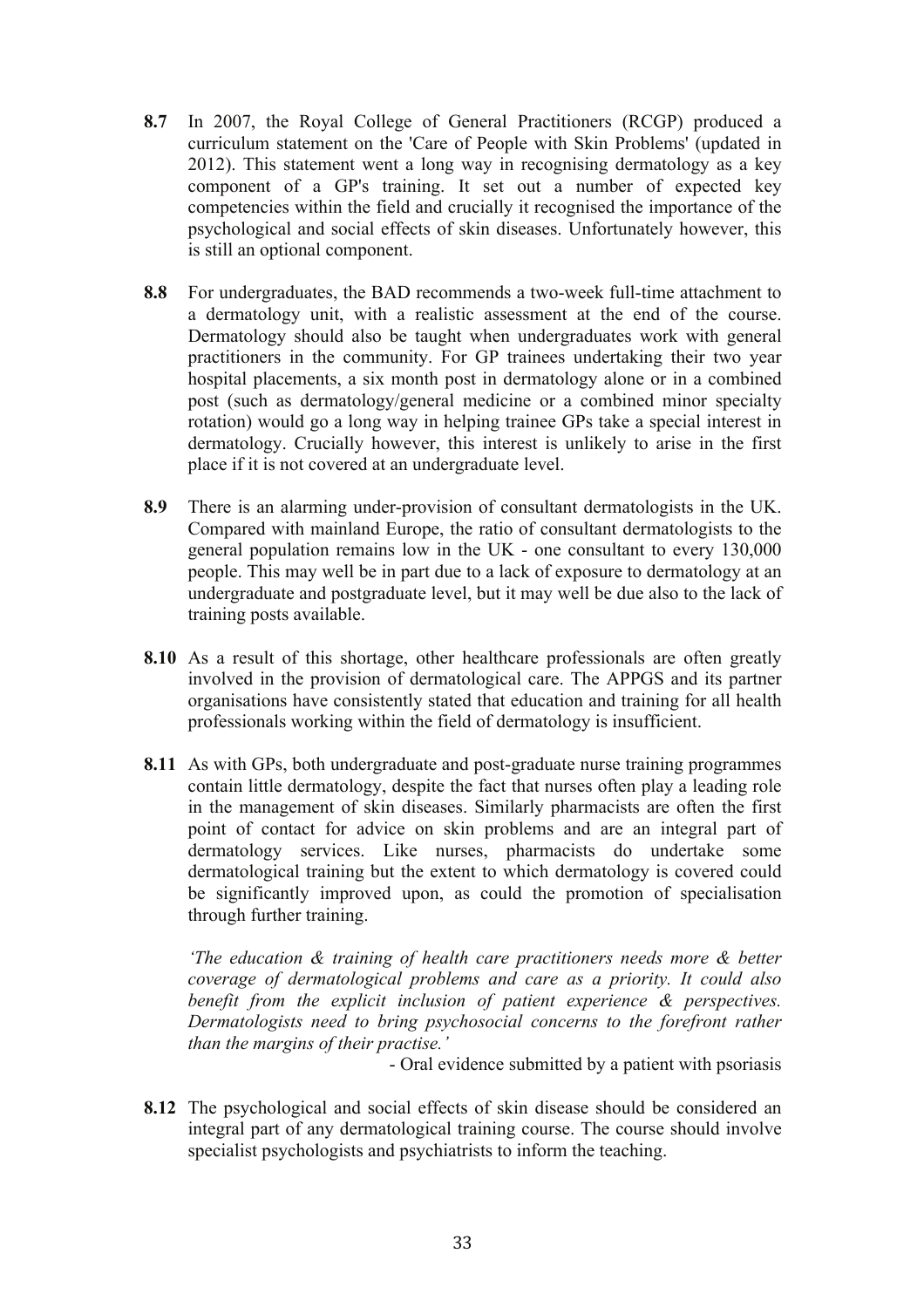#### **Recommendations**

- The General Medical Council working with the Royal College of GPs, Royal College of Nursing and Royal Pharmaceutical Society, should ensure that urgent priority is given to the provision of proper dermatological training for all GPs, nurses and pharmacists. The training should emphasise that most inflammatory skin diseases are long-term conditions and are likely to need on-going care, often throughout a patient's life. Similarly the psychosocial effects of skin disease should be considered an integral part of any dermatological training course.
- Clinical Commissioning Groups should ensure that nurses and pharmacists be given greater opportunities to specialise in dermatology and psychodermatology.

#### **9. Measuring Quality of Life**

- **9.0** Dermatologists and others caring for people with skin disease have probably always been aware of the potential for impairment of life quality caused by skin disease. This area has been described in dermatology literature many times over the last century. However formal research, involving the creation and use of methodology to measure impact, is a relatively recent development.
- **9.1** Measuring HRQoL is an important aspect of dermatological care. HRQoL assessments allow patients to express their opinions about the value they place on health and how their condition and its treatment affect their quality of life. Crucially HRQoL also allows health practitioners to assess changes in a patient's well-being throughout the course of the disease.
- **9.2** There are several different ways in which HRQoL can be measured. One uses standardised, fixed repeatable questionnaires, which are scored. A second approach uses questionnaires that allow a variable response, taking into account the particular issues that matter to the individual. Another method is to assess the value that people place on the presence or absence of disease states – the utility approach.
- **9.3** Some techniques are designed to be used across all disease states, some for use across a range of skin diseases and some for use in specific diseases. In many investigations, both a generic measure and a dermatology-specific measure have been used together.
- **9.4** Most questionnaires are for use with adults but there have been methods used for measuring HRQoL in children with skin disease, and infants with atopic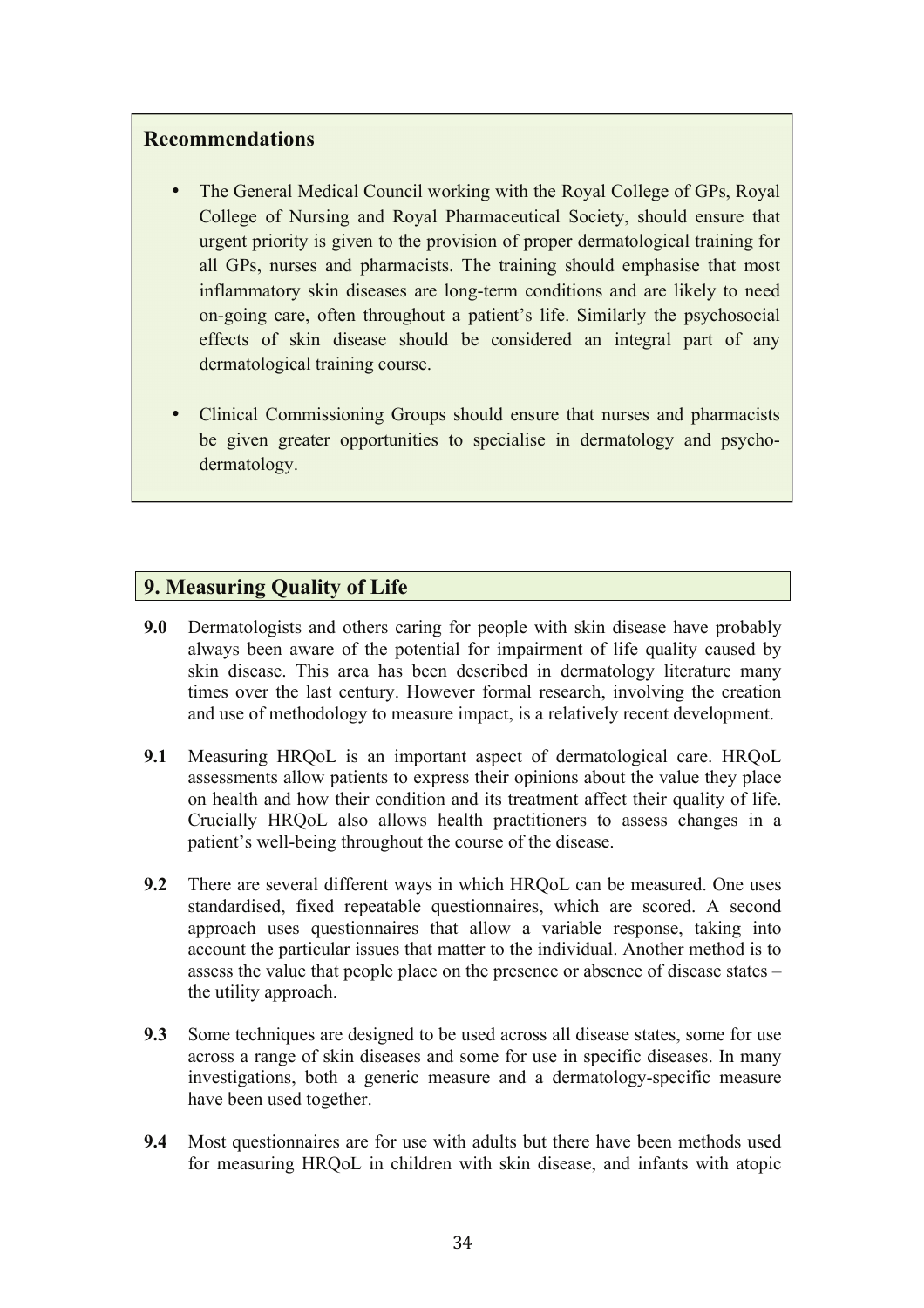dermatitis. A study published in 2006 found that by using HRQoL measures, the impact of atopic dermatitis on children could be likened to that of other debilitating diseases such as diabetes and asthma – in some cases it was found to be greater.

#### **Dermatology Specific Measures**

- **9.5** Dermatology specific measures are used to compare the impact of different skin diseases, or to measure change before and after intervention. Having a single simple measure that can be used across all skin disease is advantageous in a busy clinical setting. The dermatology-specific measures that have been used the most widely include the Dermatological Life Quality Index (DLQI) and Skindex. Other measures include the Dermatology Quality of Life Scales and the Dermatology-specific Quality of Life instrument. There is one general dermatology measure specifically for children and that is the Children's Dermatology Life Quality Index (CDLQI).
- **9.6** The DLQI consists of 10 questions covering a wide range of ways in which patients' lives are affected by skin disease. These include symptoms, embarrassment, interference with shopping or housework, clothes, social or leisure activities, sport, work or studying, personal and sexual relationships and the effects of the treatment itself. The questions are answered by a simple tickbox method and each score 0-3. The DLQI together with its US counterpart, Skindex, has been found to be useful tool in assessing the psychosocial impact of skin disease on patients.
- **9.7** The CDLQI is for children from 4 to 15 years old. It has 10 questions and can be completed by older children unaided, but younger children need help (an illustrated cartoon version of the CDLQI has been produced to help young children understand the nature of the questions). The CDLQI has been used to great effect in measuring the impact of atopic dermatitis.

#### **Disease Specific Measures for Quality of Life and Physical Severity**

**9.8** The questions in disease-specific measures reflect as closely as possible the problems encountered by people with that condition. These questionnaires are particularly suitable for comparison with same disease patients. In many skin diseases, however, people's lives are affected in similar ways, and so dermatology-specific measures can be used. There is no need for all skin diseases to have their own disease-specific measure. However, as well as those listed below, they are available for ulcers, urticaria, pemphigus, excessive axillary sweating, scalp dermatitis and for women with androgenetic alopecia.

#### **Psoriasis**

**9.9** The most commonly used quality of life measure for patients with psoriasis is the DLQI. However, clinicians can use the Psoriasis Area Severity Index (PASI) to measure the physical severity of the disease. The PASI combines the assessment of the severity of lesions and the area affected (head, upper limbs,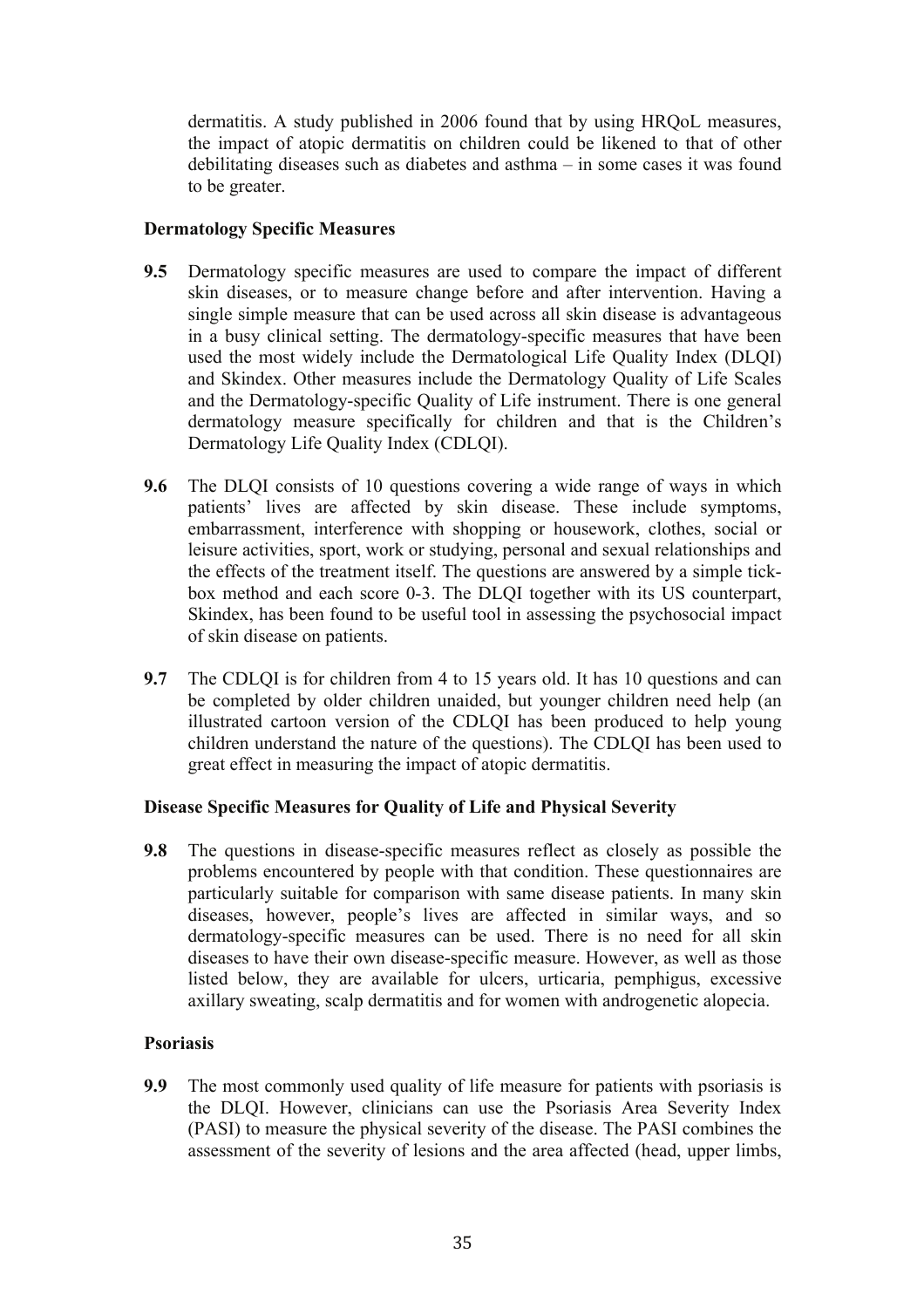trunk, lower limbs) into a single score. Sometimes used in conjunction with other disease-specific measures such as the Psoriasis Disability Index, the Psoriasis Index of Quality of Life (PSORIQol), and the Psoriasis Life Stress Inventory (PLSI). Non-disease specific measures used for psoriasis also inlcide, the Body Surface Area (BSA) and the Physician Global Assessment (PGA). The PASI remains the most extensively used and validated tool for measuring the severity of psoriasis.

**9.10** The 2012 NICE guideline on psoriasis recommends that the severity of the disease is assessed regularly using quality of life tools. It also recommends the provision of advice and follow up for new treatments and a review should be undertaken after four weeks of starting a new topical treatment. This is a welcome development but more needs to be done to increase the uptake of dermatology-specific HRQoL tools.

#### **Atopic Dermatitis**

**9.11** The DLQI and CDLQI are commonly used for measuring the impact of atopic dermatitis (they are however typically used for a wide range of skin diseases). Specific measures also exist for measuring the impact of atopic dermatitis in infants and on their families, these include the Infants Dermatitis Quality of Life questionnaire (IDQoL) and the Dermatitis Family Impact (DFI) questionnaire.

#### **Acne**

**9.12** The simple five-question Cardiff Acne Disability Index (CADI) has demonstrated good reliability and validity. The Assessments of the Psycholocical and Social Effects of Acne (APSEA) questionnaire has 15 questions some of which relate to the overall impact of and some to the recent past. A nine-item Acne-specific Quality of Life Questionnaire (Acne-QoL), which has 19 questions, has been validated but uptake of the tool has been mixed. Other tools include: the Acne Disability Index (ADI) and the Acne Quality of Life Scale (AQOL).

#### **Vitiligo**

**9.13** There is currently a lack of consensus amongst the medical community as to how best to measure quality of life in patients with Vitiligo. Where a tool is used, it is often the DLQI – there is currently no universal tool for the measurement of quality of life in patients with vitiligo. Having said that, a study published last year (Lily et al, 2012) attempted to establish a new measurement tool, the VitQoL.

#### **Uptake and Use of Quality of Life Indices**

**9.14** HRQoL methodology is still developing, with less than 30 years of experience of its use. Consideration should be given to developing techniques whereby the problems experienced by patients are reflected better than they are now, but that retain simplicity to allow routine use. The areas of infancy, adolescence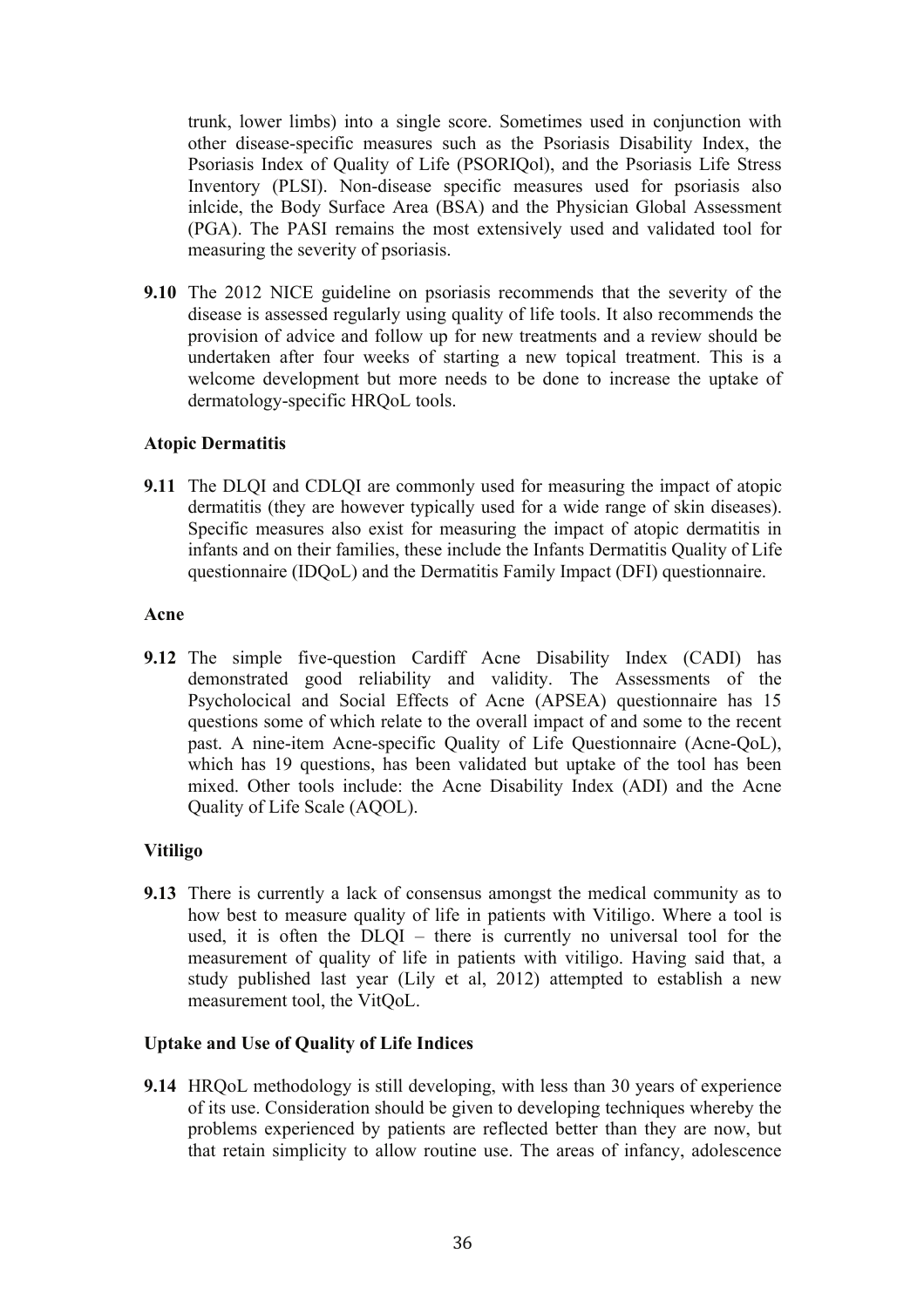and the elderly require special attention, and there is also a need to develop methods that are less reliant on language than at present, so that they can be understood across ethnic and language barriers.

**9.15** Some of the health professionals that submitted evidence to this enquiry said that the current questionnaires in use were not tailored enough to suit the individual needs of the patient:

'*They* [QoL questionnaires] *do not give sufficient information to allow staff to manage a problem precisely, by default it becomes a general intervention and on the whole this is less effective than a targeted and tailored one*'

- Evidence submitted by a psychologist.

Furthermore, there is the very real question of how much GPs and consultants can realistically fit into a short patient consultation:

*'I am aware of DLQI and a vague knowledge of a few other quality assessments. It is difficult in the clinic to give more than a cursory review of the DLQI with limited time.'*

- Evidence submitted by a consultant dermatologist.

- **9.16** The need for a more tailored set of measurement tools is crucial if the psychological needs of patients are to be assessed efficiently within a very short period of time. From the affected person's point of view, the score for a predetermined set of questions may not reflect what is of importance to that individual person. Methods that take account of individual variation in importance are therefore desirable, provided they remain simple.
- **9.17** The secondary impact of skin disease on partners and families of those affected is a largely hidden burden of disease; some important research has been carried out in this area however further research and techniques are required to measure these areas. Virtually all methods of measuring quality of life relate to the current impact of skin disease on patients' lives. However, skin disease may have profound long-term consequences on major life decisions and so influence the long-term development and quality of life of individuals.
- **9.18** It is essential that people with a skin disease are integrally involved in the development of new psychological and quality of life measures.
- **9.19** Whilst it is important to emphasise the need for more research in this area, it is of equal importance to encourage the proper use of existing HRQoL measures. Existing measures may have their drawbacks but they still represent some of the best tools available for health professionals to measure the psychological and social effects of skin disease over time.
- **9.20** Evidence submitted to this enquiry suggested that health professionals are not always sure as to what to do with the results of a questionnaire. Proper training is required in this area to ensure that health professionals interpret the results of questionnaires correctly. Ideally the use of such tools should be taught, or at the very least introduced, at an undergraduate level.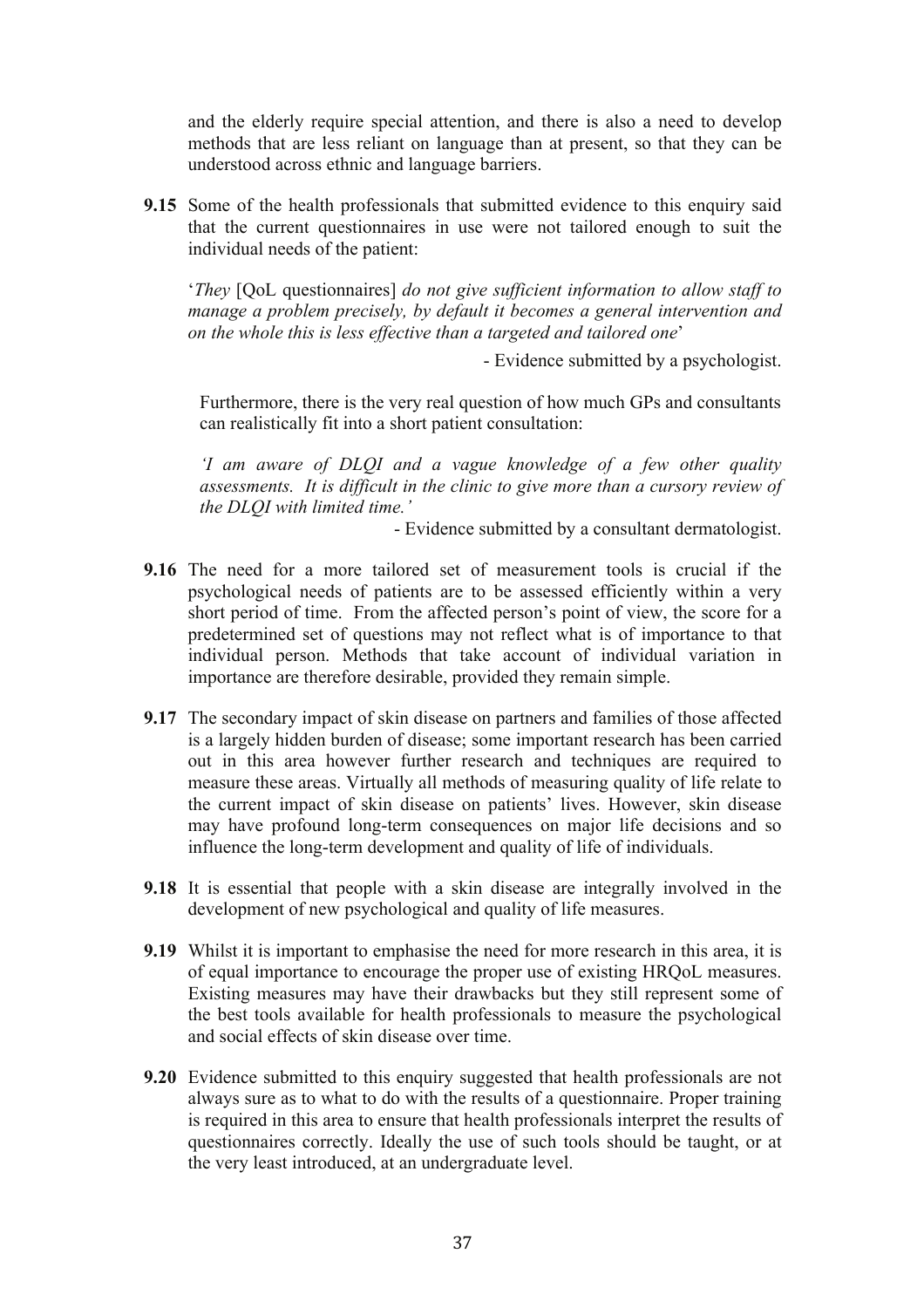#### **Recommendations**

- The APPGS welcomes the publication of the 2012 NICE guideline on psoriasis and recommends that NICE consider the use of dermatologyspecific and disease-specific quality of life measures in future skin-related NICE guidelines.
- Further research is needed to assess uptake of HRQoL measures. The APPGS recommends that NICE consider the creation of a Quality and Outcomes Framework indicator to incentivise uptake of dermatology-specific OoL measures.
- Funding should be made available for research into the creation and use of methodology to measure the impact of skin diseases on individuals.
- Funding should be made available for research on the psychological and social impact of rare skin diseases, which are often overlooked in favour of more prevalent conditions.

#### **10. Conclusions**

- **10.1** As with our 2003 enquiry, the evidence received by this enquiry highlighted the extensive impact skin diseases have on all aspects of people's lives from schooling, relationships, self-esteem and career choices to social, sexual and leisure activities. There was a clear sense of desperation, frustration and, in many cases, isolation.
- **10.2** Although research into this area has developed in recent years, there remains a lack of dedicated services to tackle the psychological needs of patients with skin disease. Investment should continue with the aim of developing evidence based psychological interventions capable of addressing differing levels of need. There is a need for further access to self-help/management tools as well as to psychological therapy.
- **10.3** It is clear that the impact of skin diseases on people's lives is not often appropriately considered in their treatment. Furthermore, the increasing trivialisation of skin diseases is putting dermatological services at risk. The less importance the Government and the public attach to skin diseases, the less likely it is that dermatology services will be invested in. As a consequence existing QoL measures should be integrated into the assessment of treatment and management options for patients.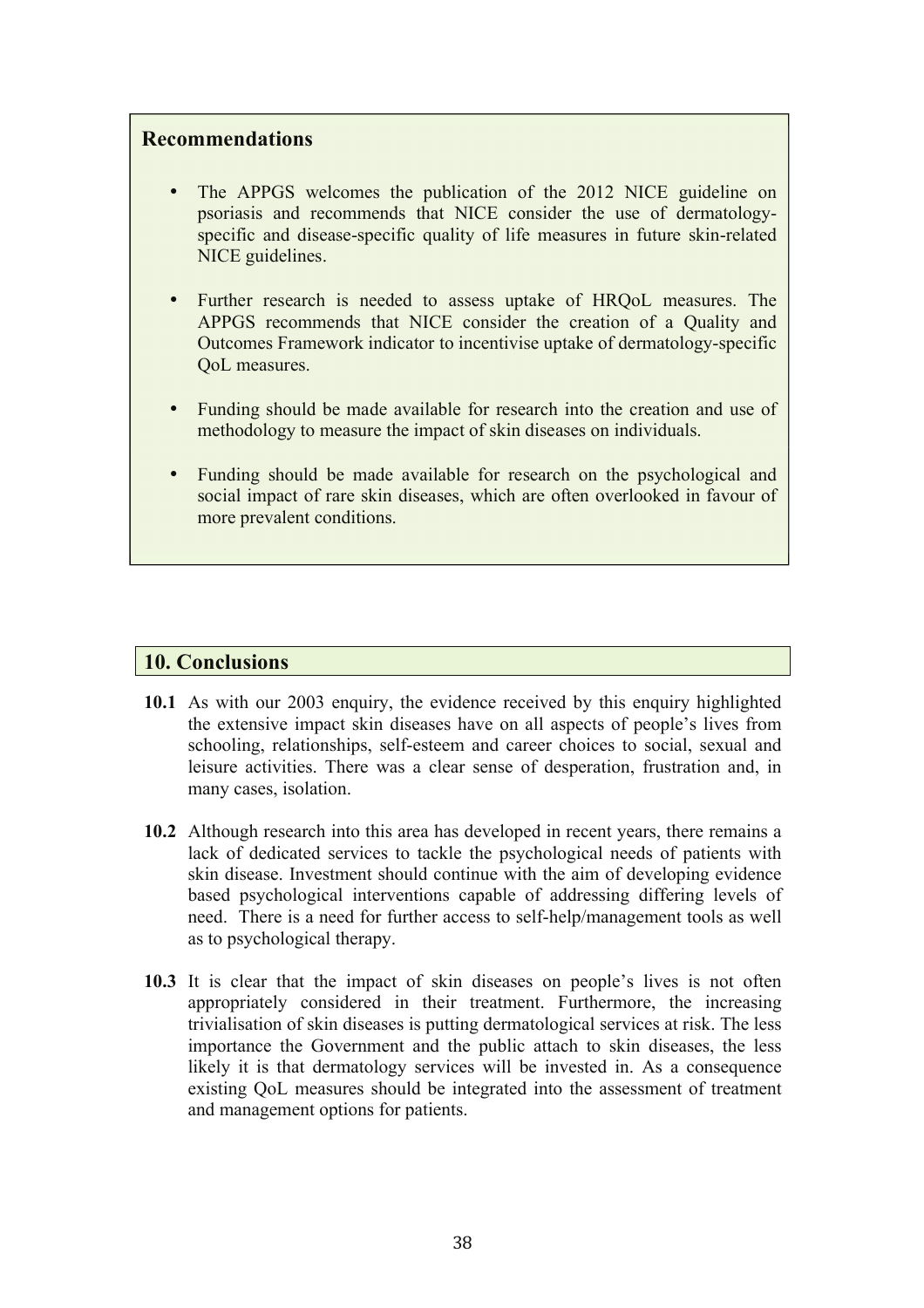- **10.4** The NHS in England is undergoing its most radical overhaul since its creation; it is vital therefore that patients with skin disease do not lose out as a result of the changes. Relatively few skin diseases are life threatening (in the immediate sense) but it is essential that they are not allowed to be marginalised or reprioritised as a result. Demand is unlikely to drop suddenly, so there continues to be a very real need to provide robust education and training frameworks for health professionals working within the field.
- **10.5** In order to meet the challenges of tomorrow (and today), dermatology (together with psychodermatology) needs to be accorded the central place it deserves in undergraduate and post-graduate medical and nursing education. Until dermatology is recognised as one of the core fields of primary care and a valued specialism (reflecting actual demand), variation in the standard of provision is only likely to get worse.
- **10.6** Ultimately patients with skin disease deserve the right to be provided with excellent and appropriate support to manage, control and live with their condition.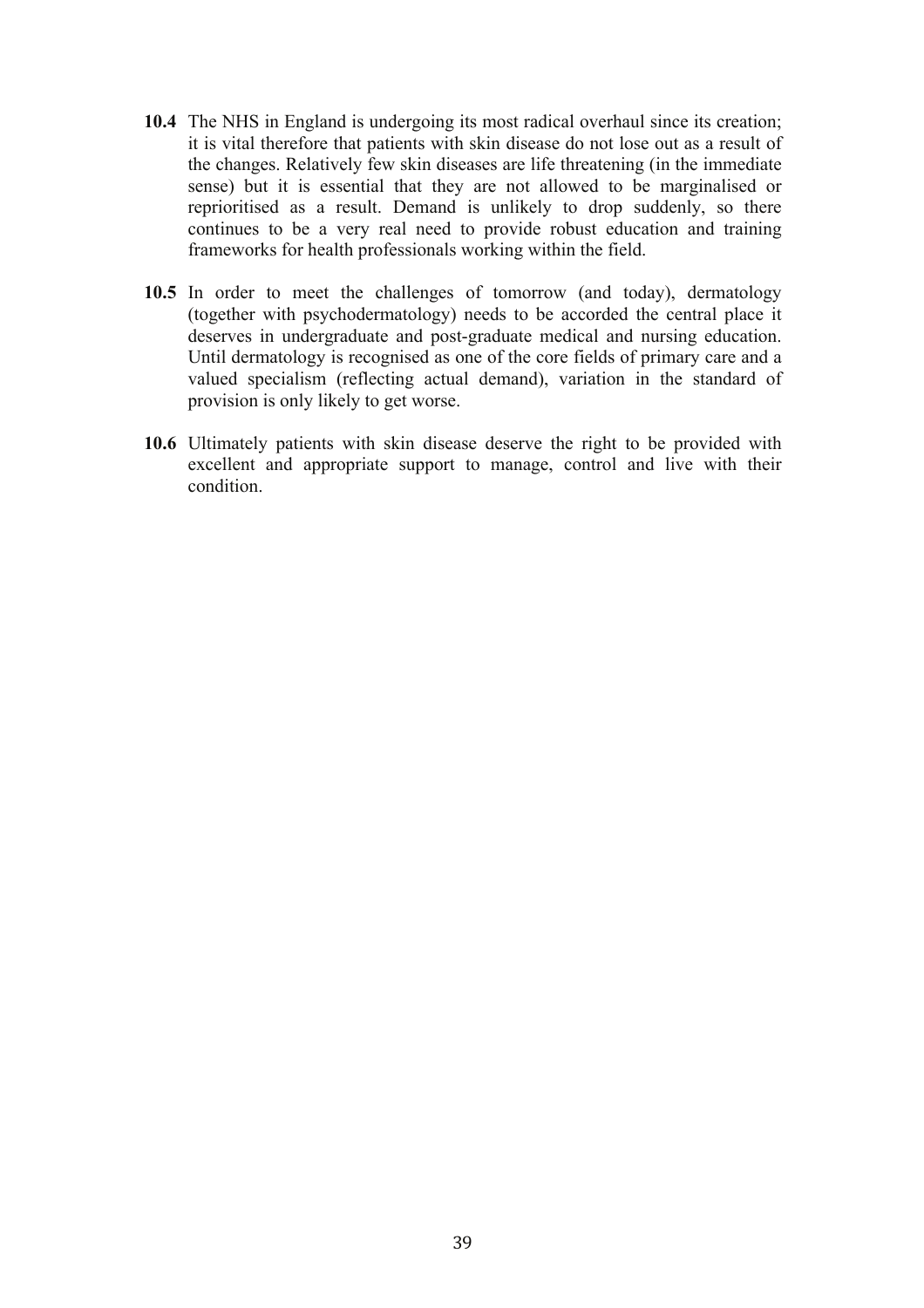#### **Appendix A**

#### **Membership of the Working Group that led the enquiry**

Dr Anthony Bewley (Consultant Dermatologist) – Chair Mandy Aldwin (Patient Representative) Dr Susannah Baron (Consultant Dermatologist) Dr Christine Bundy (Senior Lecturer in Health Psychology/Behavioural Medicine, University of Manchester) Ivon van Heugton (healthcare Policy Advisor, Changing Faces) Mark Johnson (Administrative Secretary, APPGS Secretariat) Dr Stephen Kownacki (Chair, Primary Care Dermatology Society) Helen McAteer (Chief Executive, Psoriasis Association) Dr Reena Shah (Chartered Clinical Psychologist) Claire Strudwicke (Patient Representative) Henrietta Spalding (Head of Policy and Practice, Changing Faces) – substitute for IvH Barbara Page (Nurse Representative)

#### **Also consulted:**

Prof. Andrew Finlay (Professor of dermatology - retired) Dr Andrew R. Thompson (Reader in Clinical Psychology, University of Sheffield)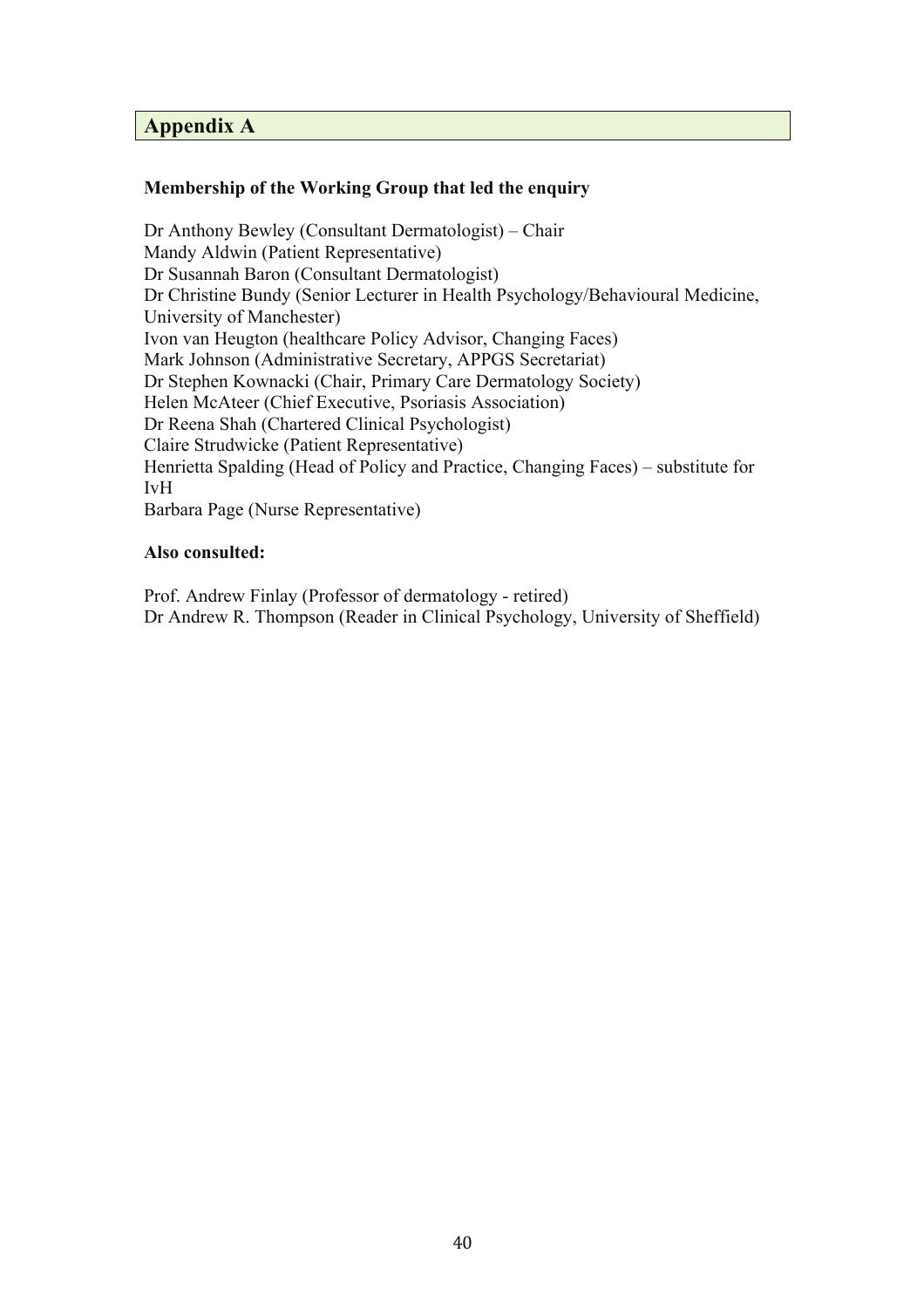#### **Appendix B**

#### **Officers of the APPGS**

- Sir Paul Beresford MP (Chair)
- Baroness Finlay of Llandaff (Vice-Chair)
- Baroness Masham of Ilton (Vice-Chair)
- Rosie Cooper MP (Treasurer)
- Sir Peter Bottomley (Secretary)

#### **Special Advisors of the APPGS**

- Ray Jobling (Patient Advisor)
- Dr Julia Schofield (Clinical Advisor)
- Nick Evans (Patient/NHS Advisor)

#### **Membership of the APPG Advisory Group**

- Peter Lapsley (Patient Chair)
- Prof. Christopher Bunker (President, British Association of Dermatologists)
- Berkeley Greenwood (Co-Administrative Secretary, APPGS Secretariat)
- Mark Johnson (Co-Administrative Secretary, APPGS Secretariat)
- Dr Stephen Kownacki (Chair, Primary Care Dermatology Society)
- Helen McAteer (Chief Executive, Psoriasis Association)
- Elizabeth Parrish (Nurse Representative and Chair, Dermatology Council for England)
- Dr Amanda Platts (GP)
- Dr Julia Schofield (Clinical Advisor)
- Nigel Scott (Patient Representative)
- Julie Van Onselen (Nurse Representative)
- Michael Yarrow (Industry Representative)

#### **Appendix C**

#### **Witnesses Providing Oral Evidence**

- Mandy Aldwin (Trustee, Ichthyosis Support Group; ichthyosis Patient)
- Margaret Cox (Chief Executive, National Eczema Society)
- Ray Jobling (Chair, Psoriasis Association; psoriasis patient)
- Maxine Whitton MBE (Patron, Vitiligo Society; vitiligo patient)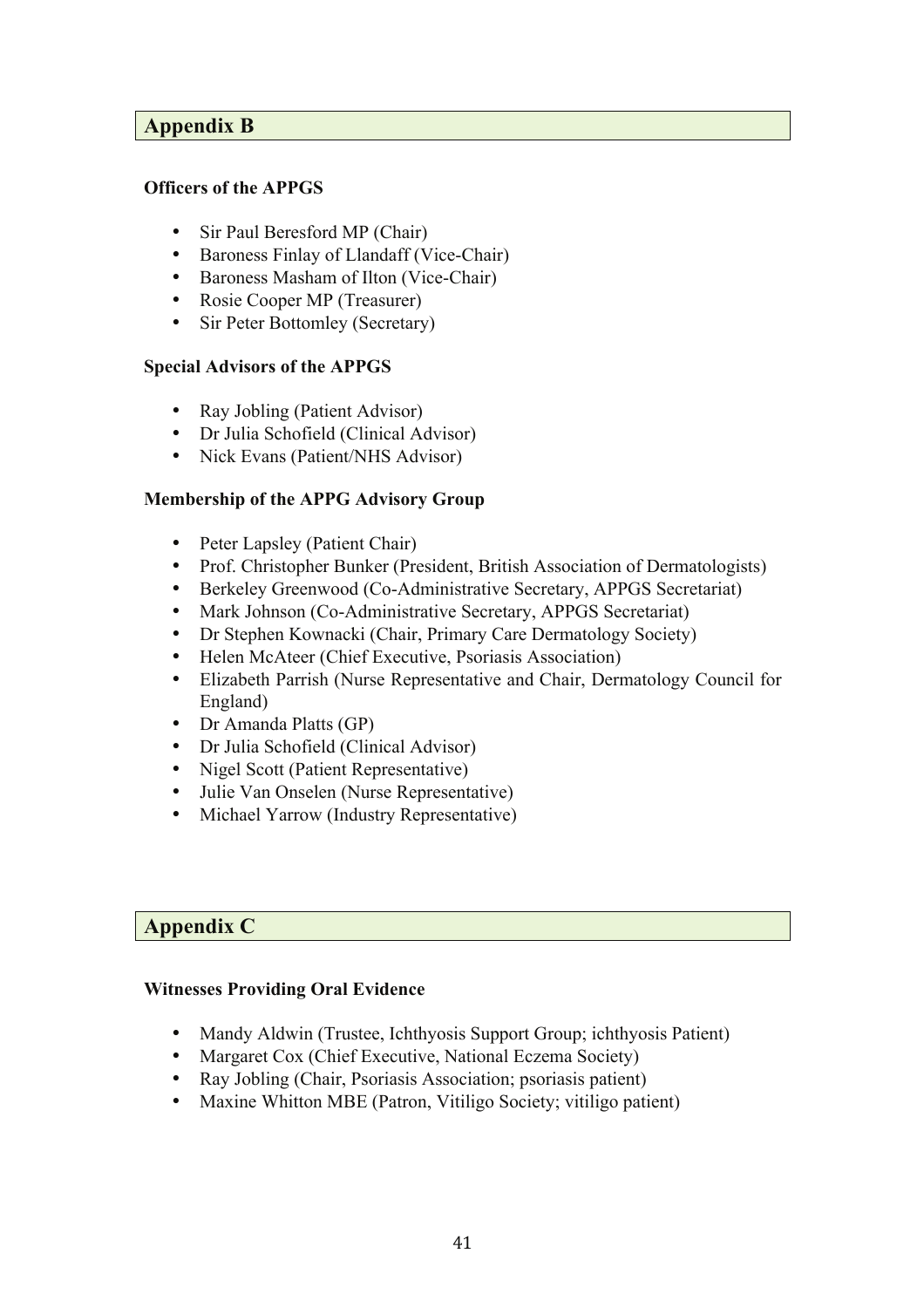#### **Appendix D**

**NOTE:** Links to patient organisation websites can be found via: www.appgs.co.uk

#### **Bibliography**

Adeyi. A, "Leg Ulcers in Older People: A Review of Management", *British Journal of Medical Practitioners*, Vol. 2, No. 3 (2009)

Alsanafi. S, "Evaluating Quality of Life in Dermatomyositis", *Expert Review of Dermatology*, Vol. 5, No. 6 (2010)

APPG on Body Image, "Reflections on Body Image" (2012)

BAD, *PASI Worksheet*, available here: http://www.bad.org.uk/Portals/\_Bad/Guidelines/Psoriasis%20Area%20and%20Sever ity%20Index%20(PASI)%20-%2001.10.12.pdf

BAD, *The Report of the Training and Education in Dermatology for General Practice Task Force*, available at: http://www.webjam.com/thebad/gp\_training\_report

Barankin B, DeKoven J, "Psychosocial effect of common skin diseases", in *Canadian Family Physician* Vol 48 (2002)

Beattie. P. E and Lewis-Jones. M. S, *"*A Comparative Study of Impairment of Quality of Life in Children with Skin Disease and Children with other Chronic Childhood Diseases", in *British Journal of Dermatology*, Vol. 155 (2006)

Bewley A, Taylor R. "The Role of Psychocutaneous Medicine: A New Approach to the Management of Chronic Skin Conditions", *MIMMS Dermatology*, Vol 5, No 2 (2009)

Bewley A, Taylor R. *Psychocutaneous Medicine & its Provision in the UK* (2012)

Both. H et al, "Critical Review of Generic and Dermatology-Specific Health-Related Quality of Life Instruments", *Journal of Investigative Dermatology*, Vol. 127 (2007)

Broyd. N, "Government changes to disability benefit test", *WebMD* (6<sup>th</sup> February 2013), available at: http://www.webmd.boots.com/nhs/news/20130206/changesdisability-benefit-test

Camfferman, D. et al, "Eczema and sleep and its relationship to daytime functioning in children", *Sleep Medicine Reviews*, Vol. 14, No. 6 (December 2010)

Chiang, Y et al, "Undergraduate dermatology education: a survey of UK medical students", *British Journal of Dermatology*, 159, Suppl. 1 (2008)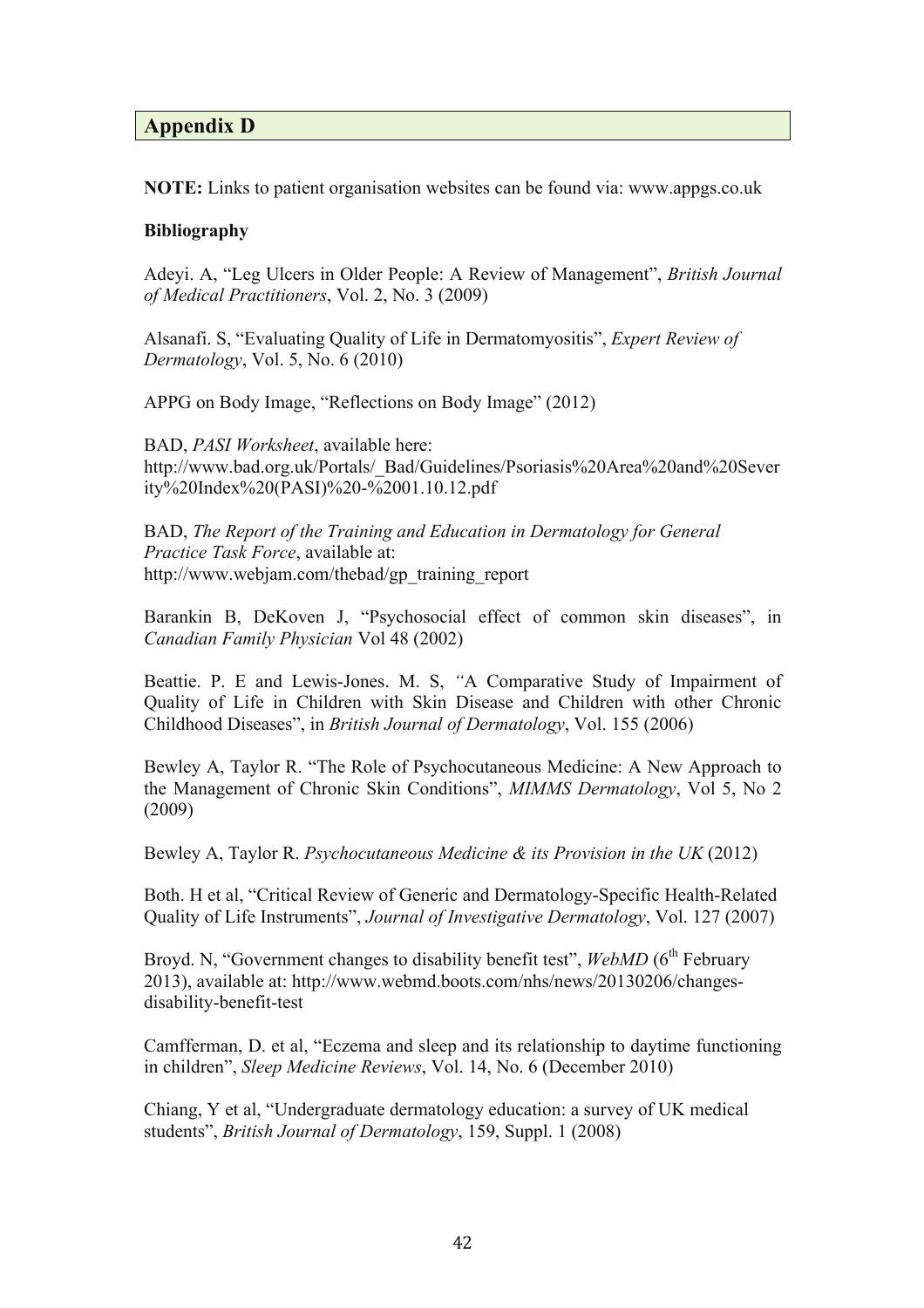#### DEBRA.org.uk

Department for Work and Pensions, "PIP assessment guidance to be further strengthened in law"  $(31<sup>st</sup>$  January 2013), available here: http://www.dwp.gov.uk/newsroom/press-releases/2013/jan-2013/dwp016-13.shtml

Eczemaanddermatitis.co.uk

Farage. M. A et al, "Assessing Quality of Life in Older Adult Patients with Skin Disorders", *Global Journal of Health Science*, Vol. 4, No. 2 (March 2012)

Finlay. A, "The effect of severe psoriasis on the quality of life of 369 patients", Vol. 132, No. 2 (1995)

Ginsburg. I et al, "Psychosocial Consequences of Rejection and Stigma Feelings in Psoriasis Patients", International Journal of Dermatology, Vol. 32, No. 8 (1993)

Green. L, **"**The effect of skin conditions on patients' quality of life", *Nursing Standard*, Vol. 25, 9, (2010)

Gawkrodger D et al. "Guideline for the diagnosis and management of vitiligo", *British Journal of Dermatology*, Vol 159 (2008)

*Herpes Virus Association Annual Report 2010*, Herpes Virus Association (2010)

Horn HM, Tidman MJ; "Quality of life in epidermolysis bullosa". *Clin Exp Dermatol.* Vol. 27(8)(2002)

Ismail and Mohammed-Ali, "Quality of life in patients with acne in Erbil city", *Health and Quality of Life Outcomes* 10:60 (2012)

Jafferany. M, "Psychodermatology: A Guide to Understanding Common Psychocutaneous Disorders", *Prim Care Companion J Clin Psychiatry*, Vol. 9, No. 3 (2007)

Johnson. R.W, "The impact of herpes zoster and post-herpetic neuralgia on qualityof-life", *BMC Medicine*, Vol. 8, No. 37 (2010)

Lavda, AC, Webb T, Thompson, AR "A meta-analysis of the effectiveness of psychological interventions for adults with skin conditions", *British Journal of Dermatology,* Vol. 167, No.5 (2012)

Laws. P. M and Young. H. S, "Update of the management of chronic psoriasis: new approaches and emerging treatment options", *Clinical, Cosmetic and Investigational Dermatology*, Vol. 3 (Dove Press, 2010)

Lewis-Jones. S, "Quality of life and childhood atopic dermatitis: the misery of living with childhood eczema", *international Journal of Clinical Practice*, Vol. 60, No. 8 (2006)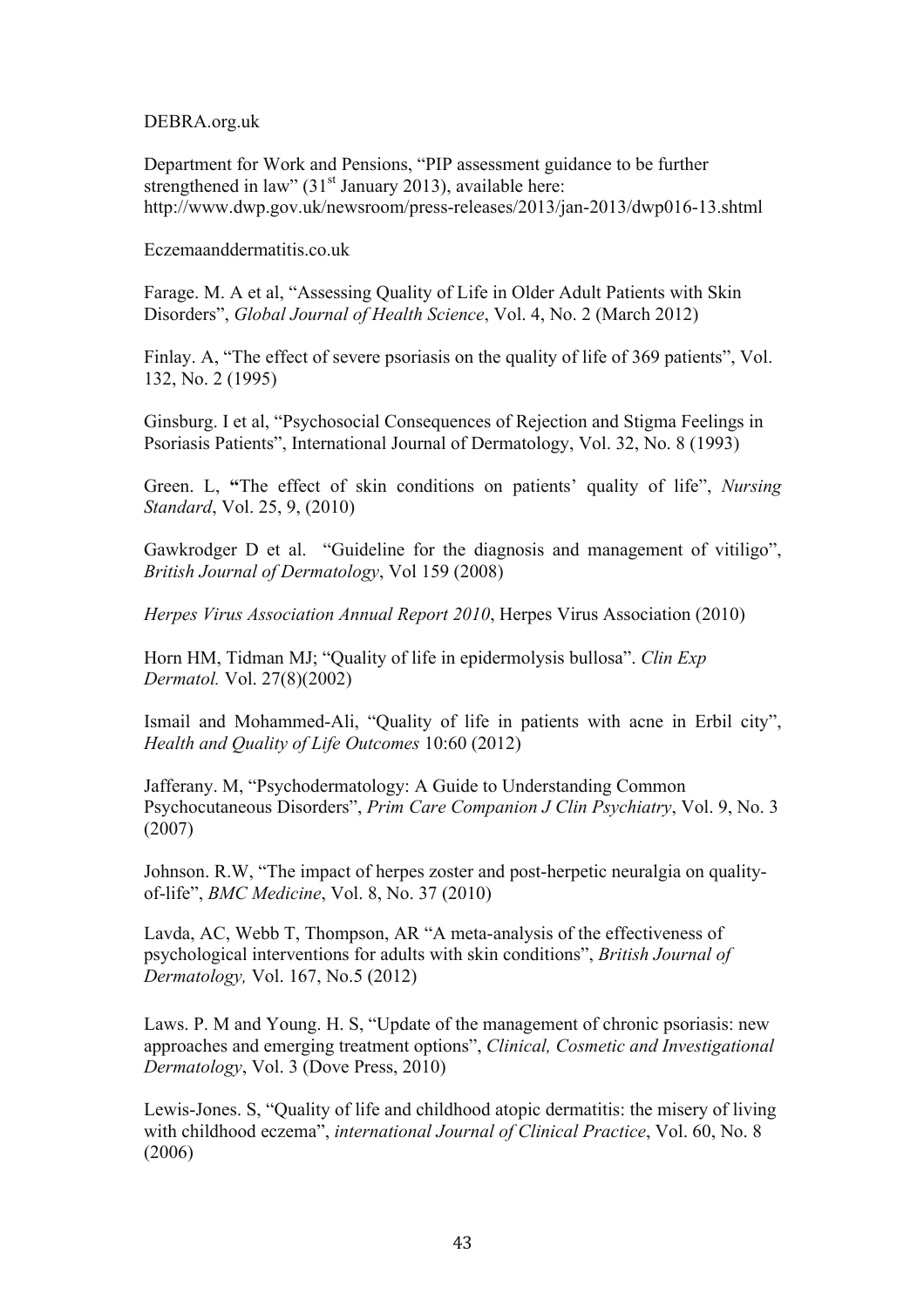Lilly. E, et al. "Development and validation of a vitiligo-specific quality-of-life instrument (VitiQoL)", *Journal of American Academic Dematology* (2012)

Meyer. N, "Psoriasis: an epidemiological evaluation of disease burden in 590 patients", *Journal of the European Academy of Dermatology and Venereology*, Volume 24, No. 9 (2010)

National Eczema Society

National Eczema Society, *Teacher Guidelines* (2004), available at: http://media.education.gov.uk/assets/files/pdf/t/teachersguidelines4pages.pdf

NHS Choices, Acne, available at: http://www.nhs.uk/conditions/Acne/Pages/Introduction.aspx

NHS Choices: Pemphigus Vulgaris, available at: http://www.nhs.uk/Conditions/pemphigus-vulgaris/Pages/Definition.aspx

NHS Choices : Vitiligo, available at: http://www.nhs.uk/conditions/Vitiligo

NHS Clinical Knowledge Summaries http://www.cks.nhs.uk/vitiligo/management/scenario\_management#-419203

NICE, Atopic Eczema in Children Clinical guideline (2007), available at: http://www.nice.org.uk/nicemedia/pdf/cg057niceguideline.pdf

NICE CG 153: Psoriasis, available here: http://www.nice.org.uk/nicemedia/live/13938/61190/61190.pdf

NICE, *Commissioning biologic drugs for the treatment of inflammatory disease in rheumatology, dermatology and gastroenterology*, available at: http://www.nice.org.uk/usingguidance/commissioningguides/biologicaltherapies/Co mmissioningBiologicDrugs.jsp

NICE, Psoriasis Clinical Guideline (2012), available at: http://www.nice.org.uk/nicemedia/live/12344/59183/59183.pdf

Papadopoulos. L, Walker.C. *Understanding Skin Conditions* (2003) Papadopoulos. L, Walker.C. *Psychodermatology* (2005)

Proprietary Association of Great Britain, *Annual Review 2012* (2012)

Puzenat. E, "What are the best outcome measures for assessing plaque psoriasis severity? A systematic review of the literature", *Journal of the European Academy of Dermatology and Venereology*, Vol. 24, Supplement 2 (April 2010)

Sampogna. F, "Living with Psoriasis: Prevalence of Shame, Anger, Worry, and Problems in Daily Activities and Social Life", *Acta Derm Venereol*, Vol. 92 (2012)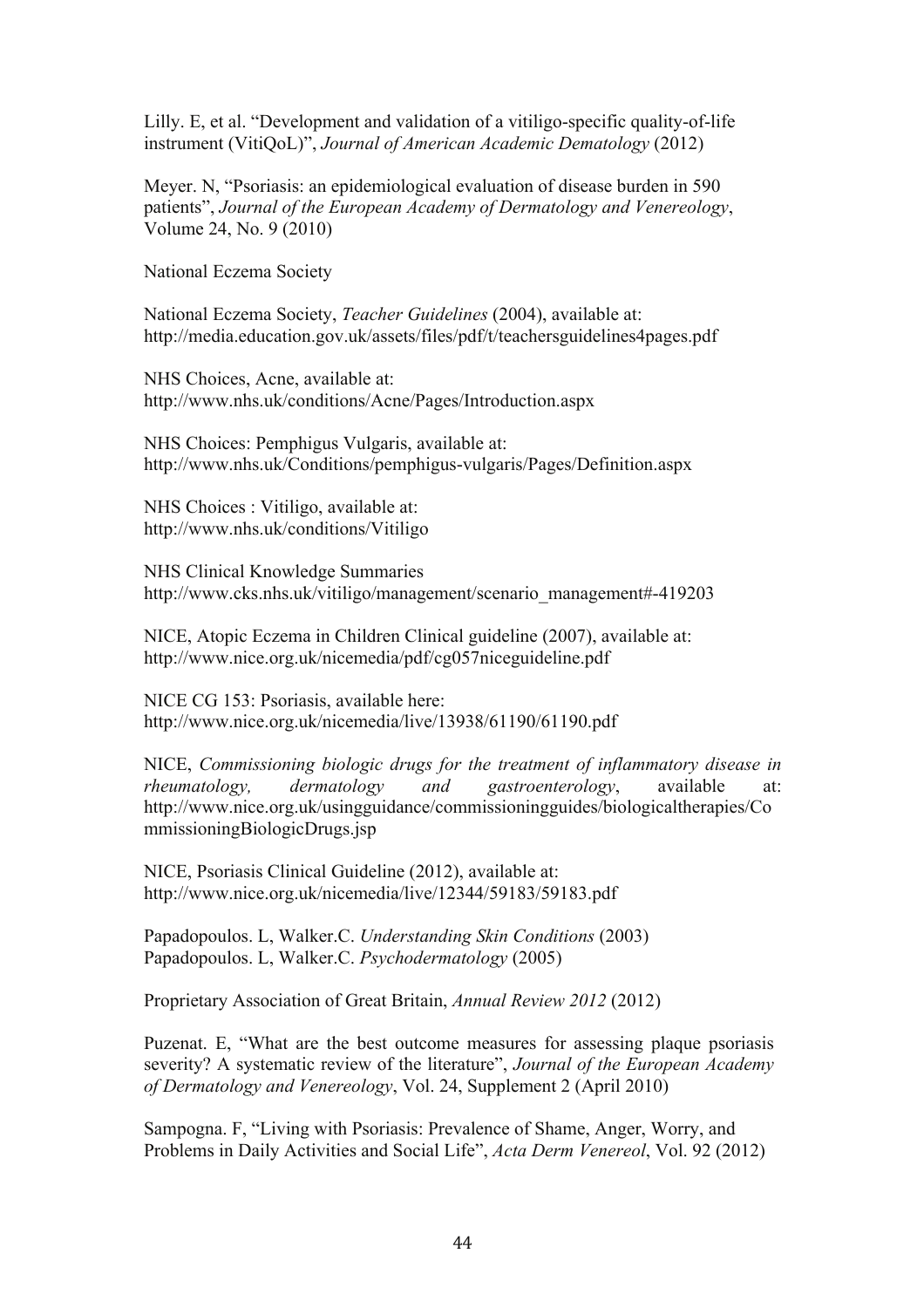Schofield JK, Fleming D, Grindlay D, Williams H. "Skin conditions are the commonest new reason people present to general practitioners in England and Wales" British Journal of Dermatology, Vol. 165, No. 5 (2011)

Schofield JK, Grindlay D, William HC. *Skin Conditions in the UK: A Health Care Needs Assessment* (2009)

*See Psoriasis: Look Deeper, recognising the life impact of psoriasis*, The Psoriasis Association/Mental Health Foundation (2012)

Tabolli. S et al. "Quality of life in patients with epidermolysis bullosa", *British Journal of Dermatology,* Vol. 161, No. 4 (October, 2009)

Talsania. N and Bewley. A, "Vitiligo is more than skin deep: a survey of members of the Vitiligo Society", Department of Dermatology, Whipps Cross University Hospital (London, 2005).

Tan. JKL, "Current Measures for the Evaluation of Acne Severity", *Expert Review of Dermatology*, Vol. 3, No. 5 (2008)

The Psoriasis Association

Thompson. A.R, "Body Image Issues in Dermatology" in Cash. T. F, and Smolak. L, *Body Image: A Handbook of Science, Practice and Prevention,*  $2^{nd}$  Edition (2011)

Thompson A, "Coping with chronic skin conditions: factors important in explaining individual variation in adjustment", in Walker C, Papadopoulos L. *Psychodermatology: The Psychological Impact of Skin Disorders, (New York, 2005)* 

Thompson. A.R, et al, "Vitilgo linked to stigmatisation in British South Asian Women: a qualitative study of the experiences of living with vitiligo", *British Journal of Dermatology*, Vol. 163, No. 3 (2010)

*WHOQoL Measuring Quality of Life*, WHO (1997)

*Work-related Skin Disease*, Health and Safety Executive Statistics (2012)

**April 2013 All Party Parliamentary Group on Skin 58-60 Kensington Church Street London W8 4DB**